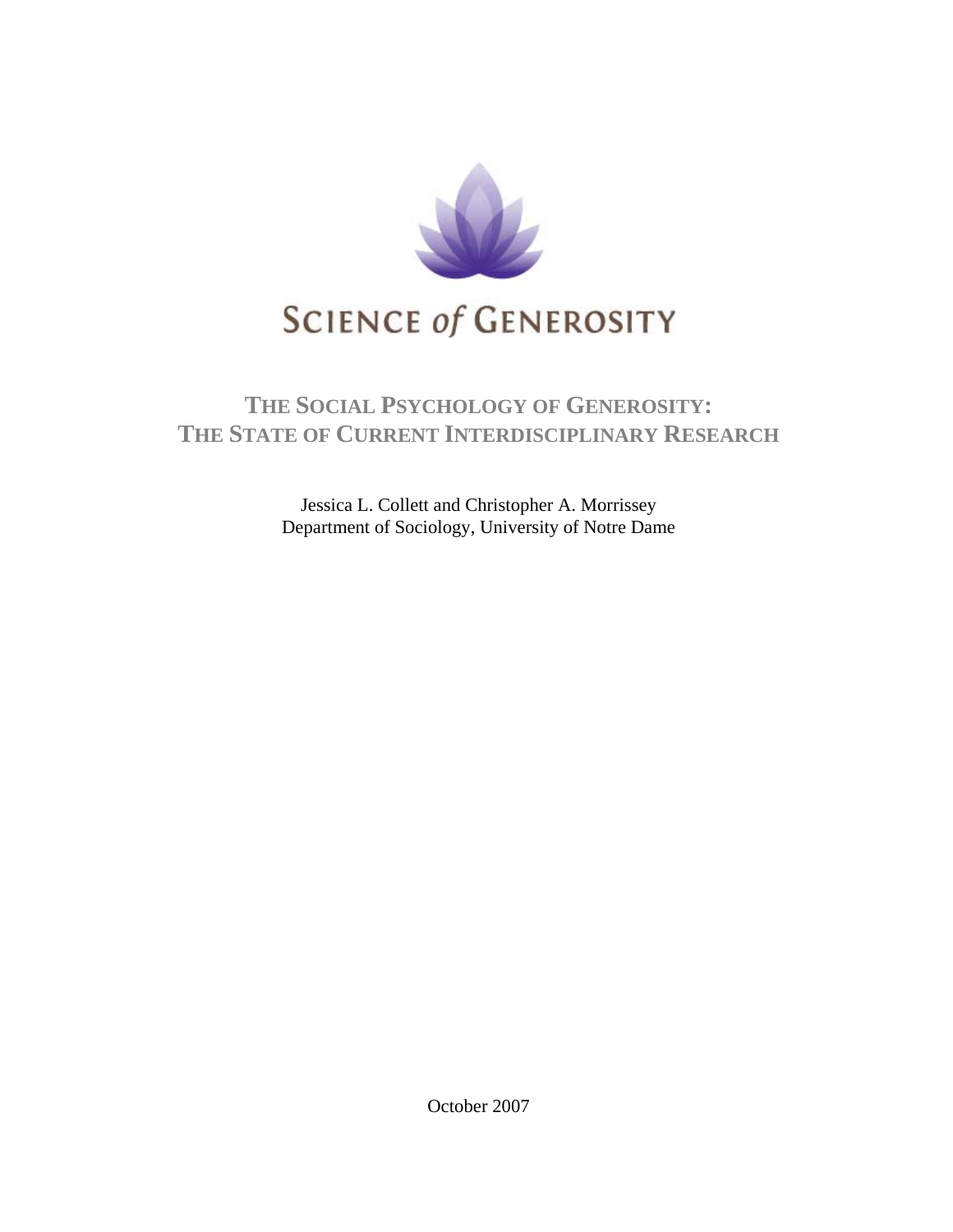### **Introduction**

Notre Dame's Center for the Study of Religion in Society (CSRS) envisions generosity as "the disposition and practice of freely giving of one's financial resources, time, and talents, [including], for example, charitable financial giving, volunteering, and the dedication of one's gifts for the welfare of others or the common good." While the term generosity is common as a general descriptor in the literature on social behavior, it has yet to be conceptualized, let alone systematically addressed in research. Like the CSRS and Merriam Webster, we see generosity as unique in that it is the habit of giving, or the quality of being "generous" (i.e. willing to share and give, not selfish, characterized by a noble, forgiving, and kind spirit, magnanimous). In other words, it is something that, while perhaps not manifested in a single long-term behavior, is often believed as something good to express consistently throughout life. As such, generosity is distinct from mere prosocial behavior—a line of inquiry heavily pursued by psychologists—and deserves its own theoretical conceptualization and further consideration in future research.

To set the stage for more rigorous attention to generosity, in the following paper we review the current state of research on prosocial behavior, including its greatest obstacle—lack of conceptualization. We highlight various causes, forms, and consequences of prosocial actions and attempt to distinguish between those types that are often confounded in the literature. We also specifically address the limits of the individual, psychological basis of much of the prosocial literature and outline the benefits of a more nuanced sociological approach. Not meant to be an exhaustive literature review, this paper focuses on social psychological research and explanations as we attempt to clarify the field related to generosity and make suggestions for future research and theoretical development.<sup>[1](#page-1-0)</sup>

## **The Problem of Conceptualization**

The largest hurdle in an effort to conceptualize generosity is the lack of conceptualization and theorization of even the most standard concepts in the prosocial literature. We find that there is little agreement about what exactly is meant by a number of terms, including, most troubling, the scope of prosocial behavior itself, as well as its most basic components: altruism and helping. The research on *altruism*—voluntary and intentional help to another, offering no external reward, and perhaps even a

l

<span id="page-1-0"></span><sup>&</sup>lt;sup>1</sup> Five review pieces relevant to prosocial research that may be of interest are Bekkers and Wiepking (in progress), Dovidio, Piliavin, Schroeder, and Penner (2006), Penner, Dovidio, Piliavin, and Schroeder (2004), Piliavin and Charng (1990), and Wilson (2000).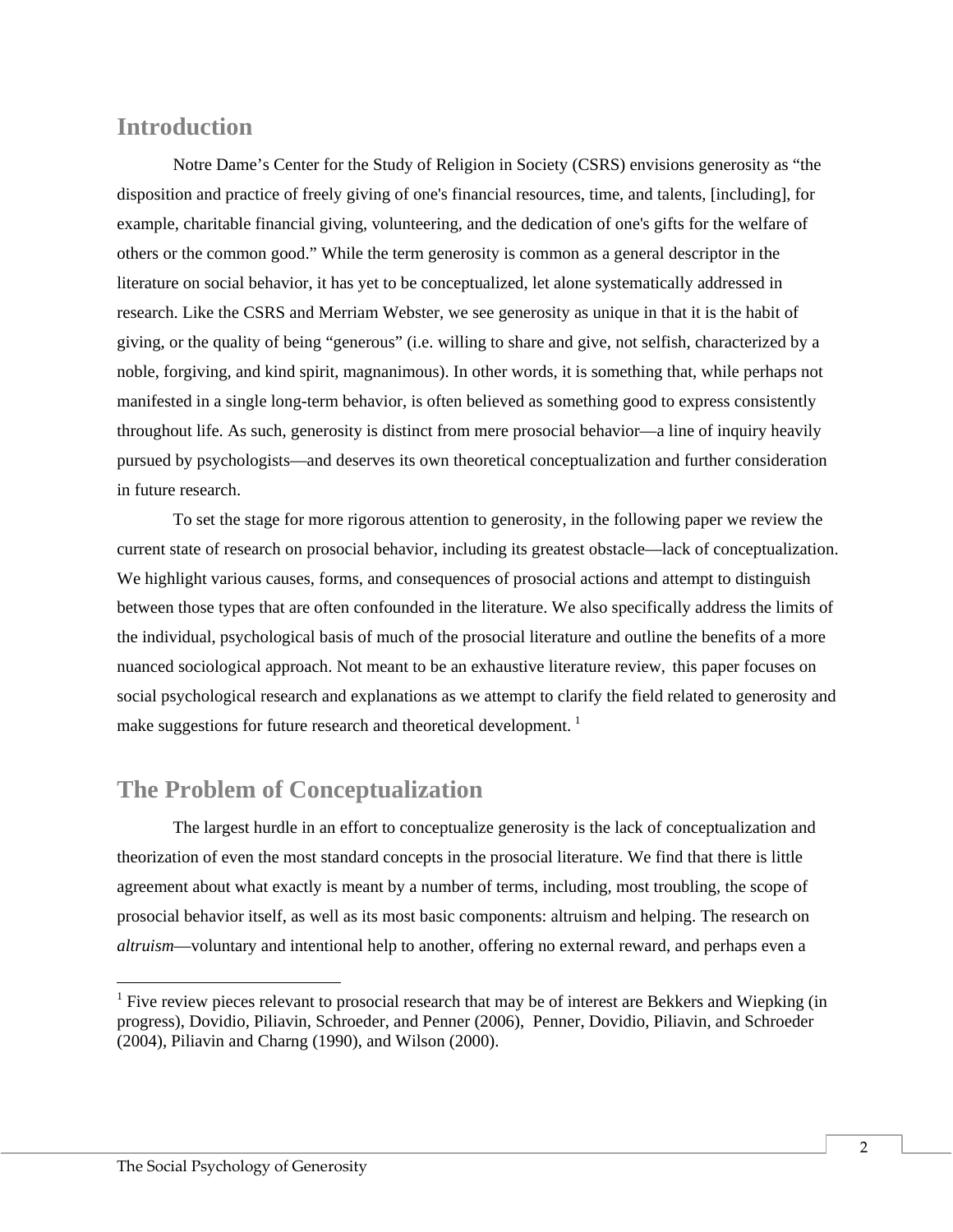cost, to the helper (Macaulay & Berkowitz 1970; Simmons 1991)—tends to confound various dimensions of the altruistic act. Whether the act is one-shot or continuous, for a friend or a stranger, and costly or not, is often ignored. As a result, it is often assumed that any type of altruistic act has the same causes and consequences, regardless of form. *Helping*—when the well-being of one is improved by the action of another (Dovidio, Piliavin, Schroeder, and Penner 2006:22)—is no more well-theorized and suffers from the same inconsistencies in research and findings.

There are, of course, exceptions to this opacity. The organizations and management literature has accumulated a great deal of information on types of *organizational citizenship behavior*—behaviors of employees, freely given, outside of their work obligations (Organ 1988, Borman 2004; Finkelstein 2006). Research on long-term *volunteering*—when time is given freely to benefit another (Wilson 2000)—is well theorized. Penner (2002:448) sees it as possessing four salient attributes: longevity, planfulness, non-obligatory in nature, and an organizational context. The causes, forms, and consequences of *cooperation*—when people come together to achieve a common goal (Dovidio et al. 2006)—are a mainstay in research in social psychology and economics (Fleishman 1980; Piliavin and Charng 1990). Finally, *philanthropy*—charitable giving and donations—is an area that has seen considerable development and streamlining, particularly in the recent review by René Bekkers and Pamala Wiepking (2007).

In the following paper we draw on research from both the more ambiguous areas, and those that are more well-defined, to pull out the pieces most useful in understanding generosity as we, and the Notre Dame Center for the Study of Religion in Society, conceptualize it, and to enhance future theoretical development in the area. First, however, it is important to define prosocial behavior and its sources, as well as to lay out the types of behavior we will draw from and the causes, forms, and consequences of each.

### **Prosocial Behavior**

 $\overline{a}$ 

Behavior is considered "prosocial" when it benefits others, particularly when the benefit for that other is the primary goal (Hinde & Groebel 1991). Piliavin and colleagues (Piliavin, Dovidio, Gaertner, and Clark 1981) envision prosocial behavior as actions defined by society to be beneficial to other people and the ongoing political system.<sup>[2](#page-2-0)</sup> Although research on prosocial behavior began at the beginning of the

<span id="page-2-0"></span><sup>&</sup>lt;sup>2</sup> Muddying the conceptualization of prosocial behavior is a curious curtailment of the scope of the relevant behavior—in the literature prosocial behavior is exclusively conceptualized as freely chosen, nonobligatory helping. This omission leaves prosocial behavior such as paying taxes, support of a generous welfare state, and other state mandates such as "Good Samaritan Laws" as a research area almost entirely ignored. This lacuna in the social psychological literature leaves unexamined fascinating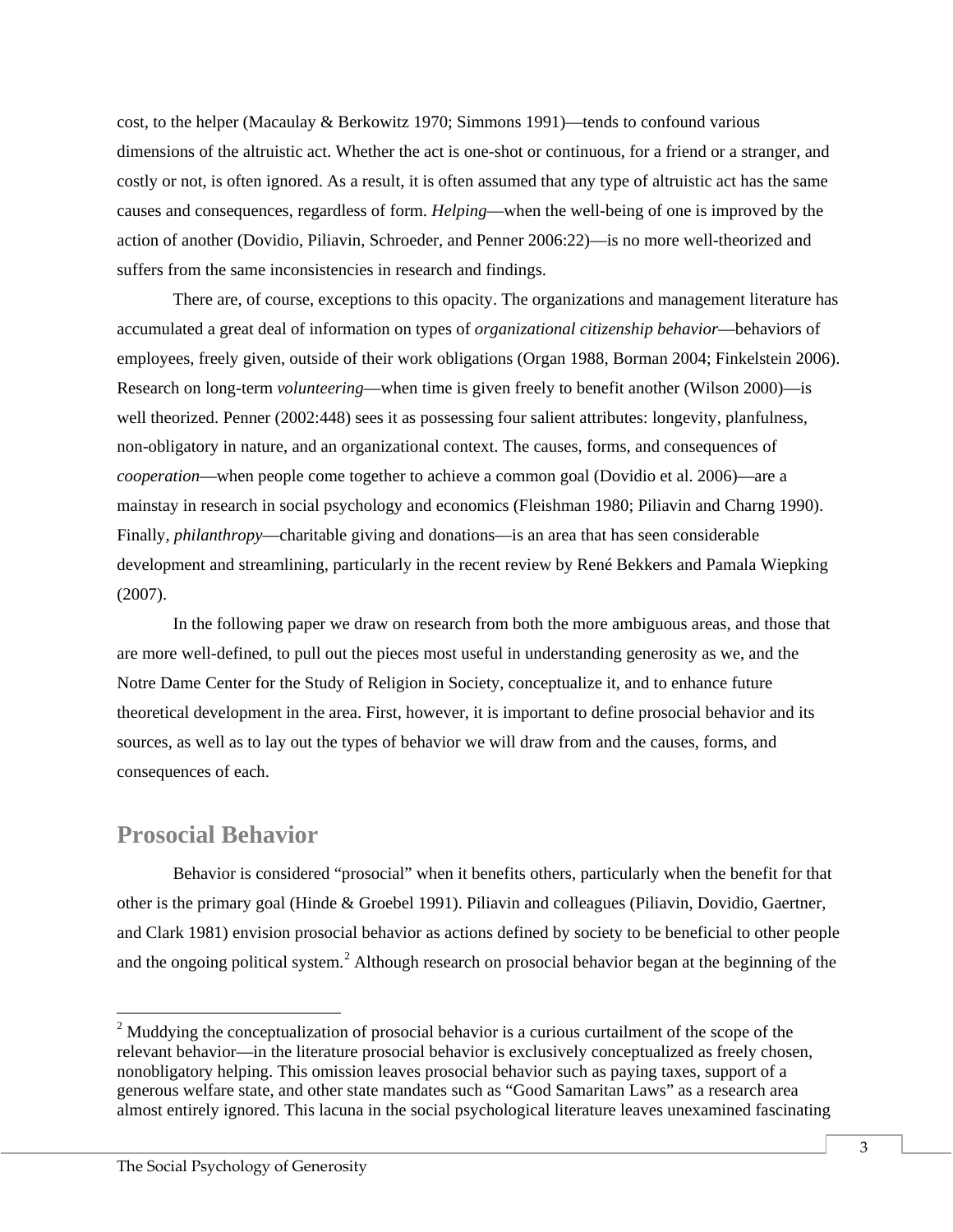twentieth century (McDougall 1908), it was a relatively inactive area of research until it took off in the mid-1960s following the death of Kitty Genovese (Penner et al. 2004). Genovese was murdered on the street outside her apartment in Queens, New York with a number of neighbors standing by, listening or watching, and doing little to help. Psychologists, in particular, wanted to explore why it was that no one did anything. What makes people act in a way that helps others, and what discourages it?

Research suggests that there are both internal and external factors in the development of prosocial tendencies—also called the prosocial personality (Penner, Fritzche, Craiger, and Freifield 1995)—and these two sources can either reinforce or challenge one another.

While internal factors include biological or genetic bases of action, social psychologists are most interested in how one's disposition or temperament affects prosocial tendencies (Penner et al. 2004). Research in this area finds that individuals with positive emotionality or temperament are likely to engage in prosocial acts, even when distressed (Eisenberg 2000). People who are more empathetic and are better able to take the perspective of the other are also more likely to help others with no expectation of return (e.g. Batson 1991; Batson, Duncan, Ackerman, Buckley, and Birch 1981; Batson, Sager, Garst, Kang, Rubchinsky, and Dawson 1997). In addition, people with prosocial moral reasoning, high selfefficacy, sensitivity to social norms, and moved by altruistic, rather than reward-oriented, motivations to help are more likely to be prosocial (Dovidio et al. 2006; Piliavin and Charng 1990).

External, or processual, factors of greatest interest to social psychologists with regard to prosocial tendencies are operant conditioning, modeling, and role identity (e.g. Lee, Piliavin, and Call 1999; Penner et al. 2004; Piliavin and Charng 1990). With operant conditioning, individuals can learn to be helpful and altruistic by being rewarded for such behavior and punished for not assisting others (Grusec 1991; Staub 1981). Eventually these ideas are internalized, motivation becomes intrinsic, and the external rewards and punishments are no longer required to elicit behavior (Bandura 1982). Modeling as a factor in the development of prosocialness is rooted in work on social learning theory (Bandura 1965; 1977; 1982). When children are presented with a generous model, they are more likely to be generous themselves (Lipscomb 1985). Research also shows that modeling's effects are strongest when the role models are engaged in positive action that is rewarded rather than negative action that is sanctioned (Bandura 1965). As expected, there is a declining effect of modeling over time. Younger children are more susceptible to the influence of modeling than older children, who have already internalized social norms (Piliavin and Charng 1990). Although there can be other models in children's lives, parents are the most influential models cited by altruistic adolescents and adults and the primary socialization agents in individuals' lives.

questions such as explaining differences in support for state mandated prosocial activities—both within the United States and cross-nationally among western industrialized democracies.

 $\overline{a}$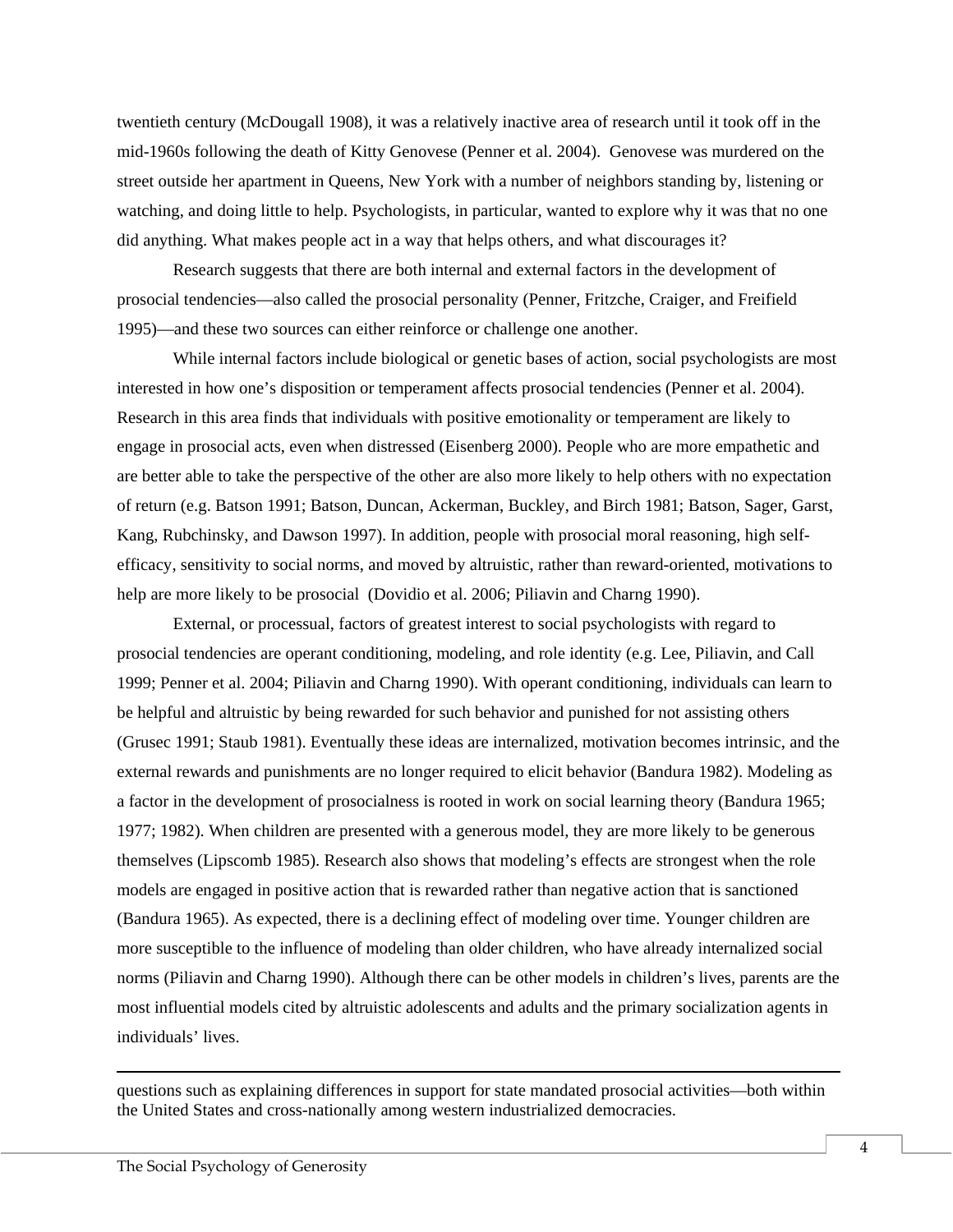Role identities arise from the roles in which we participate and the relationships designated to those roles. Someone can have as many role identities as they have roles—professor, mother, daughter, significant other, gardener, and so forth—and these identities, taken together, can be thought of as comprising the self (Stryker 1980). These identities are an important part of our self-concepts, and to verify these identities in interaction we fulfill the associated role expectations. For instance, one can have the identity of blood donor, volunteer, or charitable giver, and will act in altruistic ways that confirm these identities. Because of the interactional nature of these identities, their effect is enhanced by others' expectations, modeling behaviors, and personal norms (Grube and Piliavin 2000; Lee 1997; Lee et al. 1999; Piliavin and Callero 1991).

The target, or recipient, of prosocial behavior matters as well (Michener, DeLamater, and Myers 2004). We are especially likely to come to the aid of people who we know (Amato 1990) and who we like (Kelley and Byrne 1976; Mallozzi, McDermott, and Kayson 1990), as well as people who like us (Baron 1971). We also help people who are similar to us (Dovidio 1984) — whether physically (Dovidio and Gaertner 1981; Emswiller, Deaux, and Willits 1971) or ideologically (Hornstein 1978) . Also important is our perception of someone's deservingness of assistance. This is true whether it is an emergency (Piliavin, Rodin, and Piliavin 1969), when immediate action is required, or a situation where there is more time to consider the circumstances (Frey and Gaertner 1986; Weiner, Perry, and Magnusson 1988).

A brief foray into the prosocial literature shows that the variety of behaviors under the umbrella term "prosocial"—altruism, helping, organizational citizenship behaviors, philanthropy, volunteering, and cooperation—are overlapping and often confounded. For instance, altruism might be considered helping or philanthropy as altruism. Although these prosocial categories are often used interchangeably, we felt that it was important to articulate the definitions of each, as well as to highlight the forms, causes, and consequences found in the literature. Such an exercise also helps to highlight their similarities and differences.

#### **Altruism and Helping**

Although we combine them in this section, we see altruism and helping as two different categories of prosocial acts, albeit with significant areas of overlap (Dovidio et al. 2006). However, because this overlap is substantial and unclear enough in the research to make the two categories practically indistinguishable, for our purposes here, we cover the two in the same section. We begin with definitions of each.

Altruism is, by far, the most prevalent form of prosocial behavior in social psychological work. While muddied in literature and research, at basis, an altruistic act is an intentional act that helps another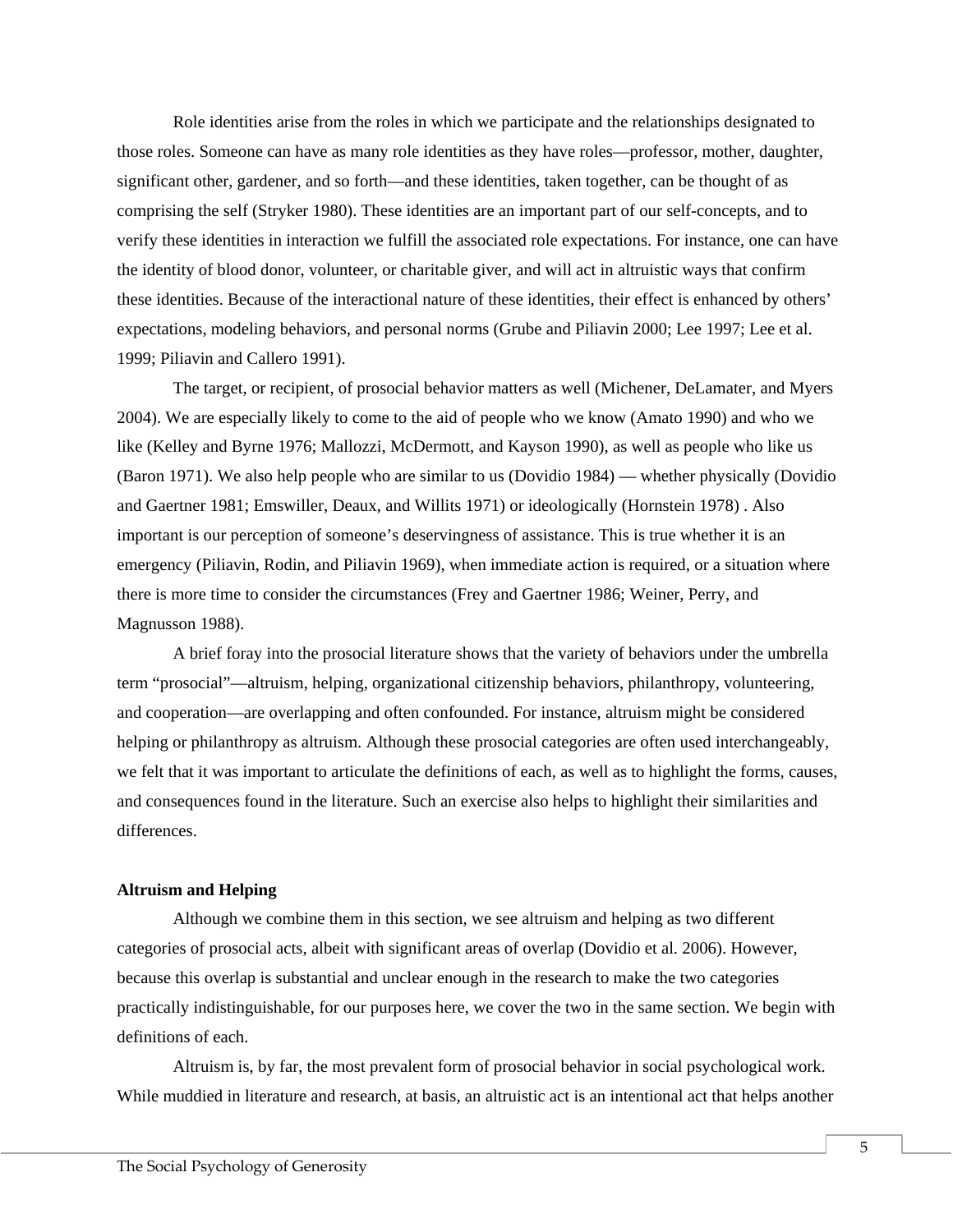with no benefit, and perhaps even a cost, to she who performs it (Macaulay & Berkowitz 1970; Dovidio et al. 2006; Simmons 1991). While inherent in most definitions of altruism is the tenet that the helper must not benefit from the altruistic act, helping lacks a similar precondition. Helping is any act that one does to assist another, regardless of whether the helper benefits from the act or not. To illustrate, if one accepts the previous definitions, he or she might think of making a charitable donation as an altruistic act, which it is if there is no benefit to the giver. However, if one donates to charity and gets a tax deduction or a public note of recognition in return, such acts might be conceived of as helping behaviors rather than altruistic ones. In other words, while all successful attempts at altruism might be considered helping, all successful acts of helping are not altruistic.

It is important to note that not everyone embraces these definitions. One of the largest obstacles in conceptualizing and theorizing altruism, in our view, is an ongoing debate about the motives of altruistic behavior and if anyone ever acts outside of self interest or with no benefit to self. However, recent theory and research suggests that true altruism does exist and that it is a part of human nature (Kohn 1992; Piliavin and Charng 1990:27).

While there is both altruistically and egoistically motivated altruism (Batson  $1987$ )<sup>[3](#page-5-0)</sup>, both describe an individual sacrificing something for another:

To the degree that helping is directed toward the ultimate goal of enhancing the other's welfare, as presumably was the Good Samaritan's, it can be said to be *altruistically* motivated. To the degree that helping is directed toward the ultimate goal of enhancing the helper's own welfare, either through providing rewards (e.g., self-esteem, a star in one's crown) or avoiding punishments (e.g., guilt, hellfire), it can be said to be *egoistically* motivated (Batson, Oleson, Weeks, Healy, Reeves, Jennings and Brown 1989:873).

The close affinity of egoistically motivated altruism and helping is the primary reason why we consider the two categories so enmeshed. Once the validity of egoistic altruism was affirmed in the literature, the sharp distinction between helping and altruism mostly disappeared, though the categories persisted. The fact that helping is often used casually as a descriptor of altruistic acts in many studies further muddies distinctions between the concepts.

Another debate that continues in the altruism and helping literature is whether it is empathy (imagining the experience and feelings of the other by taking his or her perspective [e.g. Batson 1991]) or self-other merging (experiencing the suffering of another because that other is viewed as an extension of oneself [e.g. Cialidini, Brown, Lewis, Luce, and Neuberg 1997]) that best explains altruistic and helping actions. Unfortunately, the amount of time and energy dedicated to this debate (e.g. Batson, Sager, Garst, Kang, Rubchinsky, and Dawson 1997; Cialidini et al. 1997) has likely detracted from the

 $\overline{a}$ 

<span id="page-5-0"></span> $3$  Meier (2006) makes a similar distinction between pure and impure altruism.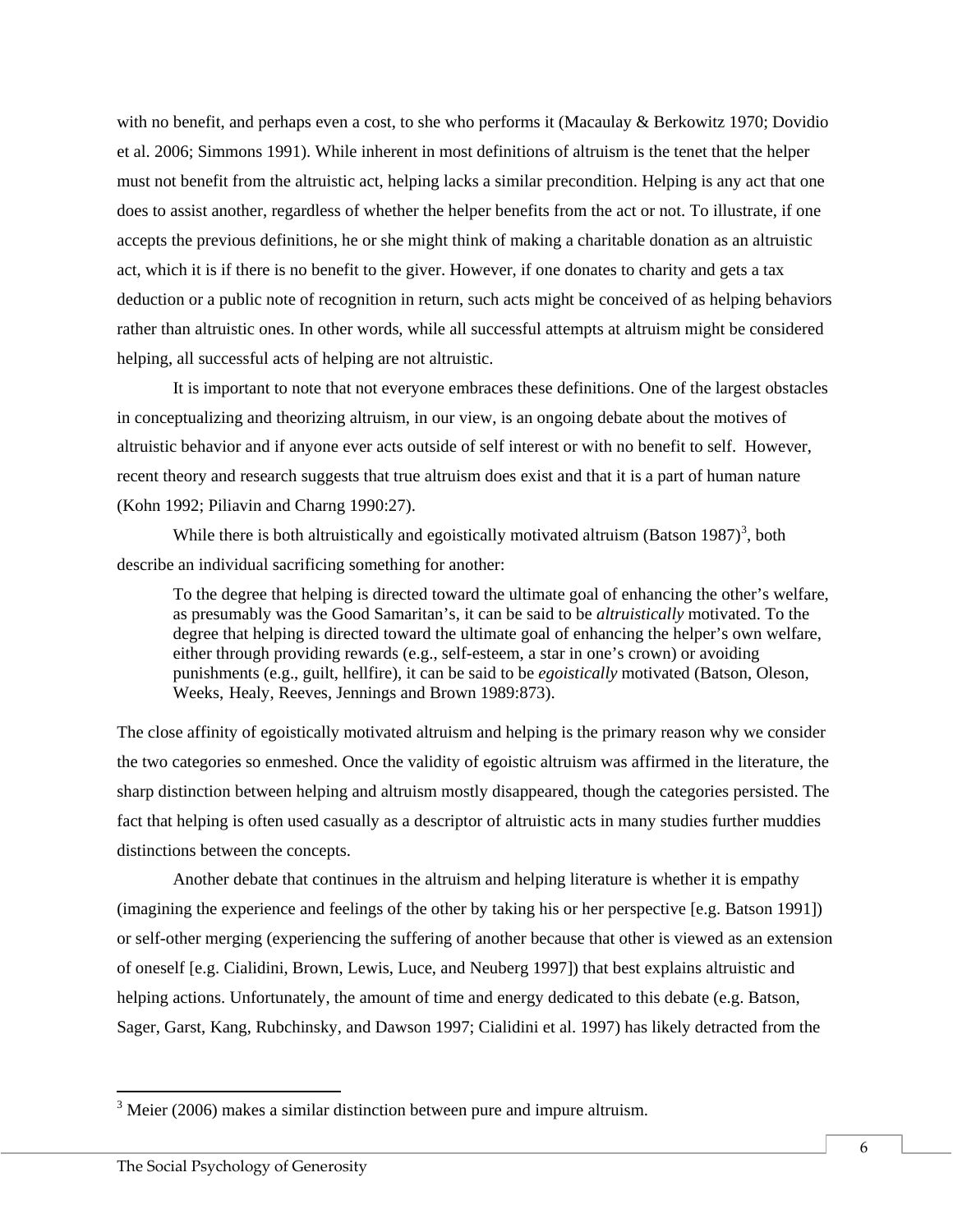progress in this field. To forge ahead we ignore the nuances of these two positions as we outline research on altruism and helping, including their causes, forms, and consequences.

#### *Causes of Altruism and Helping*

Following the Genovese case, research focused primarily on the situational factors that led individuals to help another in need. Such causes of short-lived altruistic behavior were first articulated in Latané and Darley's (1970) decision model of bystander intervention: 1) an individual must notice that something is wrong, 2) must define it as an emergency, 3) decide whether or not they will take personal responsibility, 4) choose what type of help to give, and 5) determine to go ahead with the chosen course of action (Dovidio et al. 2006:68).

Other transient states that facilitate altruism are related to emotional arousal and a cost and reward analysis for helping (e.g Dovidio et al. 1991; Piliavin, Rodin and Piliavin 1969; Piliavin et al. 1981). Research finds that if one has the time and resources to help, they are more likely to do so. In addition, people will help for compensation or social rewards, and are more likely to be altruistic in circumstances where they are not exposed to physical or psychological harm or social disapproval. Individuals are especially likely to help if the victim seems deserving, in need, and similar to the potential helper, and if the individual feels a responsibility to help and will experience guilt for not offering it (Dovidio et al. 2006).

Research finds that people are more willing to act on compassion when there is some selfinterested justification for the behavior (Holmes, Miller and Lerner 2002; Perlow and Weeks 2002). Because rewards, even as small as the chocolate offered at the local Goodwill, tend to increase the likelihood that an individual will help, helping behavior is more commonplace and easier to evoke than purely altruistically motivated behavior. These "self-interested" rewards vary substantially in the literature and include enhanced mood (Gueguen and De Gail 2003), popularity (Deutsch and Lambert 1986), recognition (Fischer and Ackerman 1998; Reddy 1980), reputation (Johnson, Erez, Kiker, and Motowidlo 2002), gratification (Utne and Kidd 1980), tax incentives (Wright 2002), and even a simple thank you (McGovern, Ditzian and Taylor 1975).

Unfortunately, a great deal of this research on altruism and helping focuses on individuals in transient, momentary situations, where potential helpers act as isolated individuals and not as a part of social structure (Healy 2000; Lee et al. 1999). A more *sociological* social psychology approach would look at the interplay between situational factors and the relatively stable dispositional and interactional sources of prosocial tendencies discussed in the previous section—the role of empathic abilities, temperament, moral reasoning, norms, identity, and so forth (Erkut, Jaquette, Staub 1981)—and would be particularly relevant for ongoing qualities or habits like generosity.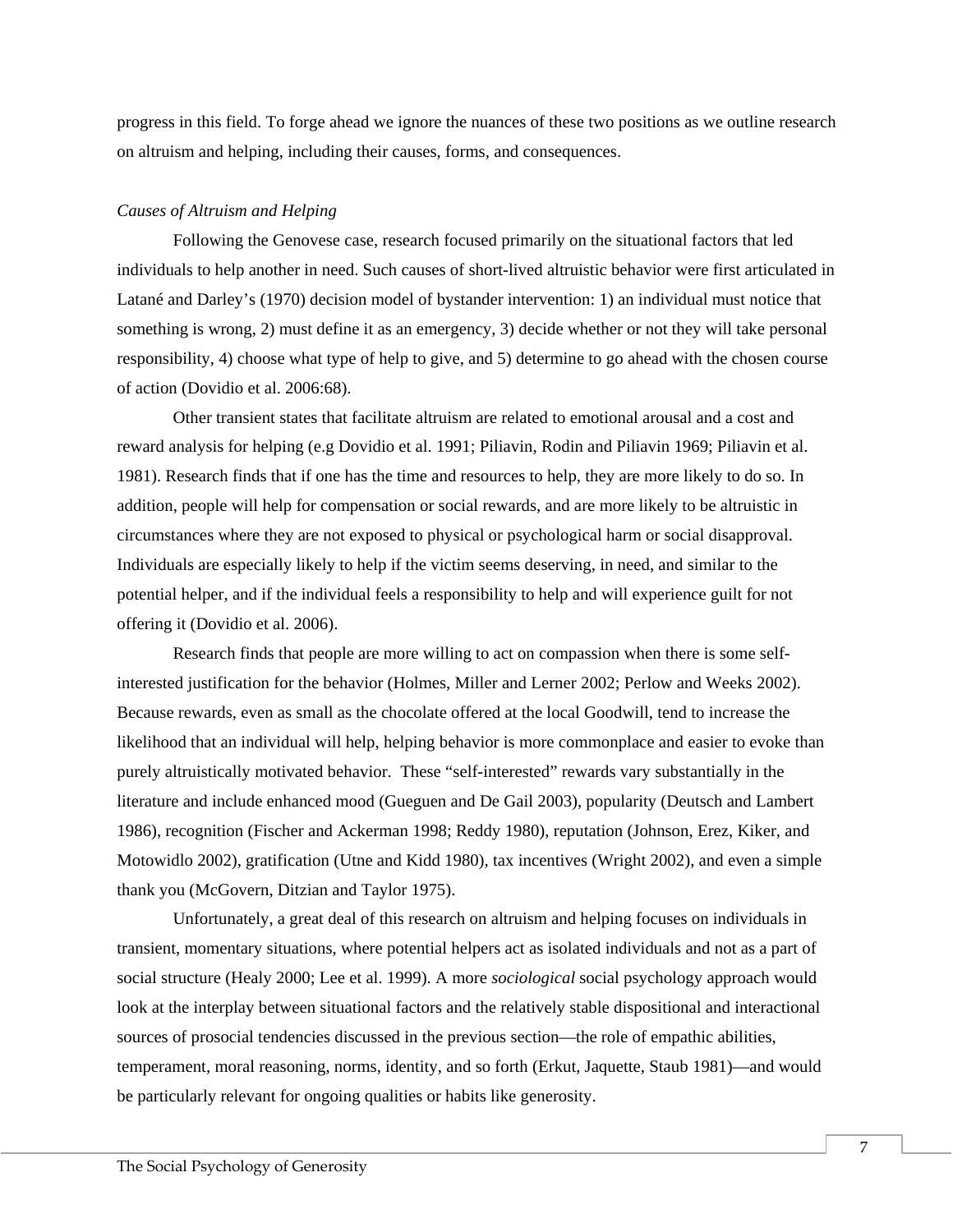#### *Types of Altruistic and Helping Behavior*

Altruism and helping can be either short-term and spontaneous or planned and long-term (Amato and Pearce 1980). The research on long-term helping is almost exclusively in the volunteering and organizational citizenship literatures (which we will address later). Short-term helping, on the other hand, is the type most often addressed in the experimental studies by psychologists and tends to focus on helping strangers. Examples of the situations this research explores include whether a bystander would help someone who was injured or stranded, if an individual would take time to help another student solicit assistance by stuffing envelopes (Batson et al. 1997) or hanging posters (Dovidio, Gaertner, Validzic, Matoka, Johnson, and Frazier 1997), or give someone in need a portion of money they earned in an experiment (Stürmer et al. 2006). Sociologists have extensively studied blood and organ donation (Callero 1985; Healy 2000, 2006; Piliavin and Callero 1991). One exception to the trend of studying general short-term altruism for a near-stranger, Cialdini and colleagues (Cialdini, Brown, Lewis, Luce, and Neuberg 1997) examined a variety of altruistic behaviors—ranging from short to long-term, trivial to costly—and also altered the target, with the person in need as a virtual stranger, acquaintance, friend, or family member. Not surprisingly, intimacy of the relationship (close friends or kin) is positively connected to being willing to engage in long-term, costly behavior.

#### *Consequences of Altruism and Helping*

Although further research is needed to explore whether, in general, people actually feel better after they have helped another, people believe that they will feel better (Dovidio et al. 2006; Wuthnow 1991). Research does indicate that helping (in the form of blood donation) lessens physiological measures of anxiety (Piliavin and Callero 1991) and increases positive feelings and feelings of satisfaction (Nilsson Sojka and Sojka 2003).

Reactions to being on the receiving end of altruism are mixed. One may feel grateful and appreciative, or discomfort with self or the relationship, or a combination of both. A model, formulated by Fisher and Nadler (Fisher, Nadler, and Whitcher-Alagna 1982; Nadler and Fisher 1986), is helpful in understanding these effects. It begins with the characteristics of the aid, donor, recipient and context to determine whether inherent in the help is self-threat (implying that the help was necessary because the recipient was somehow deficient) or self-support (which is more consistent with a recipient's positive self-concept). The magnitude of such threat or support then influences the recipients' self-esteem and affective and cognitive responses like positive or negative effect, evaluations of the donor, refusal or acceptance of aid offers, and so forth (Dovidio et al. 2006; Fisher at al. 1982).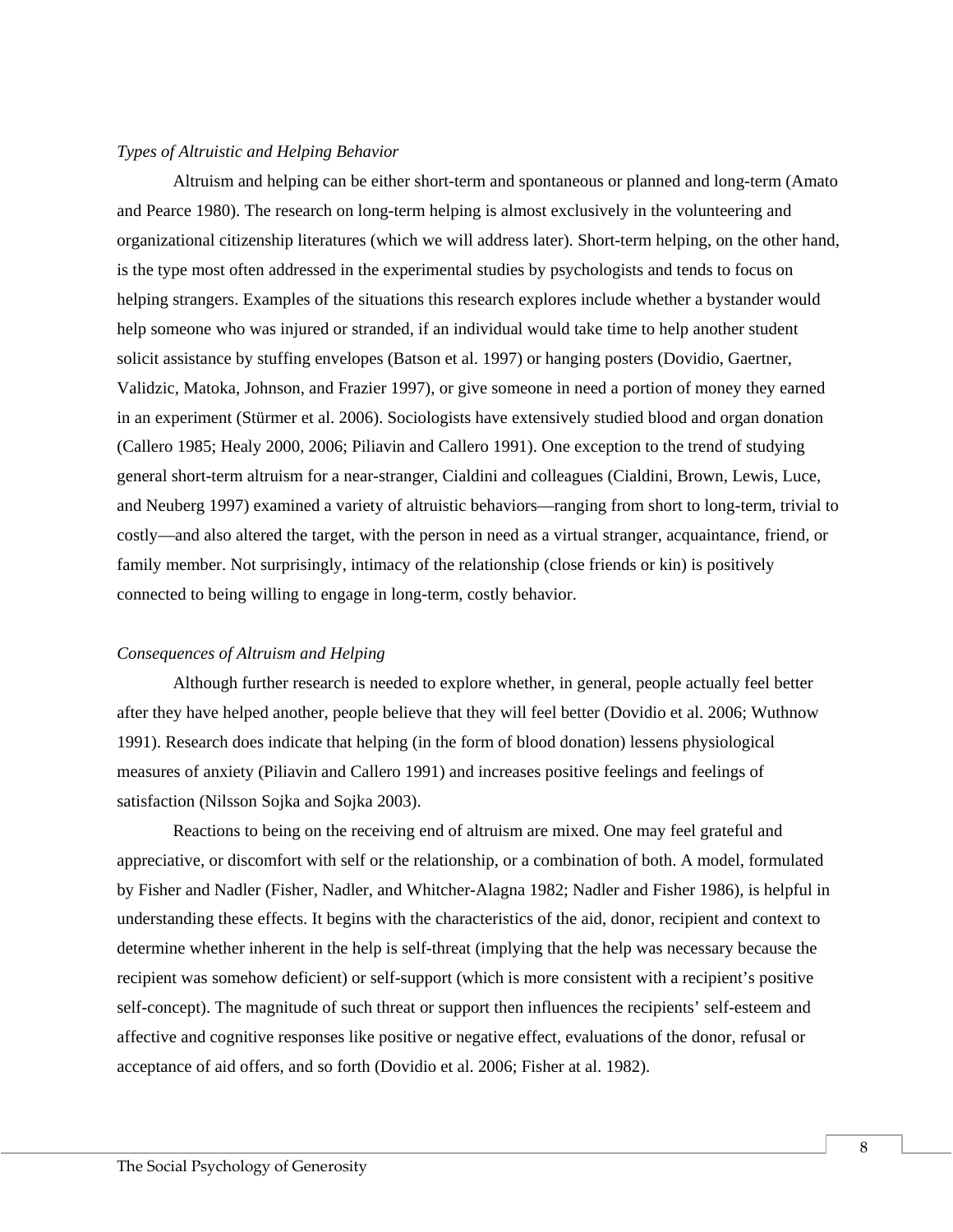#### **Organizational Citizenship Behavior**

A relative newcomer in the study of prosocial behavior, the study of organizational citizenship behavior (OCB) has been particularly robust in the variety of disciplines that contribute to the organizational sciences literature. Students of organizational effectiveness were unable to account sufficiently for organization performance through analyses limited to task performance alone. To better understand effective organizations' functioning, researchers began to consider a broader range of work contributions including "a myriad of acts of cooperation, helpfulness, suggestions, gestures of goodwill, [and] altruism" (Smith, Organ, and Near 1983: 653).

OCBs are generally conceived as having two central dimensions. First, they are behaviors that benefit the functioning of the organization; second, they are generally outside the normal expectations and reward systems of the organization (Organ 1988, Borman 2004; Finkelstein 2006). Examples of OCBs include helping new hires when your assistance is not mandated, making innovative suggestions to improve the organization's functioning, and not breaking rules, even when one is not being supervised. Unlike most of the varieties of prosocial behaviors addressed in this paper, OCBs are typically conceived as persisting across time. In so far as research into OCBs offers insight into synchronic prosocial behavior, it may be of particular interest to attempts to better understand generosity as we have defined it. Some research distinguishes between OCBs that directly target individuals and their work in the organization (OCBIs) and those that directly target the organization itself (OCBOs) (Rioux and Penner 2001, Finkelstein 2006).

#### *Causes of OCB*

The study of OCBs has a distinctly practical cast to it, as almost exclusively industrial and organizational psychologists, business scholars, and other students of organizations have studied it. Their research reports are often directly written for workplace practitioners such as managers and human resource specialists. Podsakoff, MacKenzie, Paine, and Bachrach (2000) describe four major categories of OCB antecedents: individual, task, and organizational characteristics, as well as leadership behaviors by management.

Given the methodological individualism of psychology and other disciplines interested in OCBs, there has been extensive interest in investigating the individual attitudinal and dispositional characteristics that precede good citizen behavior (Deluga 1995; McAllister 1995; Podsakoff et al. 2000). Meta-analysis of a variety of these studies demonstrates the robustness of attitudinal factors (especially job satisfaction) while the influence of dispositional factors is mixed at best (Organ and Ryan 1995). Newer research has focused on individual motives to explain OCBs. The so-called functionalist approach—focusing on the purpose of behavior to actors—identifies three principal motives: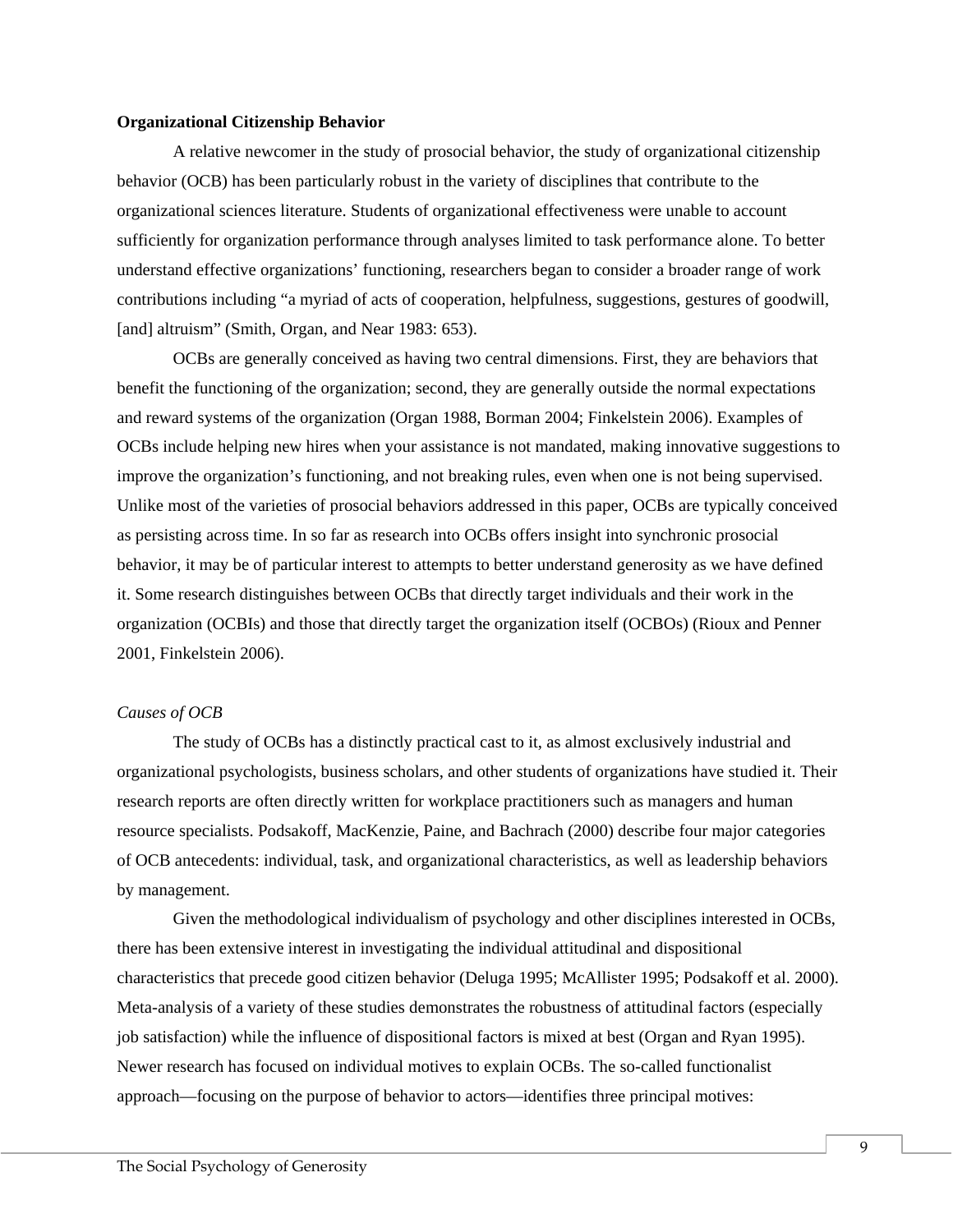organizational concern (OC) "Because I care what happens to the company"(one of ten such measures for each of these primary motives), prosocial values (PV) "Because I feel it is important to help those in need," and impression management (IM) "To look better than my co-workers," motives, with OC being most correlated with OCBO and PV with OCBI (Rioux and Penner 2001; Finkelstein and Penner 2004).

Another branch of research has posited that leadership behaviors are primarily determinative of employee perceptions, attitudes, and performance and thereby, of OCBs (Farh, Podsakoff, Organ 1990). Competing with this thesis is the proposition that sundry task and organizational variables, or "substitutes for leadership," influence organizational outcomes (Howell, Bowen, Dorfman, Kerr, Podsakoff 1990). The evidence adjudicating between the leadership and the substitutes of leadership theses is mixed. Some claim the substitutes of leadership hypotheses have been largely refuted, demonstrating the importance of leadership directly and de-emphasizing the importance of task and organizational variables (Podsakoff, MacKenzie, Bommer 1996). In later work, however, Podsakoff et al. (2000) does suggest that task variables themselves are understudied and worthy of attention in the field. A recent study finds the importance of job variety and significance are significantly correlated with OCB with job satisfaction playing a mediating role between these (Chiu and Chen 2005). Other than this study, however, task variables appear to remain understudied.

Social structure is brought into the theoretical mix by research that emphasizes roles in OCBs and builds upon the work in the social psychology of identity salience hierarchies and salience's effects on action and selfhood (McCall and Simmons 1978; Turner 1978). In a paper on principled organizational dissent—a particular form of OCB wherein individuals protest dysfunctional organizations by virtue of an appeal to an ethical principle—the authors argue that nurses have both general role identities as a nurse and specific role identities as a member of a team or unit. A more salient general role identity, with its commitment to patient care will be more likely than a salient specific role identity, with its commitment to the protection of the organization—to report health care errors (Piliavin, Grube, Callero 2002). The importance of roles has been demonstrated in a number of other OCB studies (Piliavin and Callero 1991, 2002; Grube and Piliavin 2000).

A relatively recent line of research investigates potential similar processes underlying OCB and volunteering.[4](#page-9-0) These studies apply both motive and role theories first applied to explain volunteering to the study of OCB (Penner 2002; Finkelstein and Penner 2004). The latest in this line of research adds motive fulfillment (whether the behavior in question satisfied the motive for doing it) to the statistical matrix and finds that fulfillment matters for OCBO but not for OCBI (Finkelstein 2006). More research needs to be done to further investigate this so called "interactionist approach" to OCB.

 $\overline{a}$ 

<span id="page-9-0"></span> $4$  As we shall see below, OCBs and volunteering behaviors share many structural characteristics.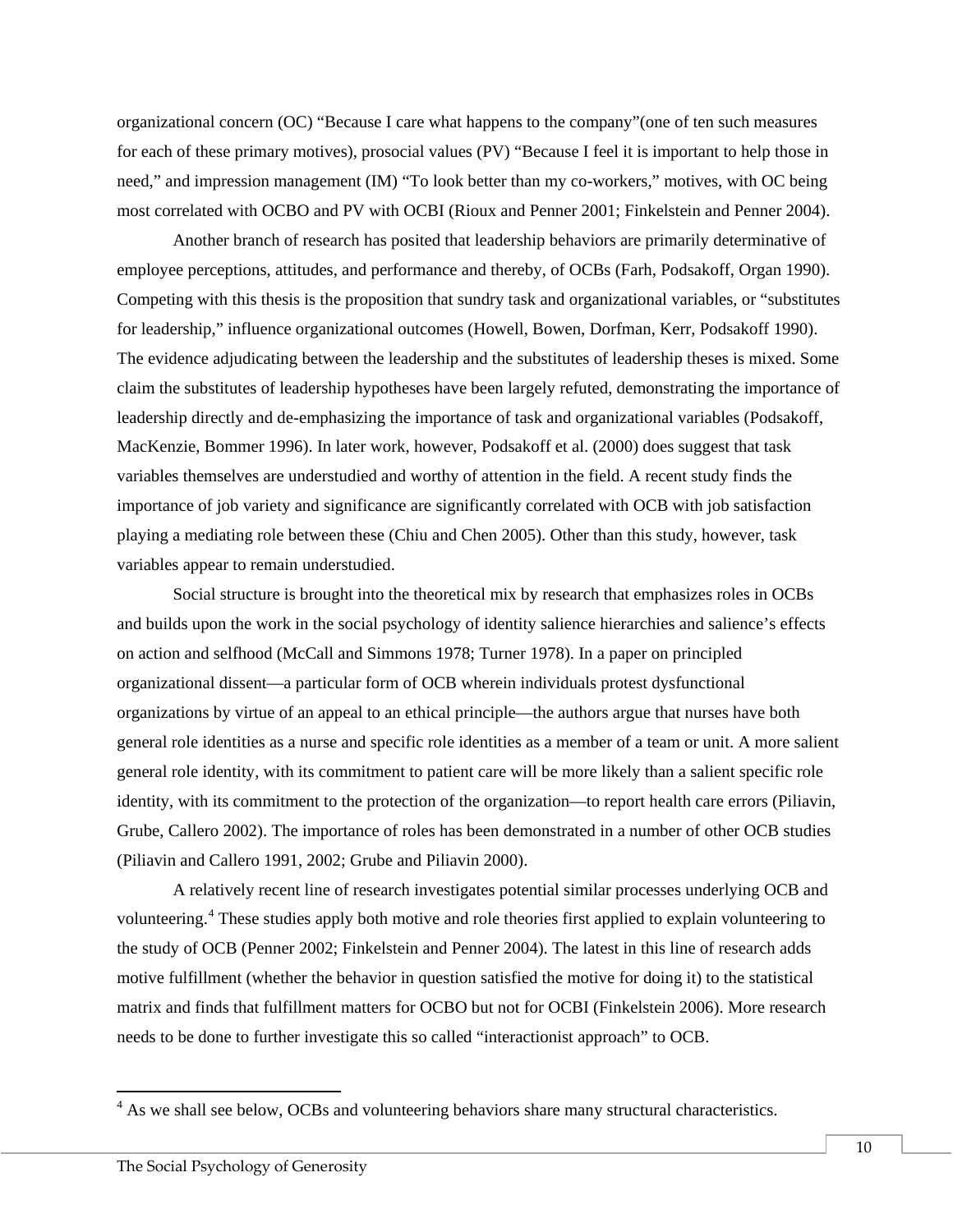#### *Types of OCB*

In addition to the aforementioned distinction between OCBOs and OCBIs, Podsakoff et al. (2000) describe and categorize a nearly bewildering variety of behaviors studied as OCBs. These include *helping behavior* (assistance with or prevention of work-related problems), *sportsmanship* (mostly related to maintenance of a good attitude in the face of diversity), *organizational loyalty* (defending and promoting the organization), *organizational compliance* (adherence to rules outside the reach of compliance measures), *individual initiative* (going "above and beyond" one's duties), *civic virtue* (commitment to one's responsibilities as a member of the organization), and *self development* (to improve one's skills at one's individual initiative). Future research could better specify how these behaviors interrelate and their adequacy as measures of OCBs (Podsakoff et al. 2000) as well as look for similar causal processes underlying the different behaviors.

#### *Consequences of OCB*

Compared to the antecedents of OCB, its consequences have been less studied. The consequences of OCB can be usefully grouped into individual and organizational categories. At the level of the individual, research has focused on the degree to which OCBs actually are rewarded (contra the usual definition of OCBs) by managers and the organization. For example, OCB can come to be expected and contribute to better evaluation of task performance. There seems to be moderate empirical support for OCBs becoming part of the organization's expectations (MacKenzie, Podsakoff, Fetter 1993; Allen and Rush 1998; Allen 2006) and that management uses them unfairly to evaluate worker performance (Vigoda-Gadot 2006, 2007). More often in reading the literature, the benefit of OCBs for individuals seems to be implicitly affirmed but not demonstrated (Collett 2006, 2007). Some research suggests that evaluation of OCBs are a gendered phenomenon, meaning women's and men's OCBs are evaluated differently (Wayne and Cordeiro 2003; Heilman and Chen 2005; Kark and Waismel-Manor 2005; Allen 2006).

For organizations, the general theoretical claim is that the main benefit of OCBs is that they foster the effective functioning of the organization. What does it mean to be well functioning? In his early and influential work, Organ (1988) focused on whether the organization is efficient, able to secure needed resources, innovative, and adaptable. Further research has resulted in a variety of performance measures. However one conceptualizes organizational performance, the evidence of OCBs' positive contribution to it is empirically clear (Podsakoff, Ahearne, and MacKenzie 1997; Ehrhart, Bliese, Thomas 2006) and is demonstrable in cross-cultural contexts (Lievens and Anseel 2004; Yen and Niehoff 2004).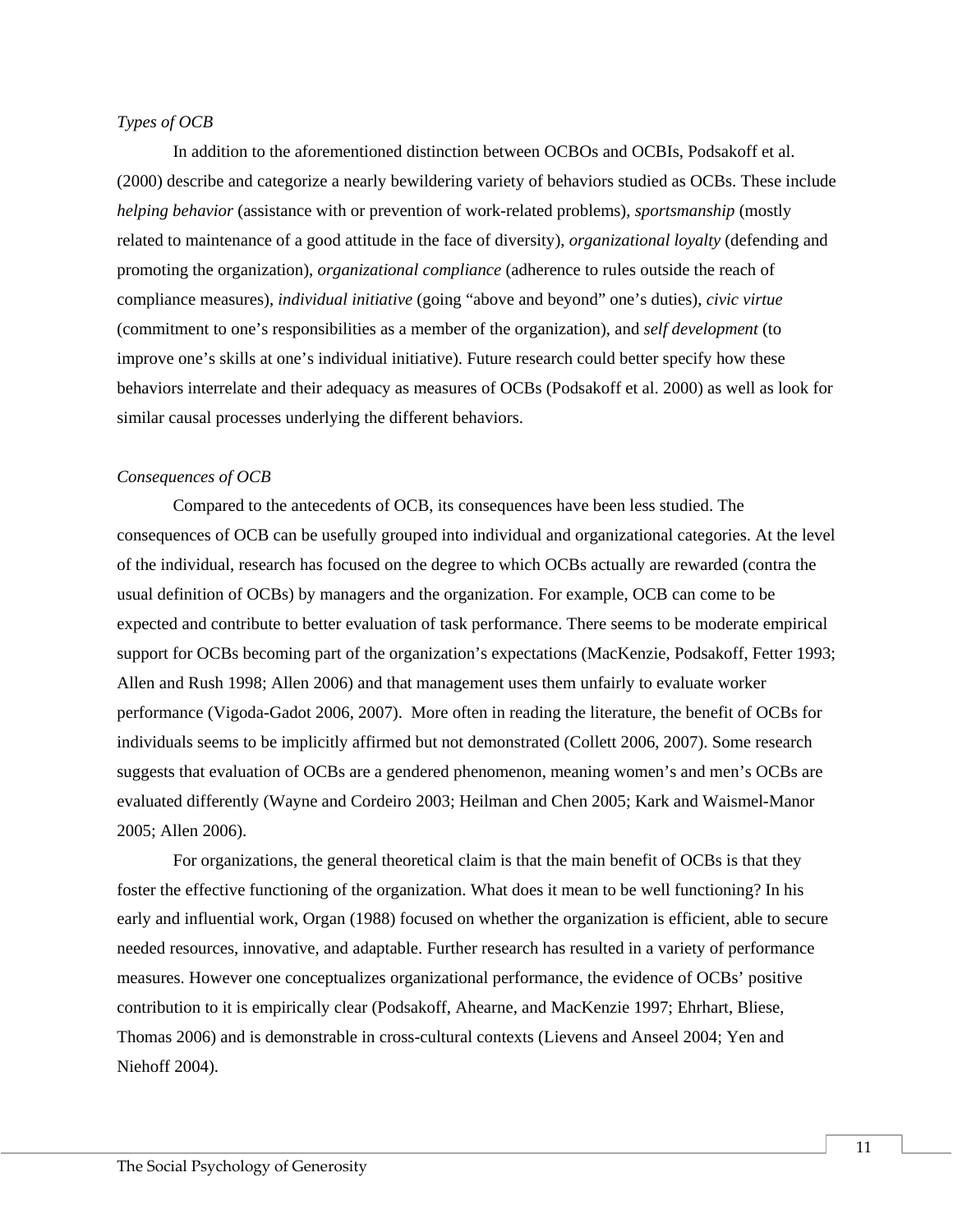#### **Philanthropy**

In "Understanding Philanthropy," Bekkers and Wiepking (2007) provide a detailed review of the last fifty years of theories and research on charitable giving. In doing so, they draw on work in economics, sociology, social psychology, and marketing. Although philanthropy has many meanings (Van Til 1990), the term is often used to describe large monetary donations by individuals or organizations yet also includes more small-scale giving. Such giving is prevalent in churches and religious organizations where parishioners are encouraged to donate a small percentage (customarily 10%) of their income to charity or the church. In fact, religious charitable giving makes up the majority of the annual donations by Americans every year, exceeding all other types of philanthropy combined (James and Jones 2007; Van Slyke and Brooks 2005; White 1989) and, some argue, it continues to grow (Giving USA 1999).

#### *Causes of Philanthropy*

In an interesting argument on "giving cultures" Karen Wright (2001:411) contends that philanthropy is more common in the United States than in the United Kingdom because it is "heavily interlaced" with self-interest. As highlighted earlier, when individuals feel that they have something to gain by offering assistance, they are more likely to do so. In the United States those who give might benefit themselves through tax credits and deductions, benefits from the supported charity, or enhanced social status. Further, these types of benefits are socially approved and, in the United States, it is acceptable to be self-interested (Kohn 1992; Ray 1998; Wright 2001).

Smaller groups have organizational cultures as well and research shows that group membership is an important promoter of philanthropy. Individuals who belong to voluntary associations (i.e. church groups, fraternal and veteran groups, professional groups, or service clubs) tend to give more to secular charities (Jackson, Bachmeister, Wood, and Craft 1995). At a more micro-level, there are a number of demographic factors that increase charitable giving. These include education, income, age, subjective perceptions of one's financial situation, employment, marital and parental status, religious affiliation and attendance, and home ownership (Bekkers and Wiepking 2007; Jones 2006).<sup>[5](#page-11-0)</sup> Research also finds that people who volunteer give one and a half times as much as those who do not (White 1989:69). In addition to these factors, Bekkers and Wiepking (2007) cite seven mechanisms that are most important in driving individual giving:

First is *awareness of need*. That is, people are more likely to help when they realize that help is needed. However, it is important to note, that this mechanism is most effective when the person in need

 $\overline{a}$ 

<span id="page-11-0"></span> $<sup>5</sup>$  Although there is a widespread belief that race affects giving, this is not supported in the data once one</sup> controls for income (Carson 1989).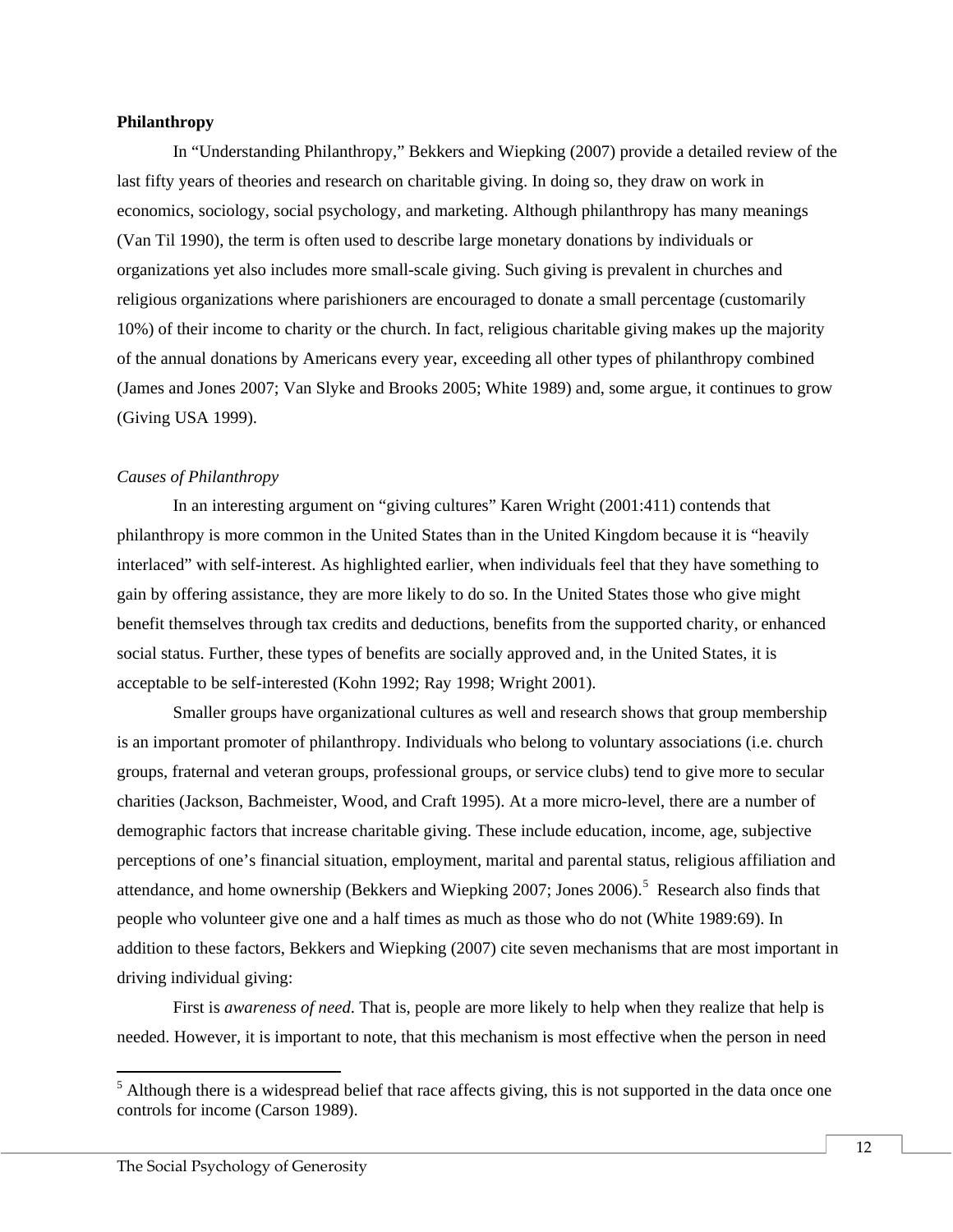is also perceived as deserving (Miller 1977) and when potential givers feel that their help will make a difference (Warren and Walker 1991). Related is a second motivator, *solicitation*. People seldom make unsolicited contributions. They must be approached and made aware of the opportunity to give (Bryant, Jeon-Slaughter, Kang, and Tax 2003). Third, individuals weigh the *costs and benefits* of helping. Charitable giving increases when donators feel that their costs are lessened somehow, or that either they, or a group that they belong to, are receiving a benefit—however small—from their giving (Miller 1999). Next Bekkers and Wiepking (2007) cite *altruism*, conceived as "[caring] about an organization's output," as a motivator in philanthropy. If it seems that an organization lacks the ability to provide for its constituents, individuals might feel compelled to pick up the slack. In other words, people's contributions are inversely related to the contributions of others (Meier 2006:18). Despite this, research indicates that "a severe cut in government funding to non-profit organizations is not likely, on average, to be made up by donations from private donors" (Payne 1998:338).

Individuals are also concerned about *reputation—*or one's social standing*—*and this affects charitable giving. There is a significant amount of research suggesting that social pressure not only affects what someone gives, but also who they give it to, and that publicly observable opportunities for donations are particularly effective (see Bekkers and Wiepking 2007 for a review). In addition to the social benefit of reputation, *psychological benefits* impact giving as well. Individuals also give to improve their self-image and mood. Further, those with positive self-images and moods are more likely to give.

The last two mechanisms are *values* and *efficacy*. People who help others through philanthropy and other helping behaviors are more likely to have altruistic, prosocial, postmaterialist, or caring values and those who feel personal and moral responsibility for the welfare of others (Bekkers and Wiepking 2007; Ray 1998). Further, people tend to give to charitable organizations that espouse values similar to their own (Bennett 2003). With regard to efficacy, people are more likely to give if they feel that their input is important for the cause they are supporting—that they are making a difference. When individuals feel that their contributions are effective, they give more and give more often (Jackson and Matthews 1995; Parsons 2003).

An important caveat to these demographic factors and mechanisms is that they are not perfect predictors. Certain factors might moderate effects. For instance, while there is evidence that religiously active individuals give more (see Wuthnow 1991), there is evidence that Catholics give less than Protestants (e.g. Chaves 2002; Hoge and Yang 1994). It is important to consider the interactions between demographic factors and mechanisms to determine the most effective ways to encourage—and to study—charitable giving.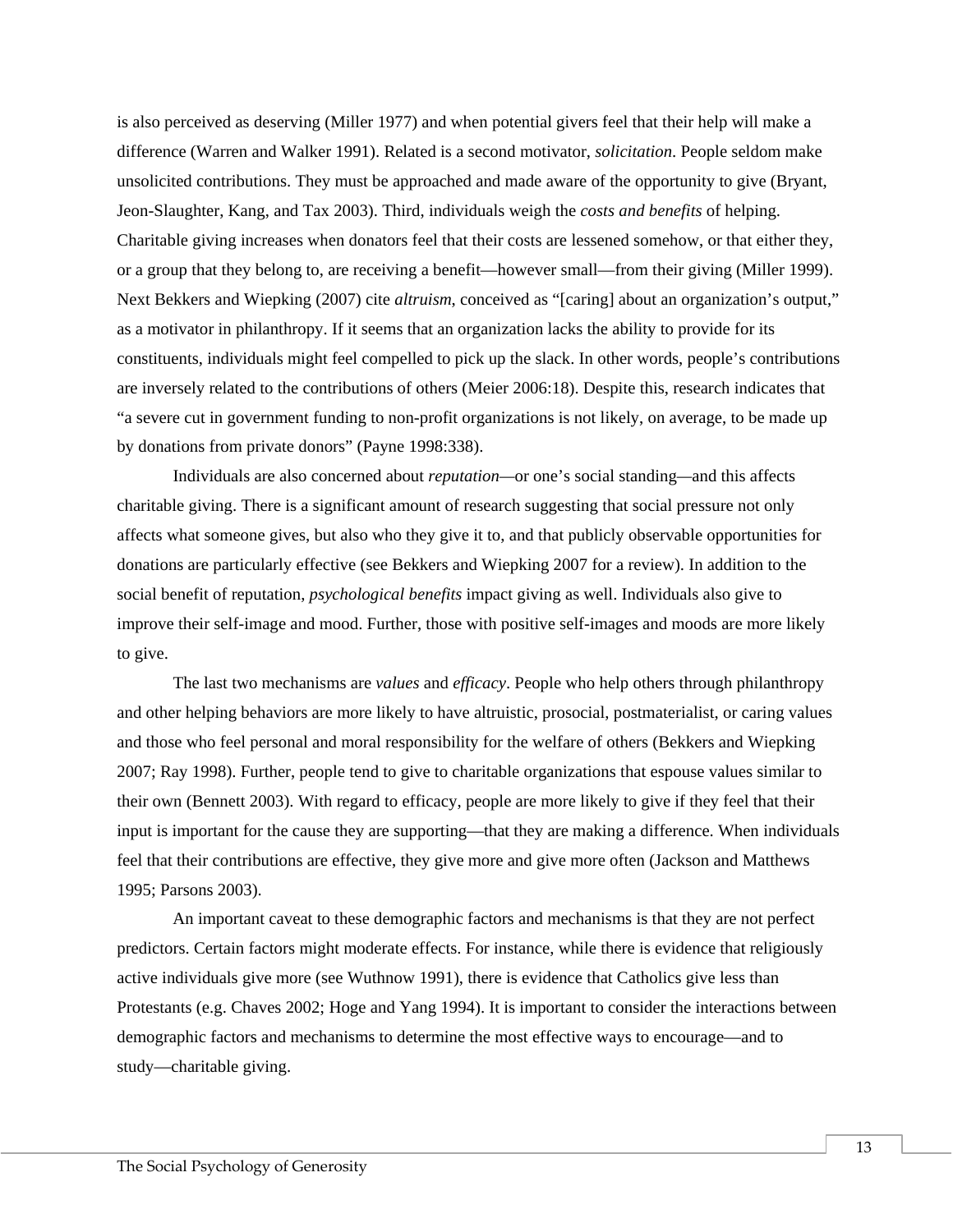#### *Types of Philanthropy*

Philanthropic giving varies in size (from small to large) and recipient (individual to organization). Giving of this nature varies from someone adding change to a can on the counter at the grocery store in order to assist an individual or organization, to writing a small check for one's local foodbank or scholarship fund, to devoting large sums of one's estate to various organizations or causes. Research suggests that while income is positively related to the *amount* of money donated annually, it is inversely related to the *percentage* of one's income that is donated (Auten and Rudney 1990; White 1989).<sup>[6](#page-13-0)</sup> Thus, those with fewer resources tend to make the greatest sacrifices when it comes to charitable giving. Further, those with lower incomes are often ineligible for the tax-incentives that lure those with more means into donating.

Charitable giving differs from other types of prosocial behavior in that there is often a separation between the giver and the recipient because charitable donations are often made to an organization which then distributes the funds or resources procured with such funds (Bekkers and Wiepking 2007). Individuals give either to a private organization (e.g. their church, the Salvation Army) or to an umbrella organization (e.g. The United Way) and those organizations distribute the funds to individuals and other service agencies. In other words, agencies in essence serve as a mediator between the helper and the helped. This type of giving relationship is particularly common when those in need are the poor and disenfranchised and is an effective way for individuals to give help, and also for individuals to receive help, in a more anonymous manner.

However, not all philanthropic gifts go to individuals in need or remain anonymous. While philanthropy includes "charity"—donations specifically designated to the poor—not all philanthropy is charity (Ostrower 1995). In fact, according to *The Center on Philanthropy at Indiana University*, the majority of *large* donations (those over 50 million dollars) go to universities, private foundations, hospitals and art museums (Strom 2007) that likely use the money to improve their own facilities and will, in return, often name the new facilities after the donors. "Enlightened self-interest" (Wright 2001) drives many such donations. Gifts are often directed toward causes that the giver participates in (e.g. arts groups), or to groups or organizations with which the giver was affiliated, or benefited from, in the past (e.g. universities) because the goals of the community and the philanthropic individual seem reciprocal in nature (Wright 2001). Such gifts are the result of a moral motivation (Lee et al. 1999; Ostrower 1995).

Without exposure to or personal experience with the plight of the poor and homeless, wealthy donors of large gifts are less likely to consider those truly in need as viable recipients of their

l

<span id="page-13-0"></span><sup>&</sup>lt;sup>6</sup> While there is a slight upturn in giving for the wealthiest segments of the population (Schervish and Havens 1998) research shows this is driven largely by the *exceptional* generosity of a minority rather than a general trend (Auten and Rudney 1990).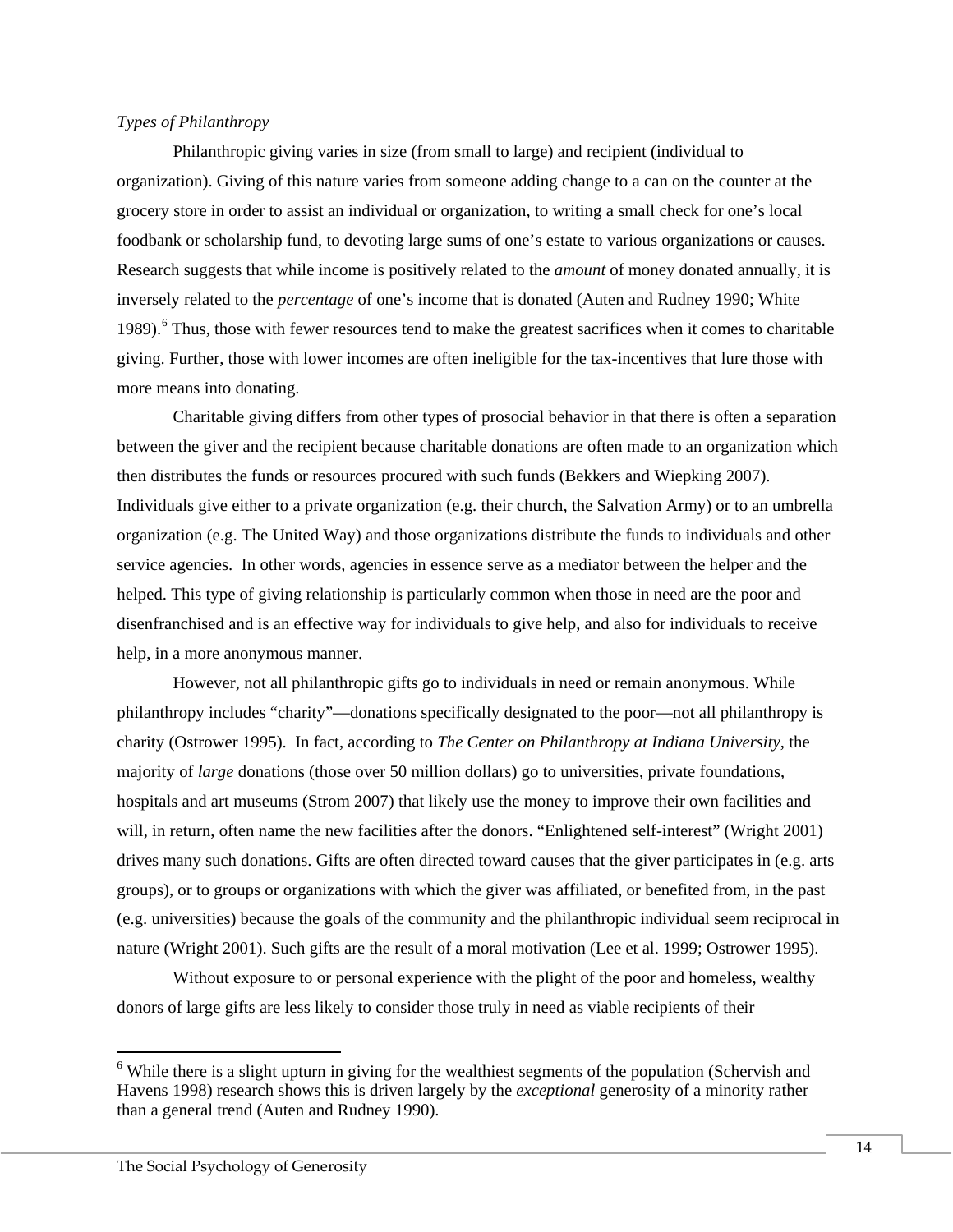philanthropic gifts. Of course there are exceptions to this. One of the most famous is the *Bill and Melinda Gates Foundation*, founded by the leader of Microsoft. This foundation's mission is to enhance healthcare, reduce extreme poverty, and increase availability of computers in public libraries (albeit globally, without focus on the United States) and to expand educational opportunities in the United States, particularly by providing increased access to information technology (Bill and Melinda Gates Foundation 2007).

#### *Consequences of Philanthropy*

One of the key positive attributes of philanthropy—the disjuncture between the giver and receiver, which lessens the embarrassment or negative affect generated by a feeling that one cannot repay another (Dovidio et al. 2005)—is also an important drawback. Because philanthropy allows the benefactor to give without exposure to the problems which the gift is meant to alleviate, there might be reduced empathy, understanding, or an investment in public life (Jones 2006). Further, the "warm glow" (Meier 2006:19) that individuals experience after making philanthropic gifts is internal and benefits only the giver. As a result, donating allows one to be involved without being civically engaged and such declining involvement in public life may lessen the collective solving of problems.

#### **Volunteering**

l

More sociologists than psychologists have studied volunteering (Omoto and Snyder 1995:672). Consequently, the subfield of the academic study of volunteering covers more sociological territory than other prosocial categories of inquiry. A recent sociological review defines volunteering as "any activity in which time is given freely to benefit another person, group, or organization" (Wilson 2000:215-16). Whether or not volunteers may receive any benefit or compensation for their efforts is open to debate.

Some have suggested that volunteering is not likely to result from a sense of personal obligation to other individuals, unlike other forms of prosocial behavior (Omoto and Snyder 1995). Penner, a psychologist, adds that volunteering has the four salient attributes of *longevity*—in the sense that it is institutionalized and quite often repeated; *planfulness*—in that it is thought out before being done; *nonobligatory*—or not motivated by a concern for a particular individual with whom one has a definite social relation; and an *organizational context*—most volunteering is not an individual acting alone (2002:  $448 - 450$ .<sup>[7](#page-14-0)</sup>

<span id="page-14-0"></span> $<sup>7</sup>$  Finkelstein and Penner (2004) argue volunteering shares these same attributes with OCBs. We are not</sup> sure that all OCBs must share all of these attributes, for example, we are not convinced that planfulness is a necessary component of OCBs.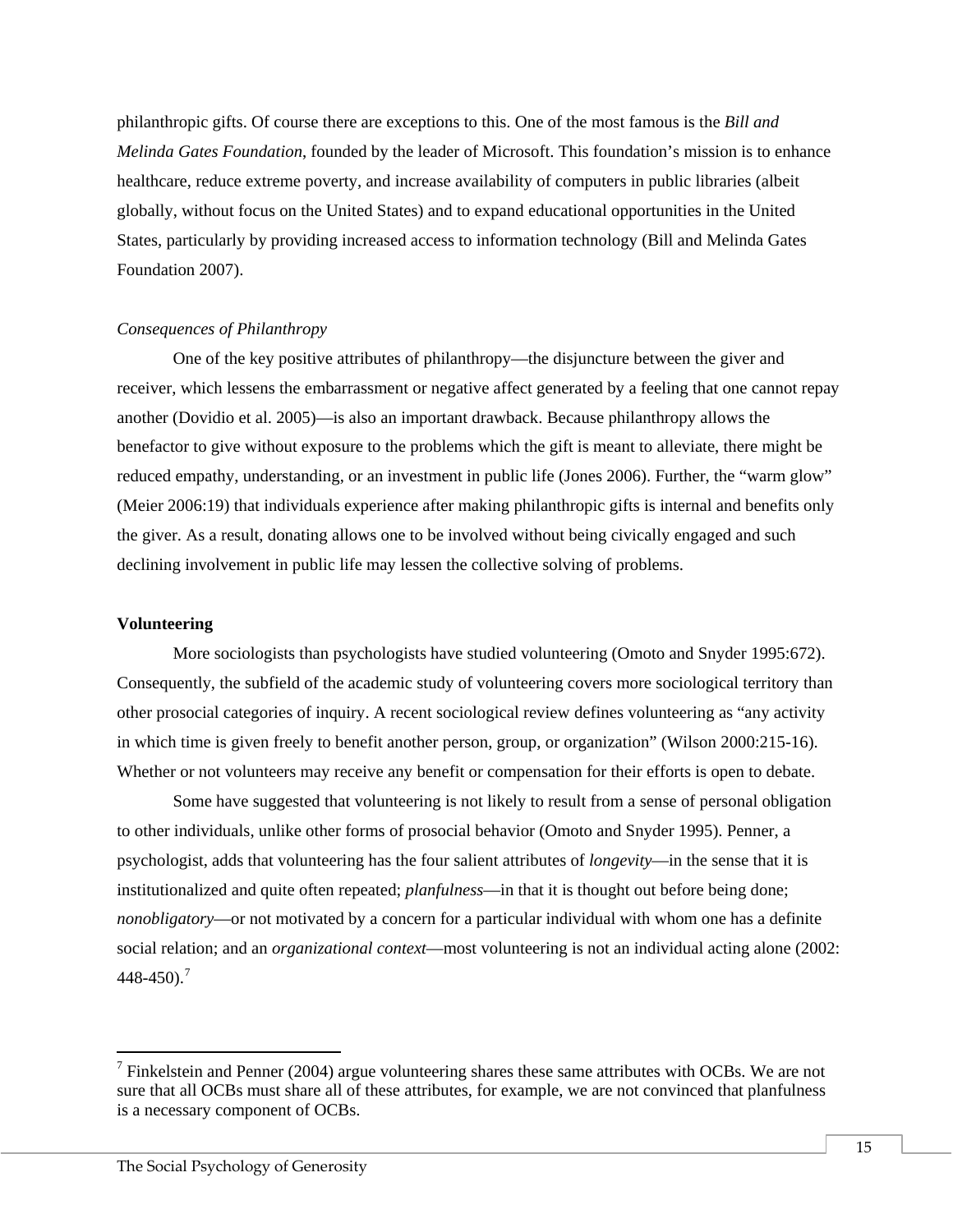Certain of these attributes may vary considerably in empirical investigations of volunteering. For example, the longevity of volunteering varies dramatically, with organizations struggling to keep volunteers' commitments over time. Also, some research (as we shall see below) investigates informal volunteering, that which occurs outside of an organizational context. The list of attributes, therefore, should not be understood as absolutely necessary, in toto, to qualify a behavior as volunteering.

#### *Causes of Volunteering*

It is useful to divide investigations into the causes of volunteering into three types: those that investigate individual factors, those that investigate social factors, and those that propose some combination of the two. Investigations into personality attributes of volunteers lack an overall coherence, covering a variety of dimensions and measures (Elshaug and Metzer 2001). These personality attributes range from trust and acceptance (Spitz and MacKinnon 1993) to extraversion (Suda and Fouts 1980, Bekkers 2007) and intuiting (Mitchell and Shuff 1995), and, finally, to empathy and helpfulness (Penner and Finkelstein 2002). Furthermore, there is certainly not agreement on measurement of traits. For example, researchers have used the Sixteen Personality Factor (Spitz and MacKinnon 1993), the Myers-Briggs Type indicator (Mitchell and Shuff 1995), or even designed their own prosocial personality battery (see Appendix A), which consists of two factors: *other-oriented empathy*—high scorers on this measure are empathic and feel responsibility toward others, and *helpfulness*—having a history of being helpful and not likely to experience personal discomfort in response to others' need (Penner, Fritzsche, Craiger and Freifeld 1995). The debate over how to measure personality's relation to volunteering seems far from over.

Social resources are key variables in studies of volunteering. Extensive social ties are consistently correlated with increased volunteering (Jackson et al. 1995; Wilson and Musik 1997). Better *social integration* results in greater chances of being asked to volunteer and of saying yes (Penner et al. 2005). Wilson (2000) argues that social networks are the reasons why key demographic predictors increase volunteerism. Having greater social capital may result in greater awareness of problems and greater expectations of the effectiveness of one's volunteering. For example, higher socioeconomic status people tend to join more organizations and be active in them (Wilson and Musik 1997). Religious people attend church more often and are more active in congregational life (Wilson and Janoski 1995).

Other demographic variables that contribute to volunteering include *increasing age* (Wilson 2000)—with a peak in middle age (Menchik and Wiesbrod 1987); *gender*—where in the United States, women are slightly more likely than men to volunteer (Wilson 2000); *education*—volunteering being strongly associated with level of education (Independent Sector 2002); and *ethnicity*—minorities being less likely to volunteer than whites (Wilson 2000). However, all of these demographic findings are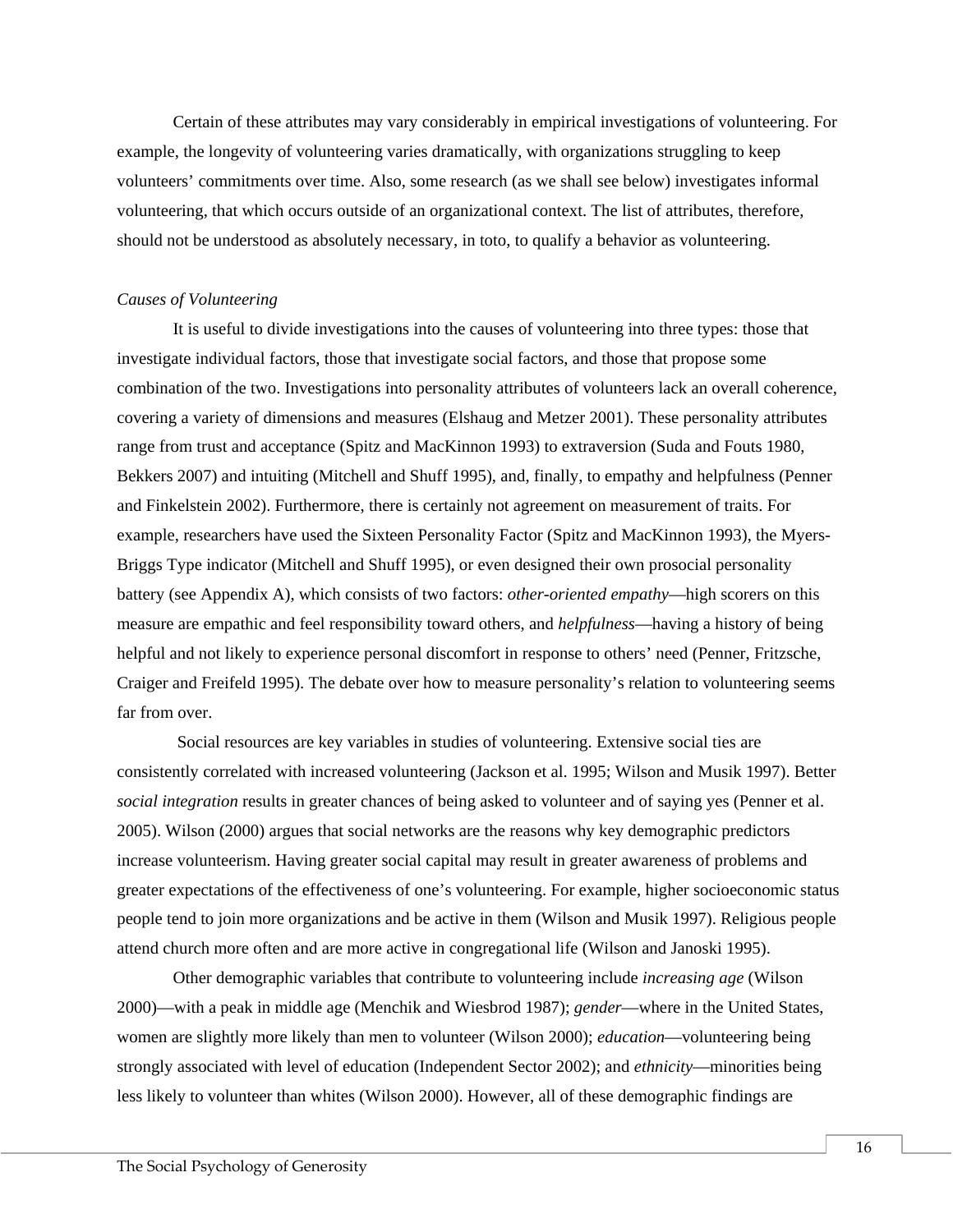further complicated in empirical studies which find other patterns of variation within these general findings. When socioeconomic factors are controlled, for example, ethnic differences in volunteering can no longer be found (Latting 1990).

Another line of research looks into the importance of family relations to volunteering. Married people are more likely to volunteer than single people (Sundeen 1990). *Marital status* and *children in the home* have consequences for volunteering, with married people more likely than single ones to volunteer (Sundeen 1990) and children having mixed effects based on primarily parent and child variables (Wilson 2000). An interesting panel study finds that family *socialization and value modeling* explains community oriented volunteering (Janoski and Wilson 1995).

Recent research has begun to theorize and test both psychological and social structural impacts on volunteering. Penner (2002) offers one such model in attempting to explain sustained volunteering. It examines the mitigating variables of demographic factors, beliefs and values, prosocial personality, motives, situational factors, and organizational characteristics (see also Meier 2006), all of which influence possible movement towards sustained volunteering. The process begins with social pressure to volunteer, which, depending on mitigating variables, may lead to a decision to volunteer. That experience, combining again with all of the mitigating factors, may lead to the development of a volunteer role identity (Callero et al. 1987; Finkelstein and Penner 2004; Grube and Piliavin 2000), which in turn is the direct and proximal cause of sustained volunteering.<sup>[8](#page-16-0)</sup>

Similarly, Omoto and Snyder (1995, 2002) offer a model that tries to capture contextual effects of both the volunteer agency and the broader community on the individual volunteer across time. Compared to the role identity model, however, their model is more resolutely individualist in focus. Trying to offer a more robust account of how volunteering is sustained as well as the mediating influences of moral cognition, moral identity, and social opportunity allows Matsuba, Hart and Atkins (2007) to create a nimble model that receives initial empirical support, even as many questions about such models remain unanswered. Their study stands out for its nationally representative sample, a rarity in investigations into volunteering. It is quite similar to Penner's model (2002), though it focuses on the decision to volunteer, rather than the sustaining of volunteering, and does not include the prosocial personality concept. All of these competing (though with some degrees of conceptual overlap) models are in need of rigorous empirical testing to determine which best explain and predict empirical data.

l

<span id="page-16-0"></span><sup>&</sup>lt;sup>8</sup> Interestingly and perhaps suggestive of the generalizability of Penner's model, Finkelstein and Brannick (2007) applied the motive/role model to instances of "informal volunteering" (that occurring outside of an organizational context) and found that disposition and role identity are important factors in establishing and maintaining volunteerism, even without an organizational context (2007).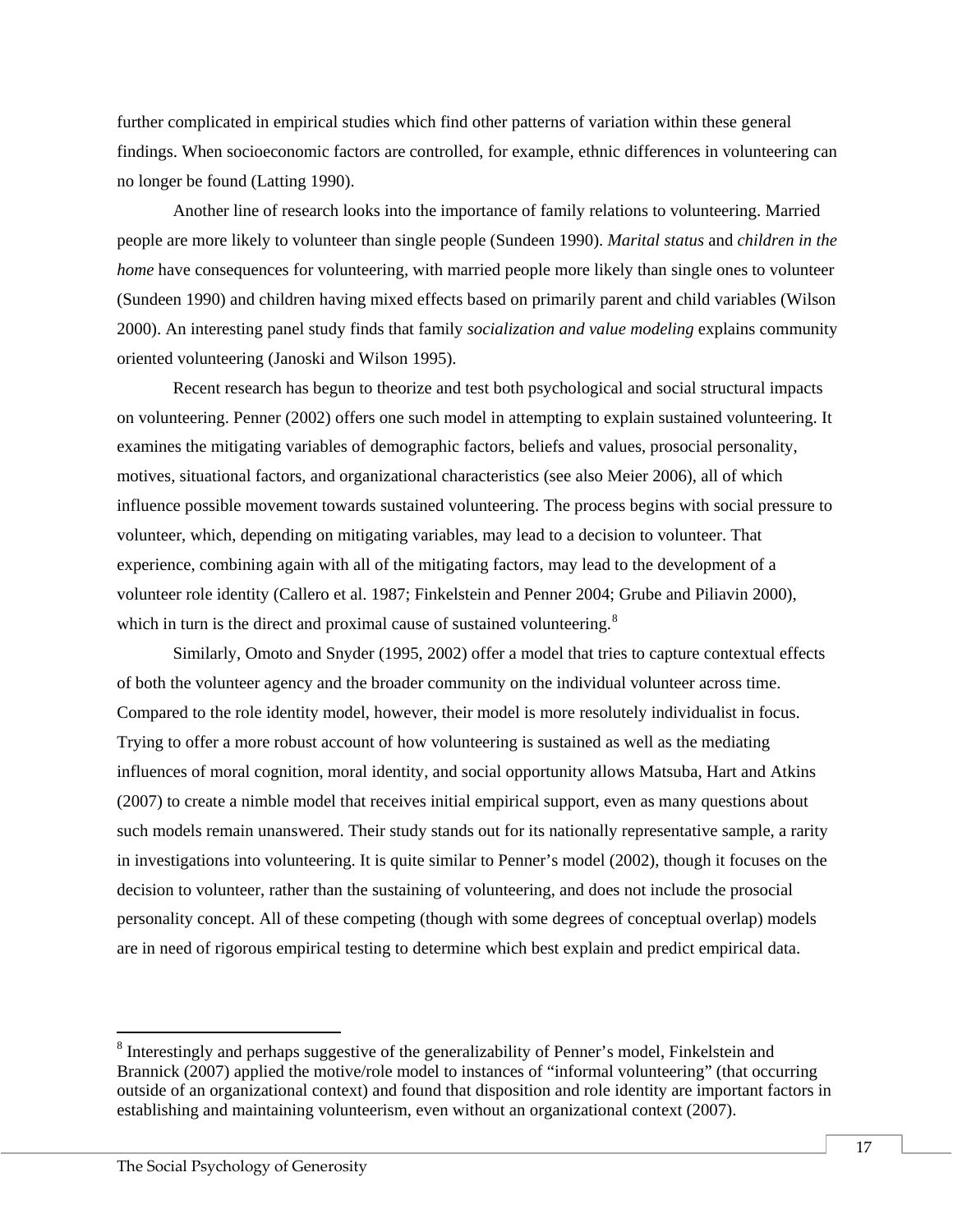#### *Types of Volunteering*

The study of volunteers has covered a wide range of volunteer service in a variety of organizational contexts. Studies have looked at volunteers in AIDS service organizations (Omoto and Snyder 1995; Penner and Finkelstein 1998), in hospice contexts (Mitchell and Shuff 1995), staffing of a volunteer rural tourism board (Petrzelka and Mannon 2006), at a Boys and Girls Club (Spitz and MacKinnon 1993), ethnic immigrant religious groups engaging in community volunteering (Ecklund and Park 2007), and the volunteering required to run local churches (Hoge, Zech, McNamara, and Donahue 1998). These examples give an impression of the extensive variety of types of volunteering that exist.

#### *Consequences of Volunteering*

Before summarizing the research on the consequences of volunteering, two observations are in order. First, in reading the literature it is striking how many of the measures are individually based. Although the area is supposed to investigate "all forms of the productive inputs to the public household" (Wilson 2000:233), the research fails to examine a public metric. Other than summaries of the total hours or total value of the volunteering done in America, the collective consequences of volunteering are largely uninvestigated. The second observation is that the literature on the consequences of volunteering is almost exclusively focused on the results for the volunteers, not on the "beneficiaries" of the volunteering. An exception to this is a recent pilot qualitative study on the effects of volunteers on adolescents living on the street (Ronel 2006), which barely begins to scratch the surface of the subject. Like some of the rest of our prosocial behaviors in this review, the positive consequences of volunteering are presumed rather than demonstrated and investigated.

Those criticisms aside, looking at volunteering's relationship with citizenship, one study finds that it is occasionally correlated with a broad civic commitment in some countries, but is overall inconsistent compared to the broad, consistent correlation with a family ethic of social responsibility (Flanagan, Bowes, Jonsson, Csapo, Sheblanova 1998). There have been few longitudinal studies of affects of volunterring on individual achievement; one of the few—Johnson, Beebe, Mortimer, and Snyder (1998)—found that volunteering throughout their high school career increased students' intrinsic work values while decreasing their anticipated importance of career. Young people engaged in community services benefit from better health, are less likely to be delinquent, perform better in school, and have a stronger sense of civic identity than their non-volunteering peers (Planty, Bozick, and Regnier 2006). Volunteering has been found to help with the role-identity absences that elderly people can experience, moderating their moods and helping them maintain a sense of purpose in life (Greenfield and Marks 2004). Lum and Lightfoot (2005) found evidence of mixed effects for mental and physical health, with more consistent benefits in mental health (across such measures as self-reports of health and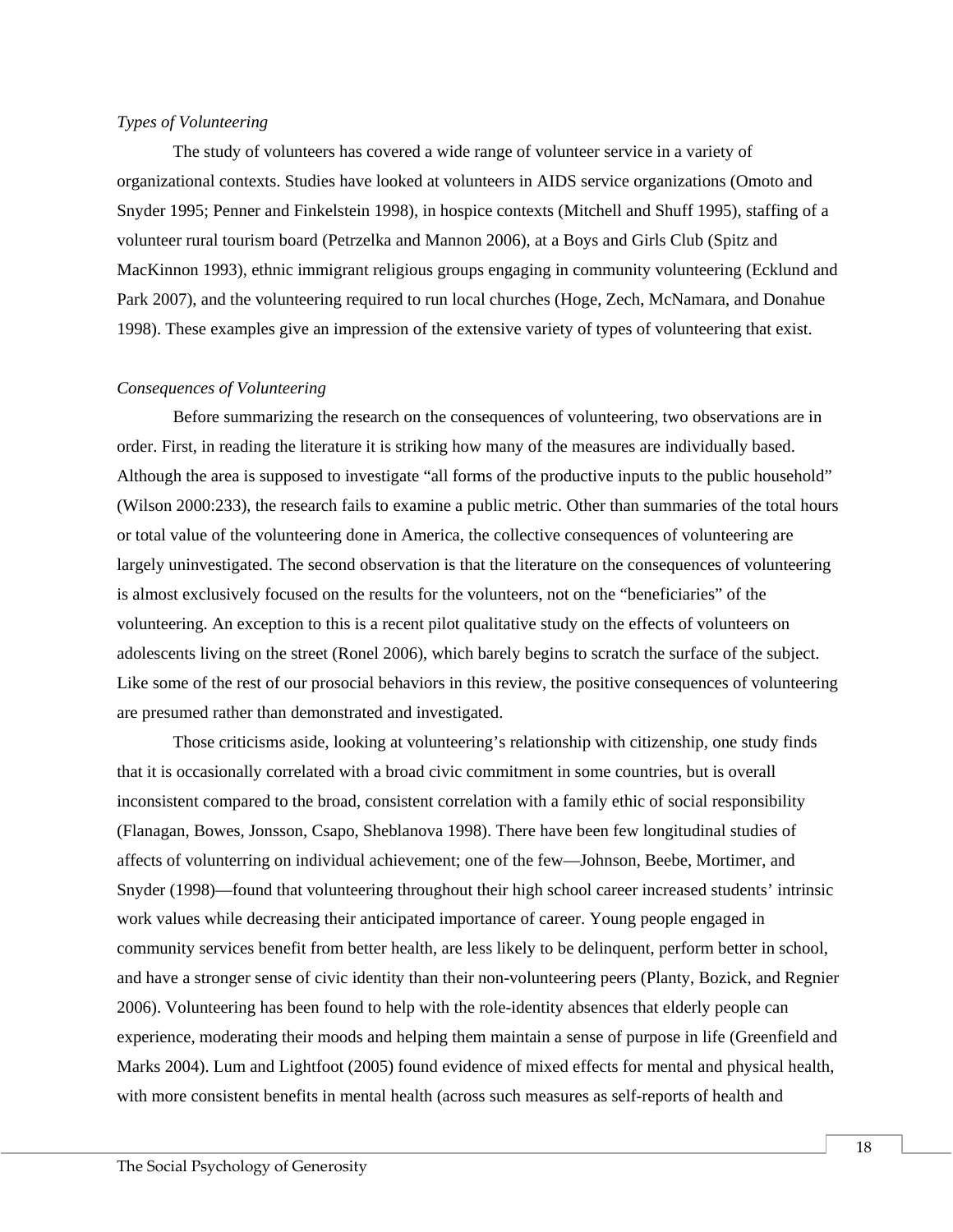wellbeing, as well as less depression) with mixed results on physical health (improved mortality rates, but no effect on physician diagnosed health problems nor rates of residence in nursing homes). Longitudinal research demonstrates that volunteering in substantial amounts (more than 100 hours per year) helps older people stay healthier by helping them maintain a feeling of productivity through their volunteering schedules (Luoh and Herzog 2002).

#### **Cooperation**

When people come together to work toward a common goal that will be beneficial to all, often at the cost of short-term, individual gain, they are acting cooperatively (Dovidio et al. 2006:27). The topic of cooperation is of interest to a diverse group of disciplines including economics, sociology, psychology, anthropology, organizational behavior and management, and political science (Smith, Carroll, and Ashford 1995). Cooperation is a dynamic process, where individuals are continuously making a decision to sustain the cooperative effort and can drop out at any time (Ring and Van de Ven 1994).

Cooperation, although not typically analyzed in prosocial research, is an important type of altruistic behavior (Yamagishi 1995). The fact that social dilemmas—defined by a conflict between personal and collective interests (Dawes 1980; Dawes and Messick 2000)—are not typically thought of as helping behavior is a matter of the *sources* of cooperation. Those who study social dilemmas often focus on the nonaltruistic sources of cooperation (i.e., incentive structures or sanctions), whereas those concerned with prosocial behavior focus on the altruistic causes (i.e., concern for another's well-being) (Yamagishi 1995:314-15). The former is referred to as the strategic approach and the latter the motivational approach. Research finds that both are important causes of cooperation and can work in tandem. Importantly, research finds that cooperation occurs more often than economists might anticipate based on a nonaltruistic, self-interest model—even in anonymous settings, where neither selective incentives nor social pressure can explain contribution to the public good (Fehr and Rockenbach 2003; Meier 2006).

#### *Causes of Cooperation*

One of the most important antecedents of cooperation is trust (Fehr and Rockenbach 2003; Smith et al. 1995)—with trust defined as an individual's confidence in the good will of others in a group and a belief that others will work toward a common group goal (Ring and Van de Ven 1994). Even egoists those concerned with self-interest and not the welfare of others—will cooperate when an understanding of the long-term benefits of cooperation is coupled with trust in others (Pruitt and Kimmel 1977; Yamagishi 1995). Psychological determinants of cooperation include similarity in partners' values,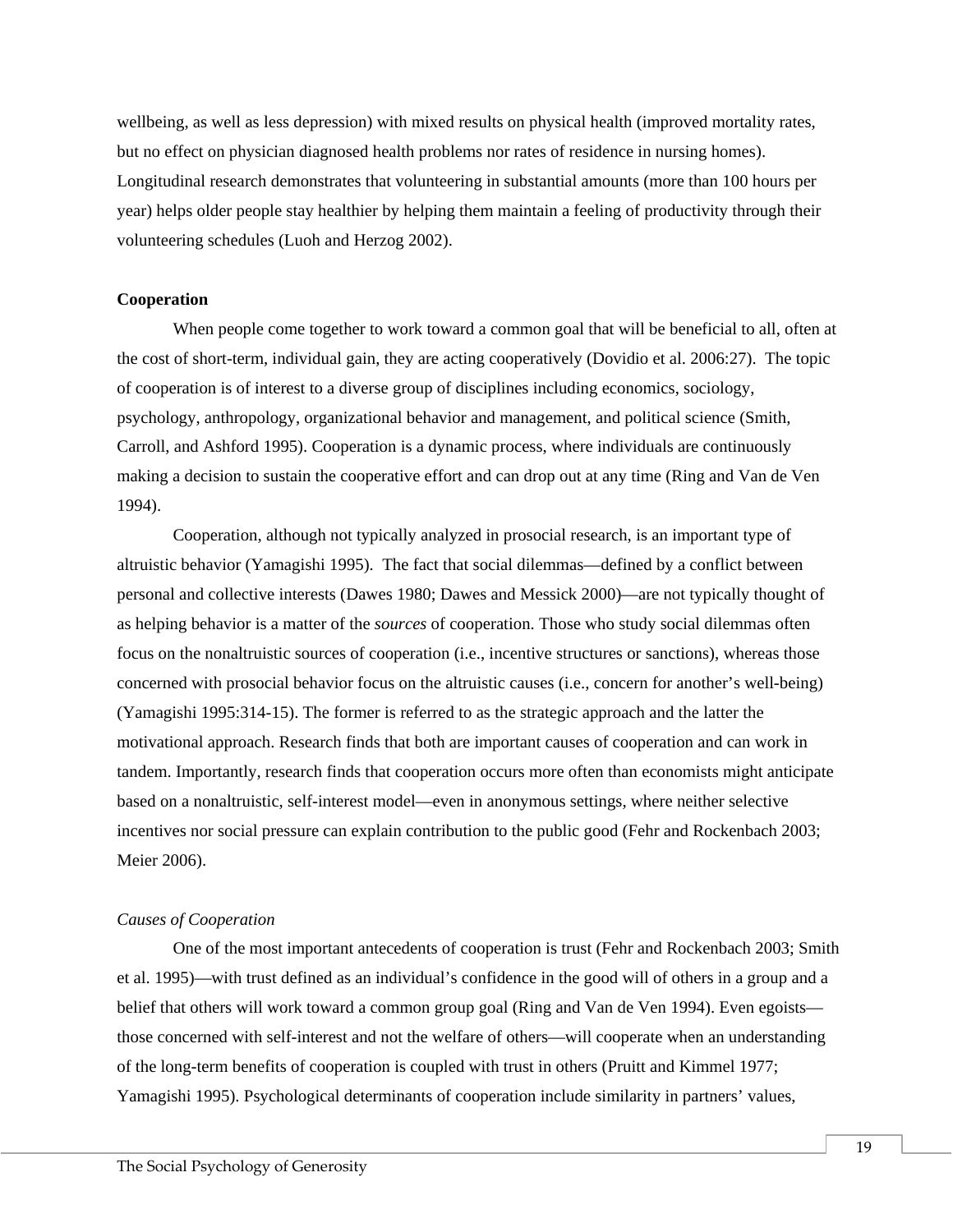perceived status and legitimacy of partners, and perceptions of procedural fairness (Smith et al. 1995:15). Structural determinants, on the other hand, include previous social ties with individuals, reliability and predictability of other parties, social contexts, and the number of people involved in the cooperative effort.

Meier (2006) suggests that there are four important conditions for prosocial behavior. The first is *institutional framing*. Even minor changes in the way that one asks for another's help can yield significant differences in cooperation. Although this has yet to be carefully explored by economists, it is likely that successful frames contain information about social norms and expected intentions of others involved. The second condition is *conditional cooperatio*n. In other words, cooperation is dependent on what others are doing. Contrary to the "crowding out" effects specified by the pure economic altruists (Bekkers and Wiepking 2007), research (Meier 2006:136) finds that individuals increase contributions to the group as the average group contribution increases. *Monetary incentives* also increase cooperation, but only for individuals who are already inclined to act prosocially. Individuals who are self-interested, on the other hand, assume that they are still better off not contributing to a common good (even with provisions to reduce the cost of the helping). Finally, *education* is an important condition for cooperation. More educated individuals are more likely to cooperate, but those who study economics particularly business administration—are the least likely to. However, research (Meier 2006) suggests that this is a selection effect and not a result of training in economics.

A significant amount of research has explored the role of communication in facilitating cooperation (see Dawes 1990 for a review) and results suggest that communication's contribution to cooperation is mainly that it induces commitments to cooperate (Kerr and Kaufman-Gilliliand 1994; Meier 2006). Individuals believe that if people agree to cooperate beforehand they will be more likely to follow through with said action, even if defecting is the most beneficial route to take. Discussions also enhance a sense of group identity by making the collective rather than the individual the referent (Dawes et al. 1990) or invoking a consideration of the welfare of the group (Caporeal, Dawes, Orbell, and van de Kragt 1989). The salience of a group identity facilitates cooperation, and findings show that "social identity accounts for variance above and beyond that accounted for by the discussion treatment" (Kerr and Kaufman-Gilliliand 1994:522).

#### *Types of Cooperation*

Cooperation impacts all domains where voluntary compliance matters. It shapes interactions in families, neighborhoods, schools, organizations, markets, and politics (Fehr and Rockenbach 2003). Research distinguishes between formal and informal, and vertical and horizontal, types of cooperation (Smith et al. 1995). Cooperation is informal if cultural and social norms guide cooperative behavior (e.g.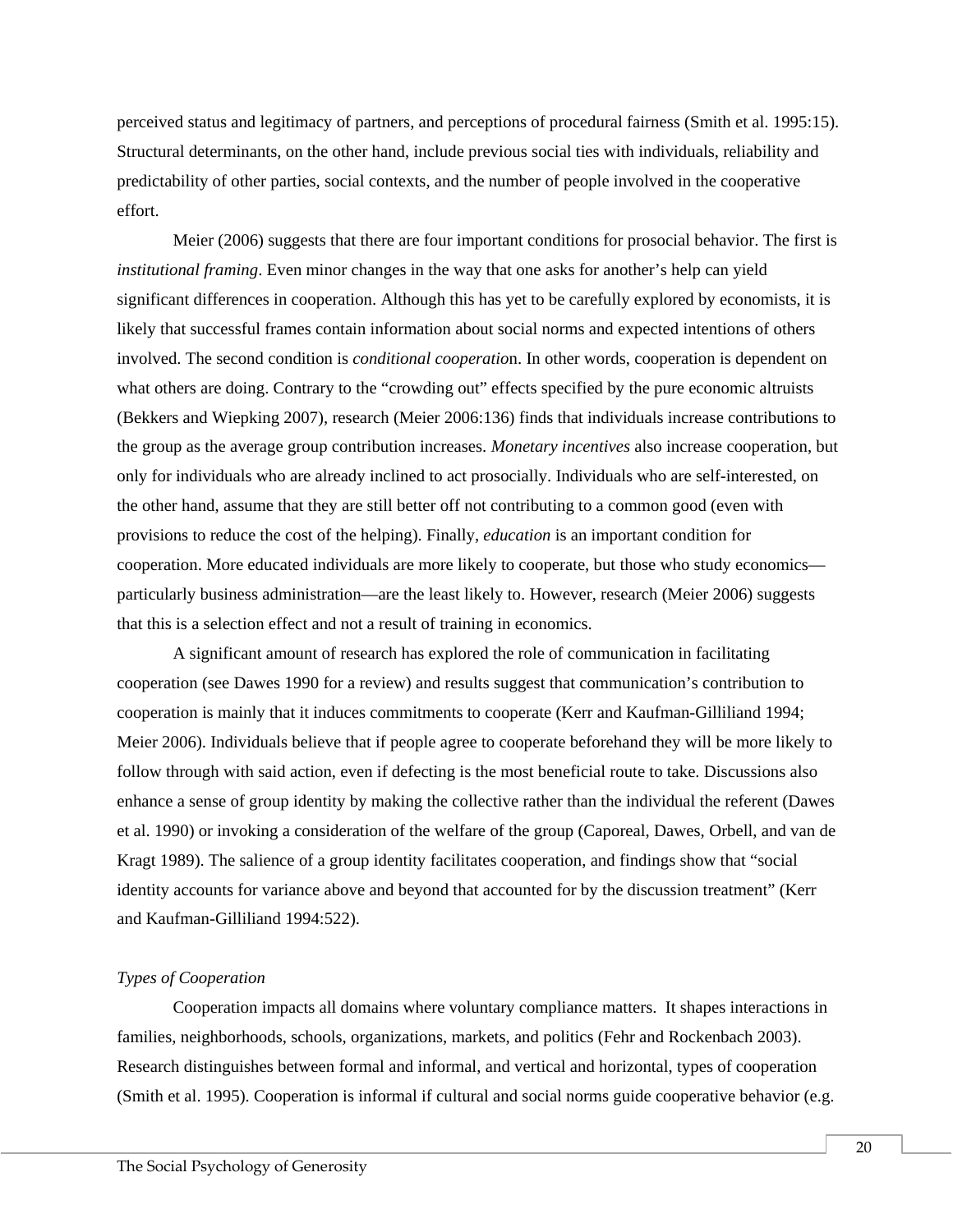reading and commenting on the work of colleagues) and formal when it results from contractual obligations and formal control structures (e.g. reviewing proposals for a National Science Foundation panel). Cooperation between members of a specific group can at times be formal and can eventually lose formality, or the reverse can occur and formal controls are necessary to preserve once informal relationships (Gulati 1995; Ring and Van de Ven 1994). In a vertical relationship a supervisor and subordinate might cooperate, or individuals at the top and bottom levels of an organization (Korsgaard, Schweiger, and Sapienza 1995). In horizontal cooperation, on the other hand, individuals in similar positions or of similar status work together for the collective good (Wagner 1995).

#### *Consequences of Cooperation*

Cooperation tends to have positive economic and psychological benefits for those involved (Blau 1964). First, cooperating tends to lead to positive affective states (Meier 2006). Further, recent research suggests that working together as a group tends to promote group solidarity and increase trust, positive affective regard, perceived unity and sense of commitment to the group (Molm, Collett, and Schaefer 2007). Clearly these positive benefits impact individuals, relationships, small groups, organizations, institutions, and cultures, but there is more work to be done in determining the tangible benefits of cooperation across these levels.

## Conceptualizing Generosity

We now turn our attention to generosity. We believe that generosity, as the disposition of freely giving one's time, talents, and treasure to others, is a unique variant of prosocial behavior. We are convinced that prosocial, with its more neutral connotations, is the appropriate term to cover both obligatory and voluntary behavior oriented to the welfare of others. Generosity, on the other hand, with its connotations of noble and magnanimous motivations, is a more appropriate term for freely given assistance to others. <sup>[9](#page-20-0)</sup> Because we envision generosity as a disposition, it is unilateral—emanating from an individual — by definition. It can help individuals or groups and may foster reciprocity, cooperation, and benefit the common good.

l

<span id="page-20-0"></span><sup>&</sup>lt;sup>9</sup> While we realize that those who study prosocial behavior generally include only voluntary behavior in their analyses, we argue that acts can be prosocial with varying levels of voluntariness (paying taxes is different than tithing the expected 10% is different than freely donating one's estate to their church). For an act to be prosocial, it must only benefit others. For an act to be generous, it must be freely given to benefit others. Future research should parse these differences out more carefully and recognize the importance of even non- or less-voluntary types of prosocial behavior (see Planty, Bozick, and Regnier 2006 for an example).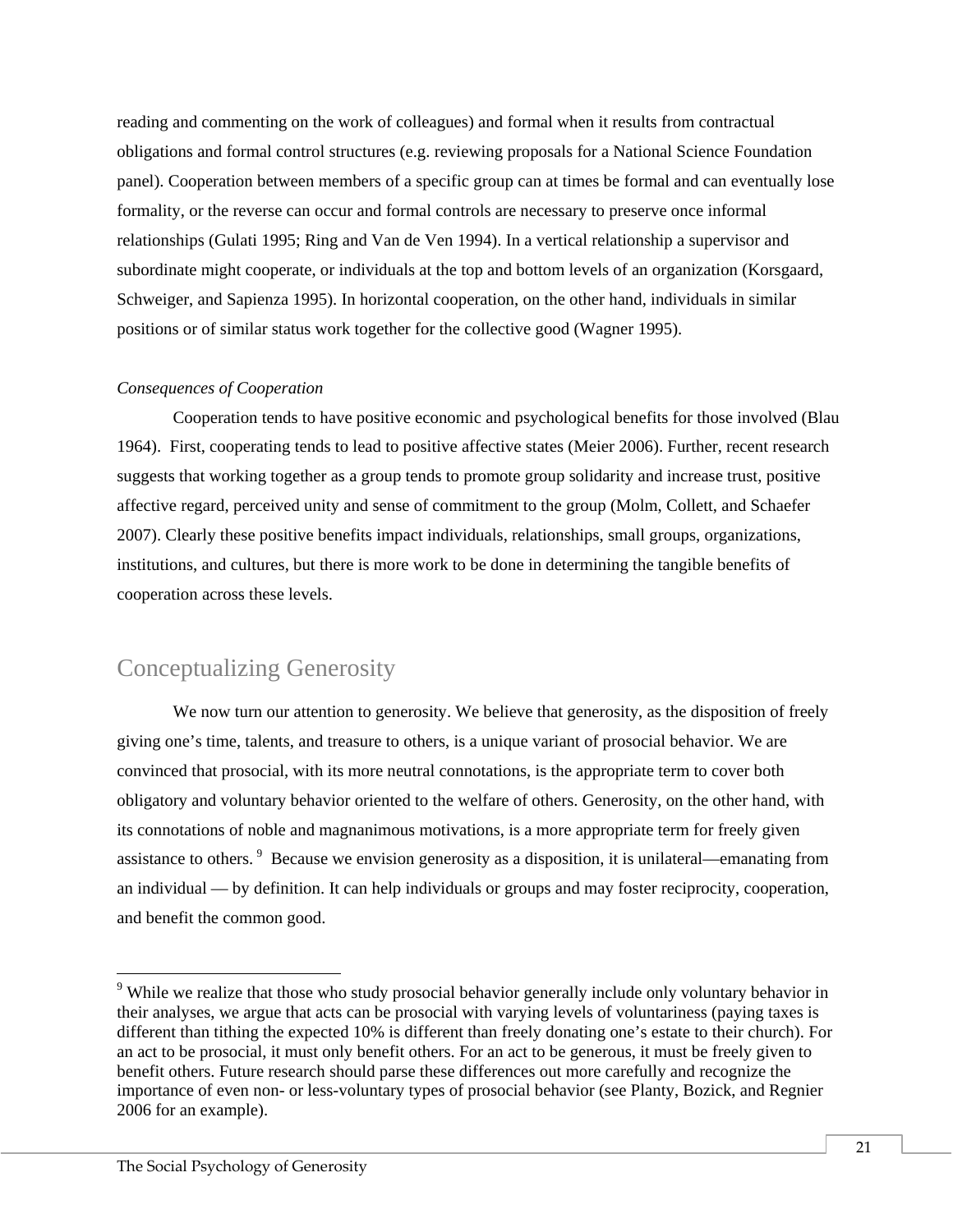Like altruism, there is no expectation of anything in return for generosity. However, there are likely altruistically and egoistically motivated versions of generosity and, like helping, generosity is still generosity when an individual benefits from giving. Generosity is not restricted to acts (organizational citizenship behavior), goods (philanthropy), service (volunteering), or group behavior (cooperation), and applies to any of those categories. Despite these similarities, we see generosity as unique in that it is situated in the individual rather than the act.<sup>[10](#page-21-0)</sup> Despite the importance of the individual in this line of inquiry, social psychology has little to offer with regard to generosity.

In addition to formally conceptualizing generosity, we see a significant area for growth in the social psychological study of generosity: researchers must locate generosity in social selves. There are two important avenues to pursue in achieving this. First, as stated above, our understanding of generosity research must move away from situational explanations of prosocial behavior and toward more stable characteristics of individuals. Further, we argue that when thinking about the sources of stable characteristics, it is important to explore those that are created and sustained in interaction (Callero 1985; Lee et al. 1999; Piliavin and Callero 1991; Stryker 1980)—that are more malleable than temperament and to capitalize on the potential of *sociological* social psychology in understanding how to foster these.<sup>[11](#page-21-1)</sup> An important part of this, and the second potential contribution of sociological social psychology to this, is a consideration of the impact of social structure, including groups and institutions, on generosity and prosocial behavior more generally (Healy 2000, 2006; Lee et al. 1999; Meier 2006; Wright 2001).

#### **The Generous Individual**

 $\overline{a}$ 

If there is such a thing as a prosocial personality (Penner et al. 1995, see Appendix A), as argued by social psychologists in this area, there is most certainly a generous personality. This personality might serve as an underlying orientation that can lead to a variety of generous behaviors and actions, which likely vary with social location, throughout a person's lifespan. However, the current focus on particular varieties of prosocial behavior obscures this underlying tendency. A generous individual may create a study group in high school, volunteer in college, donate to charity as a young professional, and return to volunteering as a parent or retired professional. Thinking of generosity as an underlying disposition

<span id="page-21-0"></span> $10$  Arguably all prosocial behavior is rooted in the individual and could benefit from an increased attention to stable social psychological processes that foster prosocial *traits* rather than the transient situational cues that promote prosocial *acts*.<br><sup>11</sup> Although there is a significant amount of work on the social psychology of prosocial behavior (see

<span id="page-21-1"></span>Dovidio et al. 2006 for a review), sociological social psychology, with its unique view of the importance of the self as both a social actor and social object (Mead 1934), is underrepresented.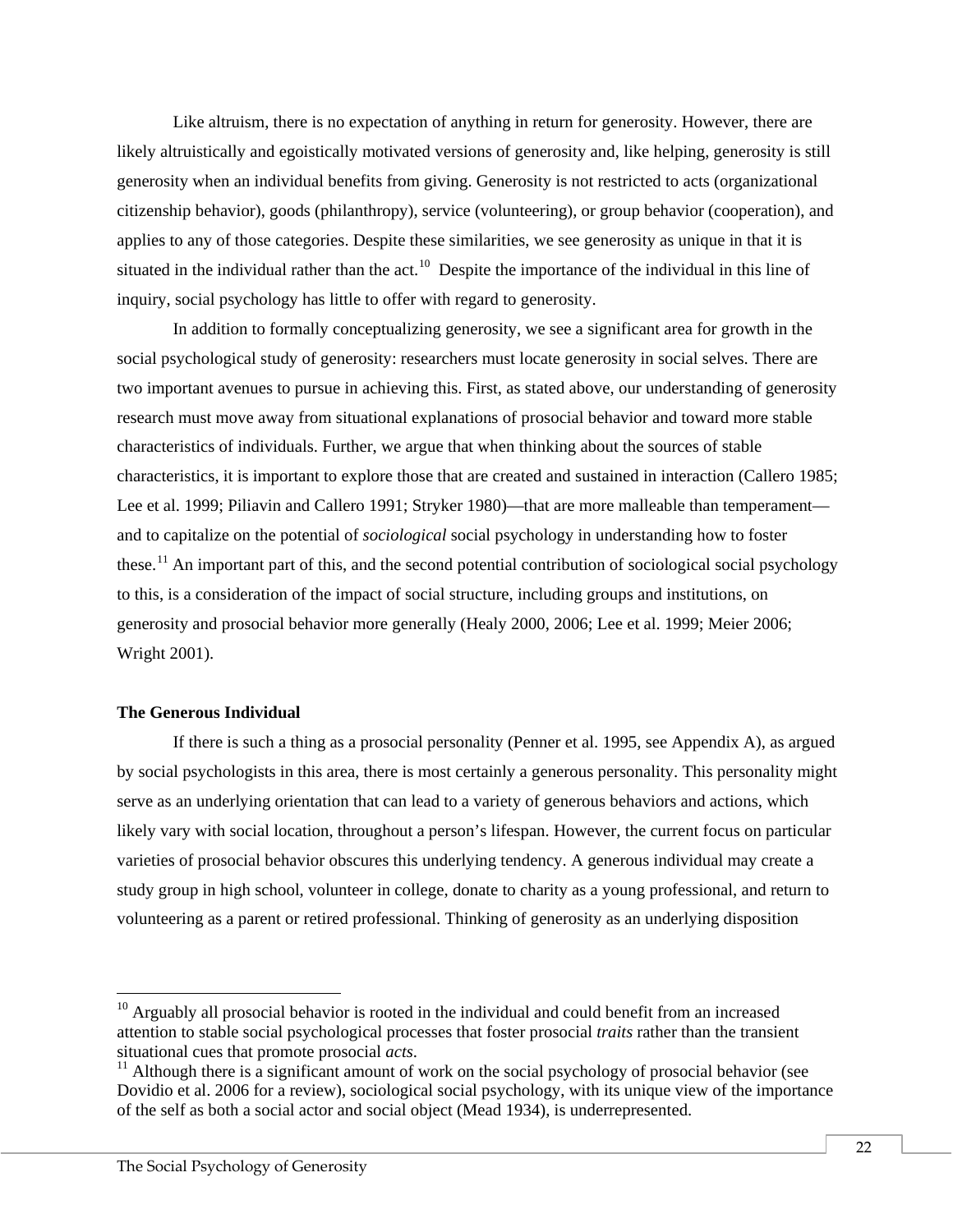towards these types of behaviors opens up a whole new research frontier: the study of an overall generous nature and the determinants of these various manifestations of generosity.

We see the study of role identity and prosocial behavior (Callero 1985; Dovidio et al. 2006; Finkelstein and Brannick 2007; Lee et al. 1999; Piliavin and Callero 1991) as an important starting place in understanding the social psychology of generosity. Stryker (1980:60) defines role identities as "internalized positional designations [that] exist insofar as the person is a participant in structured role relationships." A woman sees herself as a mother in relation to her child and that relationship carries with it expectations of self-sacrifice and caretaking on the part of the mother. Other role identities directly engender generosity as well—volunteer, donor, giver, and sponsor—and still others do so indirectly, such as friend, partner, and teacher. One's self-designation as "generous" can also affect the role identities one chooses or how he or she enacts current role identities. For instance, someone who views being generous as a significant aspect of his or her self might enact a parental identity differently than someone who views his or her most salient traits as being independent or driven (not that any of these are mutually exclusive). Research (Gruber and Piliavin 1997) suggests that both general role identities (e.g. volunteer) and specific role identities (e.g. American Cancer Society volunteer) are important predictors of the number of hours donated to organizations and the desire to remain an active volunteer. When an individual views an identity as central, he or she engages in behavior that confirms that identity (Snow and Anderson 1987). A sense of self emerges from repeated role enactments and increased opportunities for generosity should solidify one's role identity as a "generous" person. As the role becomes an important part of the individuals' self-concept, he or she will continue to enact the role without outside influences (Callero, Howard, and Piliavin 1987).

The likelihood that behavior consistent with this identity takes place is also affected by social networks (surrounding oneself with likeminded individuals) (Callero 1985), whether one's self view is threatened in any way and there is a need for identity support (Michener et al. 2004), and situational opportunities to enact that identity (Kenrick, McCreath, Govern, King, and Bordin 1990).

The role identity most often studied in the prosocial literature is that of a blood donor (e.g. Callero 1985; Piliavin and Callero 1991), but has also been applied to intention to make charitable donations and to volunteer (Grube and Piliavin 2000; Lee et al. 1999). Research finds that the salience of a role identity is strongly related to all three of those prosocial behaviors (Lee et al. 1999). The role identities, in turn, originate from three factors: others' expectations of oneself, modeling of that role behavior, and personal norms. Each of these is significantly situated in social psychological theory and inquiry.

Others' expectations of oneself—the way one's parents, friends, mentors, and others imagine he or she should behave—significantly impact all of our social actions. Cooley (1902) suggests that this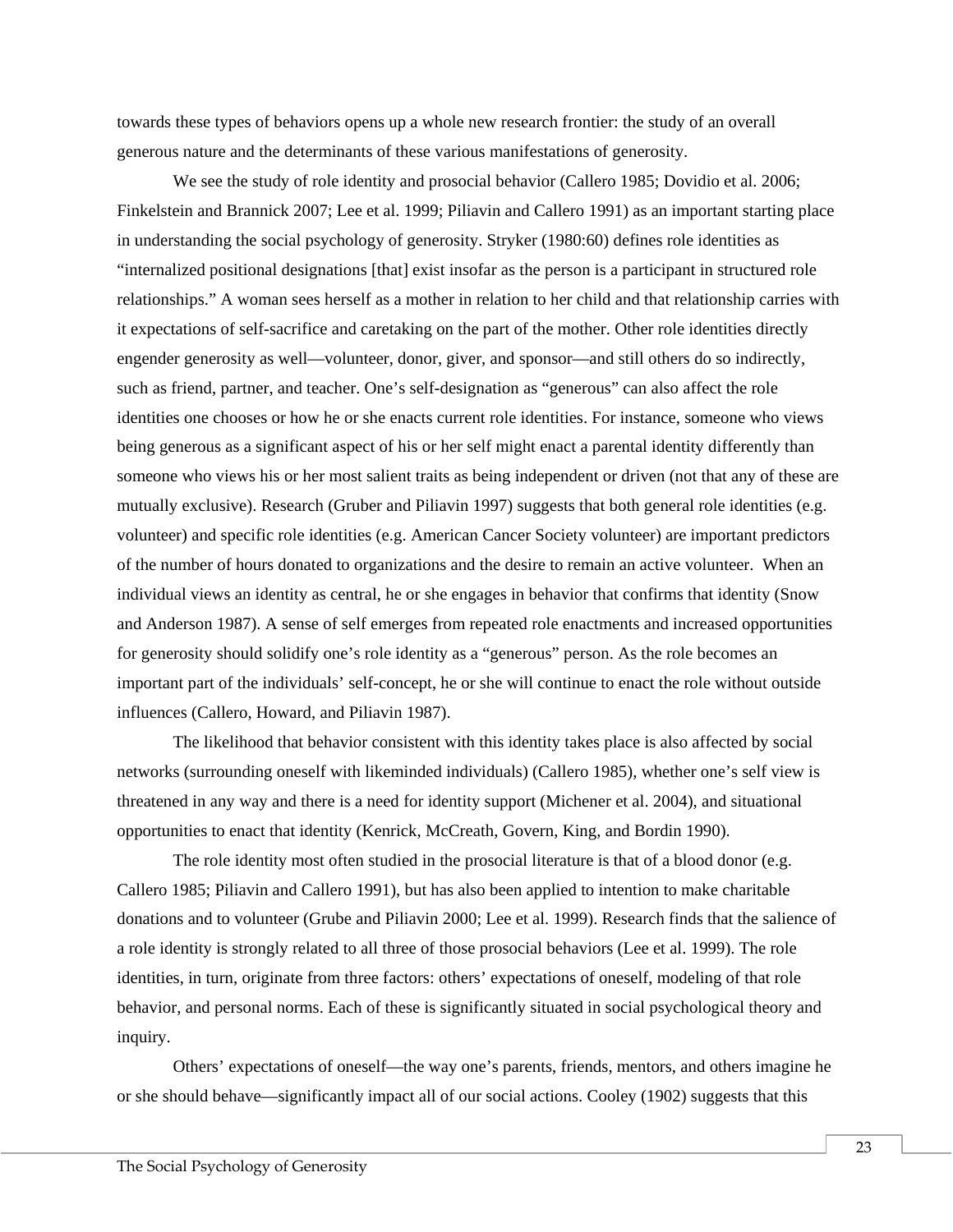stems from "the looking-glass self" where we imagine how we appear to others, imagine others' judgment of that appearance, and develop our self through that judgment. If we believe that others think we are generous, and that they believe that is something we should feel proud of, we feel pride at our generosity and continuously work to live up to those expectations and each aspect—generosity and pride—becomes an important part of our sense of self (Yeung and Martin 2003).

Work in prosocial behavior demonstrates the importance of modeling as well (Bandura 1965; 1977; 1982). When others demonstrate acts of kindness, we do the same (Lipscomb 1985). The effect is particularly pronounced for young children (Piliavin and Charng 1990) and most pronounced when the role models are positive and highly regarded by the young people (Bandura 1965). Generosity, while likely tied to temperament like altruistic tendencies, also likely originates from models of such behavior. Although there can be other models in children's lives, parents are the most influential models cited by altruistic adolescents and adults and the primary socialization agents in individuals' lives.

Although parents are the most influential models in most people's lives, another source of behavior to model is individuals, other than parents, from whom people benefit directly. An interesting thing about blood donation, versus the gift of time and money, is the importance of past receipt in predicting future donation. When someone has received blood, they are more likely to give it. Frank (2004:1) asserts that this is true of generosity in general and that humanity "seems to be the most generous when we feel grateful and desire to pass on some measure of what we have been given."

This influence of others, whether through modeling, conditioning, or internalization, impacts our personal norms and these personal norms subsequently drive our behavior. Personal norms—feelings of moral obligations to perform specific actions (Michener et al. 2004:255)—stem from our internalized values. We acquire these values from our position in the social structure and relationships in which we are embedded (Rokeach 1975). Personal norms are distinct from cultural norms like those of social responsibility (we know what we ought to do in certain situations [Berkowitz 1972]) and reciprocity (that we should help those who have helped us [Gergen, Ellsworth, Maslach and Siepel 1975]), although both types affect helping behavior.

#### **The Social Nature of Generosity**

In addition to locating generosity in the individual, we need to properly specify the social origin of role identities and subsequent behavior in social groups. Penner and colleagues (2005:384-85) call for a widening of the lens through which we understand prosocial behavior so that we can see it both as part of ongoing processes and how group context can change prosocial behavior dramatically. We, too, look for a widening of the lens of social psychology in the study of generosity.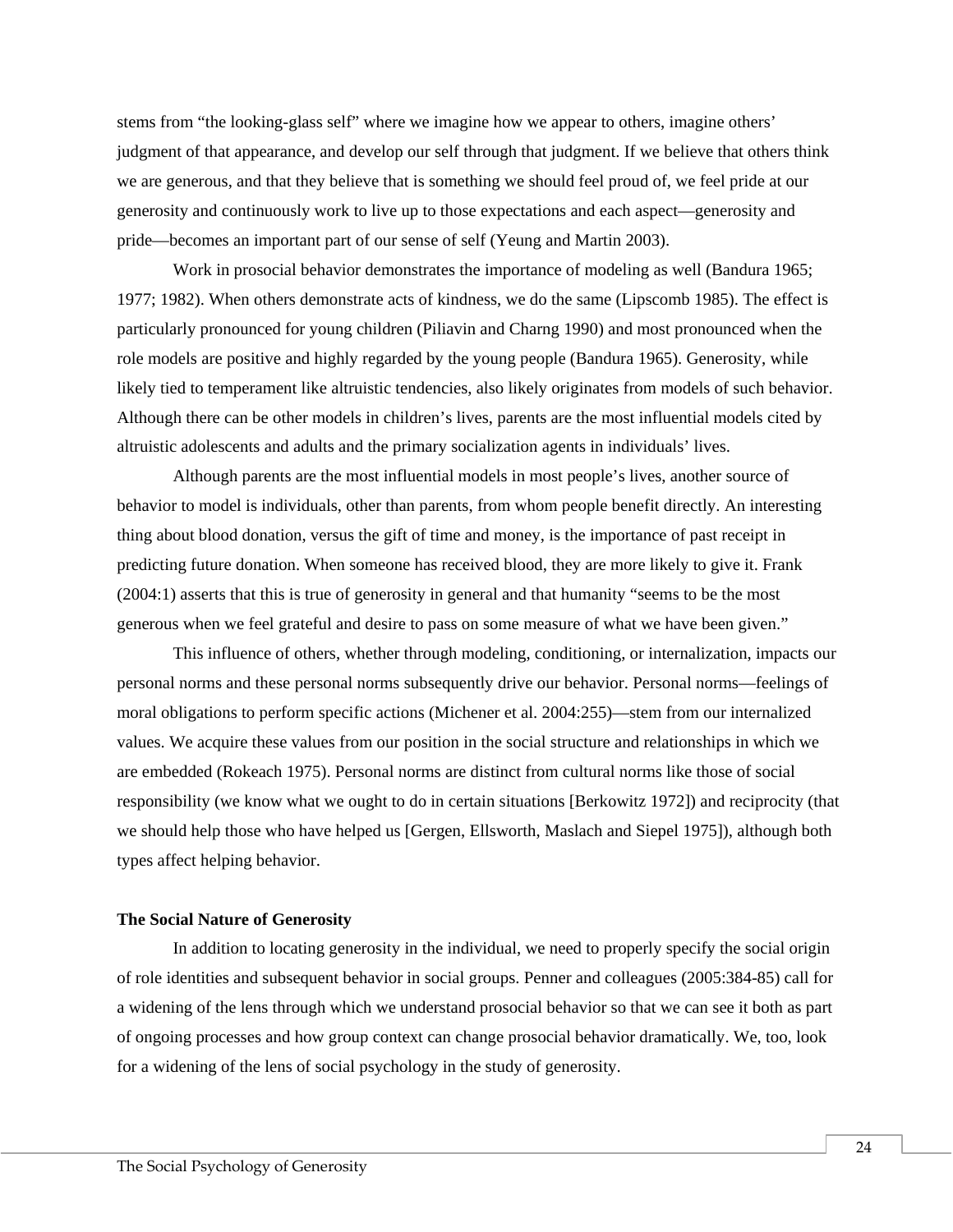There has been a trend in psychology, generally, and psychological social psychology, particularly, towards an increased attention both empirically and theoretically, towards the social determinants of individual and group behavior (Nye and Brower 1996). One dimension of import for this sociological move across social psychology is a more expansive, social conception of the self. There are various languages to suggest that people are simply not atomistic selves opposed to social entities. Rather, people are both constrained and enabled by their conceptions of social identity as much as they are by their personal identities. Forsyth and Kelley (1996) refer to this distinction as one in which members have either a "sociocentric" or "egocentric" focus. We believe that future work investigating generosity must not reproduce the individualized bias of much social psychological investigation of the last five decades and consequently under-account for the social, group-level determinants of a number of important independent variables they identify.

Beyond social identities, an interest in the study of the impact of groups has been revived recently (see Fine and Harrington 2004; Harrington and Fine 2000, 2006) with the argument that small groups unite culture and the individual—that they are "where the action is" (Harrington and Fine 2006:4). People's lives and behavior are greatly shaped by the varying interactions and groups in which they find themselves. Our methods should try to reflect this basic social fact. This could be done quite easily with a number of common social science methodologies.

We believe this line of inquiry offers great potential for analytic and empiric progress in our understanding of the ways in which the embedding of people in social groups matters for generous behavior. Groups are the social context for our role identities and the primary substrate of our socialization. They provide the space for the development of our individual and social selves and are the venue in which we learn behaviors and acquire values, often from socially similar others. Institutions and organizations must be aware of how they frame opportunities for prosocial behavior and realize and harness the power they have over individual action (Healy 2000, 2006; Meier 2006).

The above consideration of generosity in individuals with different role identities who are influenced by various group affiliations points us toward a rethinking of the antecedents of generosity for future work. Moving away from situational tests and analyses, we should begin to look towards the various group interactions, the understanding of exchange they enact, and the varieties of role identities they engender. We delve more specifically into suggestions for future research in the next section.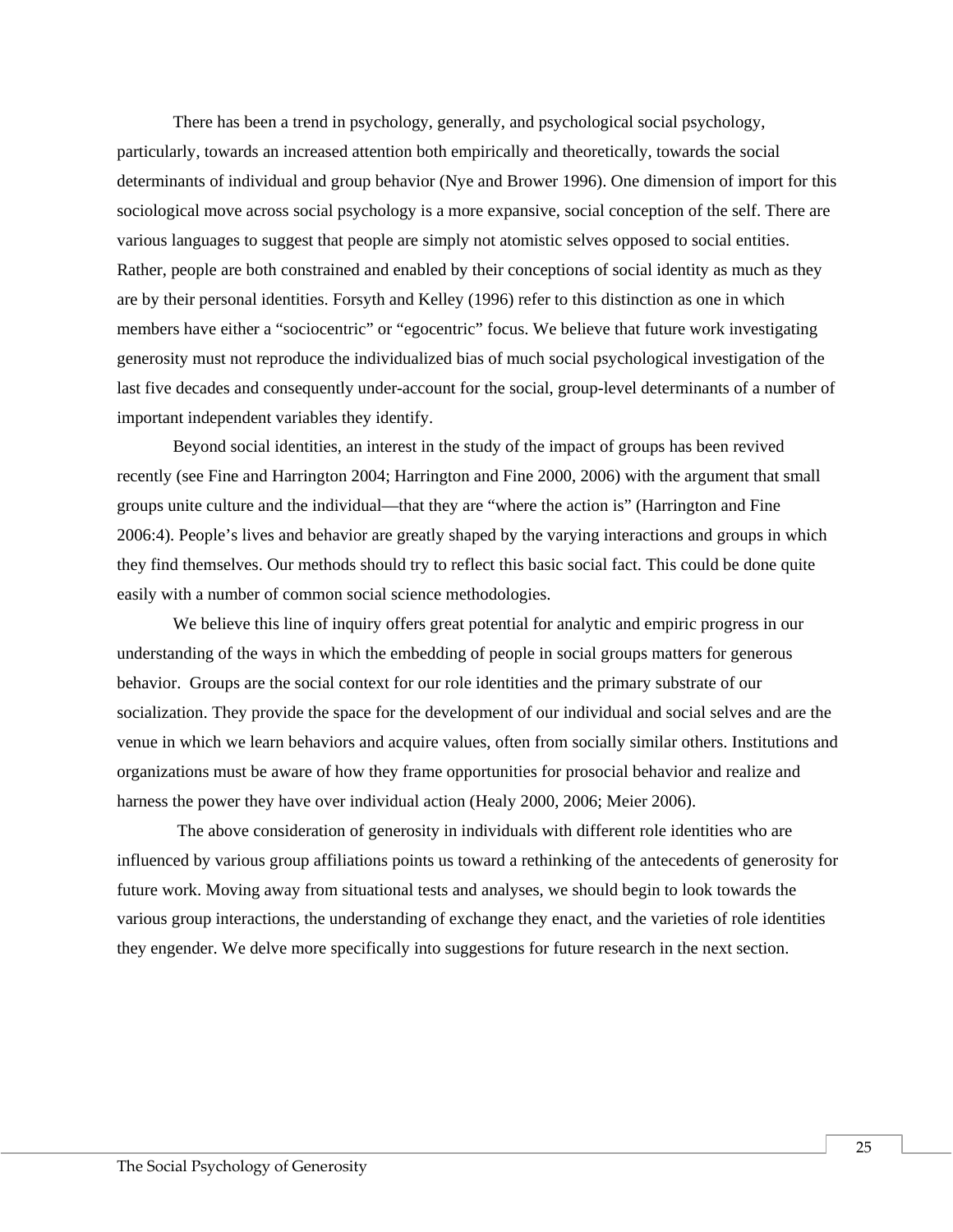## **Future Directions**

While a great deal of work has been done to explore the prosocial self and the forms it takes, there is a great deal left to be done. In addition to the need for future research to conceptualize generosity more fully—which we believe will incorporate heavily the ideas of role identity and identity theory and will consider the impact of other aspects of social structure including groups and institutions—scholars must consider three other important issues. First, there must be attention given to the theoretical differences in the types of resources individuals share with others and the reasons they do so. Second, researchers must more carefully consider the methods and measurement used in this research. Finally, there must be increased attention to the effects of prosocial action.

### **Resource Characteristics**

An area that has recently received significant attention concerns the cognitive and affective outcomes of social exchange, particularly as related to the type of exchange and the relationship between partners (e.g. Lawler 2001; Molm, Collett, and Schaefer 2006, 2007; Molm Schaefer and Collett 2007, Molm, Takahashi and Peterson 2000, 2003). There is also an emerging interest in the importance of the attributes of the resources exchanged—specifically the duplicability and transferability of resources (Schaefer 2006, 2007). A resource is duplicable if it is retained by its provider and can be used in a subsequent exchange, and transferable if it can be exchanged by its recipient. We recreate Schaefer's table (2007:146) to illustrate how these dimensions can be applied to various types of generosity.

While there is significant overlap in the causes, forms, and consequences of the various types of helping behavior there are distinctions as well. This is perhaps best seen in Lee and colleagues' (1999) discussion of the donation of time, money, and blood. If one classifies volunteering as non-transferable and non-duplicable (like the gift of time), and charitable donations as non-duplicable and transferable (like the gift of treasure), then blood donation, which is arguably duplicable and non-transferable (like talent, for it is unique to the individual, something that only they can give), it's possible to imagine that they are facilitated by different causes, occur in different types of relationships and create different outcomes (Schaefer 2006). Our review earlier supports this and future research should explore these differences systematically.

|  |  |  | Table 1. Typology of Resource Types, by Transferability and Duplicability (Schaefer 2007) |
|--|--|--|-------------------------------------------------------------------------------------------|
|  |  |  |                                                                                           |

|                        | <b>Nonduplicable</b>            | <b>Duplicable</b>          |  |  |
|------------------------|---------------------------------|----------------------------|--|--|
| <b>Nontransferable</b> | Volunteer Hours, Organ Donation | <b>Blood</b>               |  |  |
| <b>Transferable</b>    | Donations (Money/Goods)         | Ideas, Advice, Information |  |  |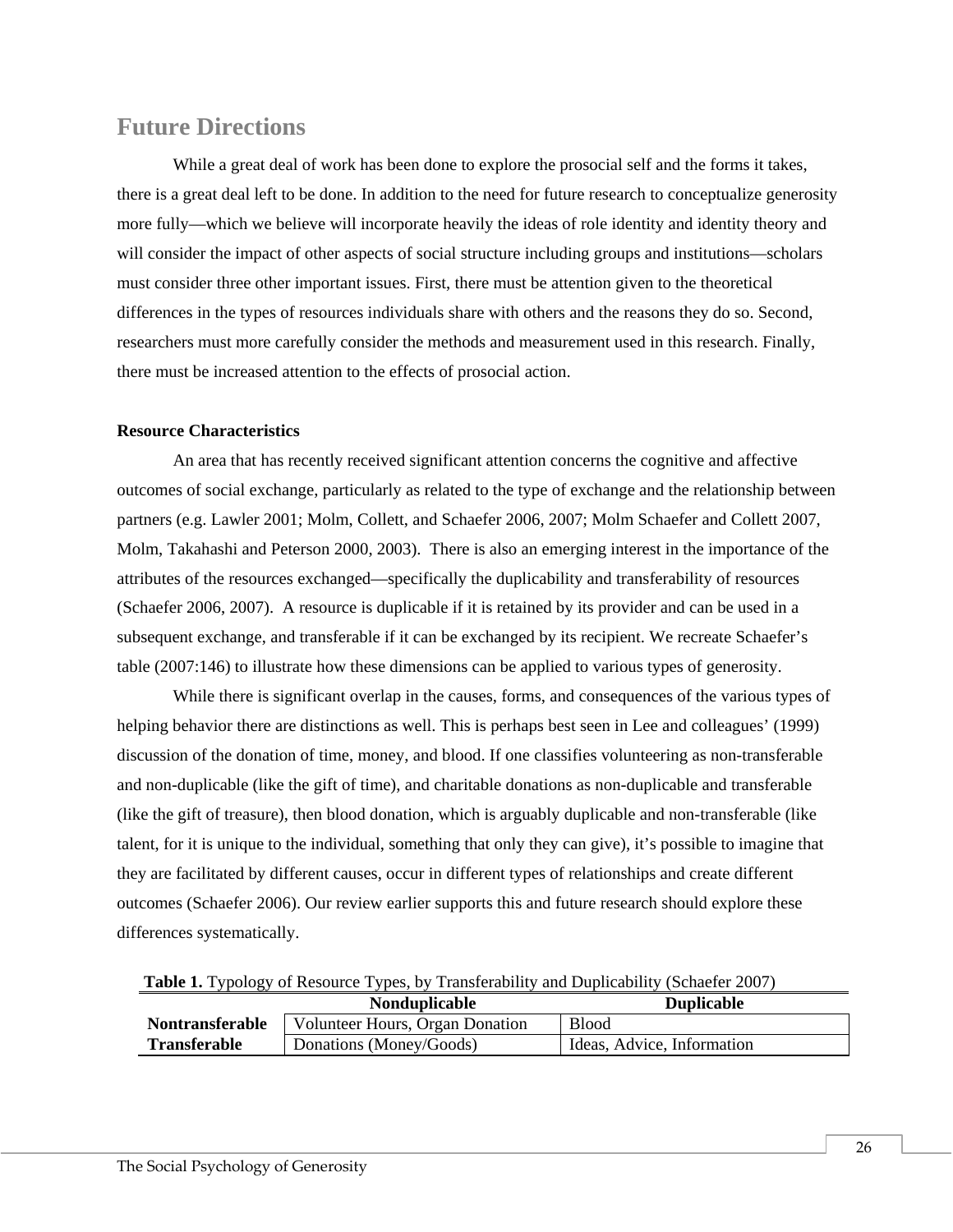#### **Methods and Measurement**

Experiments allow for claims of causality via manipulation of independent variables. Such gains in control, however, can come at the unfortunate cost of increasing threats to ecological validity. Though these costs of experimental research are well known (and not worth repeating here), one particular cost of experimental research deserves further explication in this context: that of the social determination of the conditions in the real world—*largely via the influence of groups*—of those conditions set by the experimenter in the laboratory. Experimental methods could be sociologically richer by the inclusion of group influences as independent variables in experimental design and control. These could range from inclusion of potential group contexts and demands being part of experimental manipulations to eliciting salient group identifications from subjects and incorporating them as variables to manipulate to the once popular hiring of confederates in more elaborate experimental designs.

Survey methods could be similarly improved. As we have conceptualized generosity, synchronic data gathering is a particularly inapt way to collect information that could capture both the variety of ways in which people are generous and the manner in which they persist in being so. The palliative to this problem is rigorous, sensitive panel data that gets at the multiple dimensions of prosocial behaviors we have outlined above and can accurately track changes in type and level of generosity across time. Certainly this is within the reach of current survey techniques and is just awaiting interested researchers, subtle survey instruments, and the proper institutional funding for the data collection.

But improving survey techniques is not limited to longitudinal data only. Diachronic survey data can also be made more sensitive to the social influences of individual action. To consider the current limitations and prospects for improvement of a survey-based measure of personality predisposition to prosocial behavior, let us consider in some detail the Citizen Motives Scale (CMS)—developed specifically to tease out the dispositional motives towards organizational citizenship behavior (Rioux and Penner 2001). The CMS identifies three principal factors in motivation toward OCBs: Organizational Concern, Prosocial Values, and Impression Management. Respondents to the CMS are first given a definition of OCBs as well as several behavioral examples of OCBs. Then, they rate how important each of the motive statements (in see Appendix B) would be in their decision to engage in organizational citizenship behaviors at a job.

Examining the twenty questions used to measure organizational concern and prosocial values we notice the ubiquity of first-person singular pronouns. Only one of the twenty questions does not include an "I" or "me." This linguistic clue bears the imprint of a personality approach that sees stable qualities as inhering distinctly in the individual. What it fails to capture is the degree to which people have multiple selves because of their multiple identity roles and the degree to which behavior is driven by relative identity salience. Just imagine two relatively common—and often conflicting—identifications of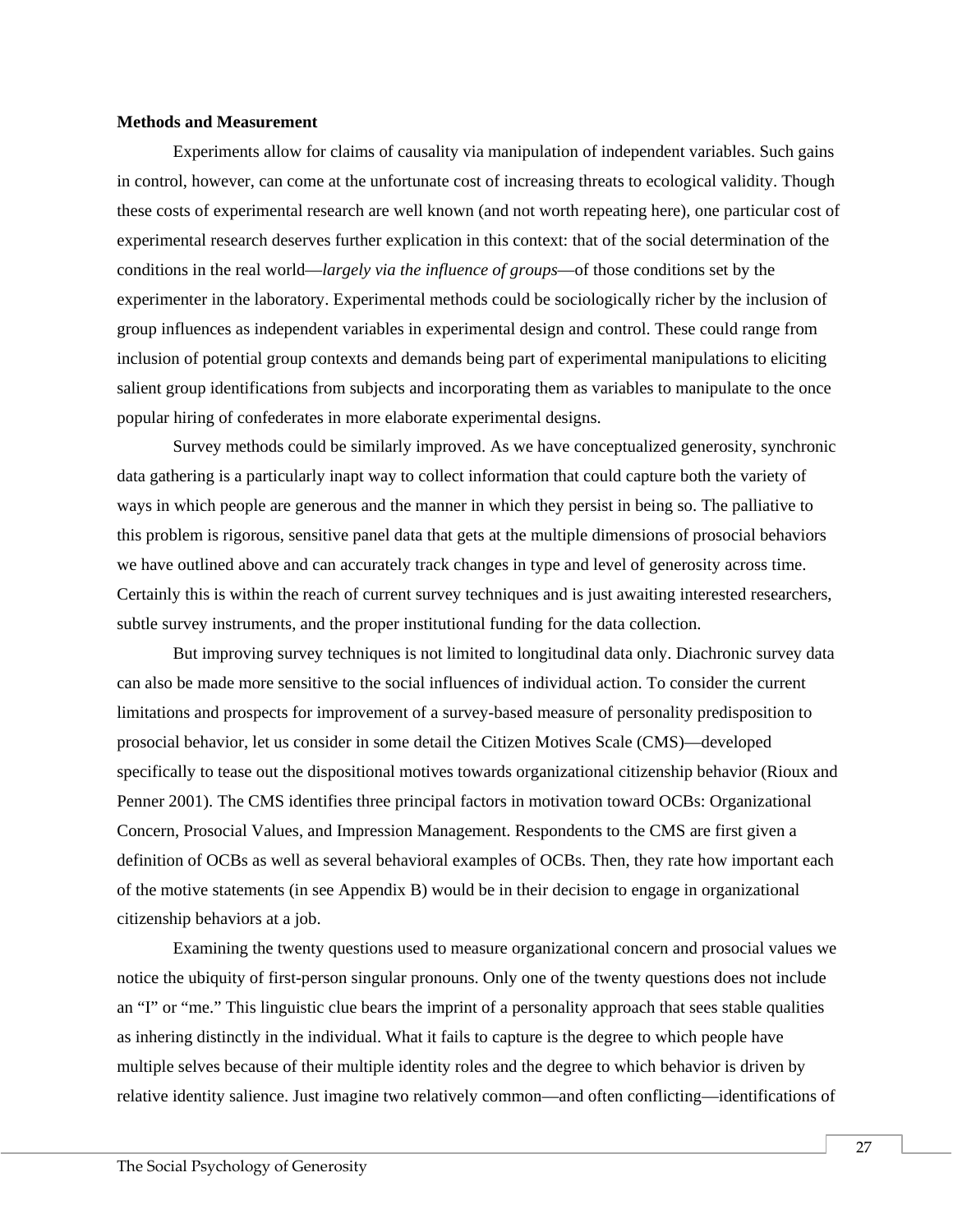employees: organization member and family member, both of which have potentially dramatic impact for people either a) doing OCBs (or not), and b) their motives for whatever their action is. The CMS is blind to this most basic of role inconsistencies. Imagine how the response to the last organizational concern question ("Because I am committed to the company") may vary depending on differences in the identity salience of worker versus parent. When one's work identity is particularly salient, as it likely is when one is taking a survey about work, one would get a very different score on this measure than when one's family identity is salient, which arguably might occur throughout the day when individuals are most likely to engage in organizational citizenship behaviors. It is not sufficient to argue that identity is context dependent, that, at work, one's work identity is salient and, at home, one identifies with family. Though context is a primary influence on identity salience, it is not the only one. In the real world, salience is in no small part a function of fairly stable identity hierarchies, and the tension between one's commitments to home and work are certainly likely to be salient when opportunities for extra work present themselves in the form of OCBs. Future research should consider these issues carefully and work diligently to include identity salience and commitment into analyses. We should determine if, and how, identities impact one's likelihood of engaging in prosocial behavior and whether they affect the types of helping individuals choose to participate in.

#### **Exploring the Consequences of Generous Behavior**

Throughout our inventory of the research on prosocial behaviors, there has been a noticeable lag in investigating and understanding the consequences of these behaviors. It seems that the benefits of these behaviors are more assumed than demonstrated. Most current research also ignores the possibility that the short and long-term effects of prosocial behavior might be different. For instance, Planty and colleagues (Planty et al. 2006) find that involuntary prosocial behavior (in the form of court-ordered community service) increases the likelihood that an adolescent would volunteer in the short term, but this effect does not last past college.

Furthermore, there is no empirical testing of the consequences of various behaviors even within the same type of behaviors. For example, it is unknown whether OCBIs or OCBOs actually contribute more to an organization's effectiveness. Similarly, it remains unclear whether informal volunteering is more, less, or equally helpful to beneficiaries than formal volunteering. How does private philanthropy contribute to the public good compared to more generous social provisions by governments? While we still differentiate between helping and altruism (albeit rather inconsistently), research is currently unable to tell us how the consequences of each are similar or different. All of these worthy questions remain unanswered. Though tracking data on consequences of generous and prosocial behavior is probably a bit harder to collect than antecedents of that behavior, we believe the problems are not insurmountable and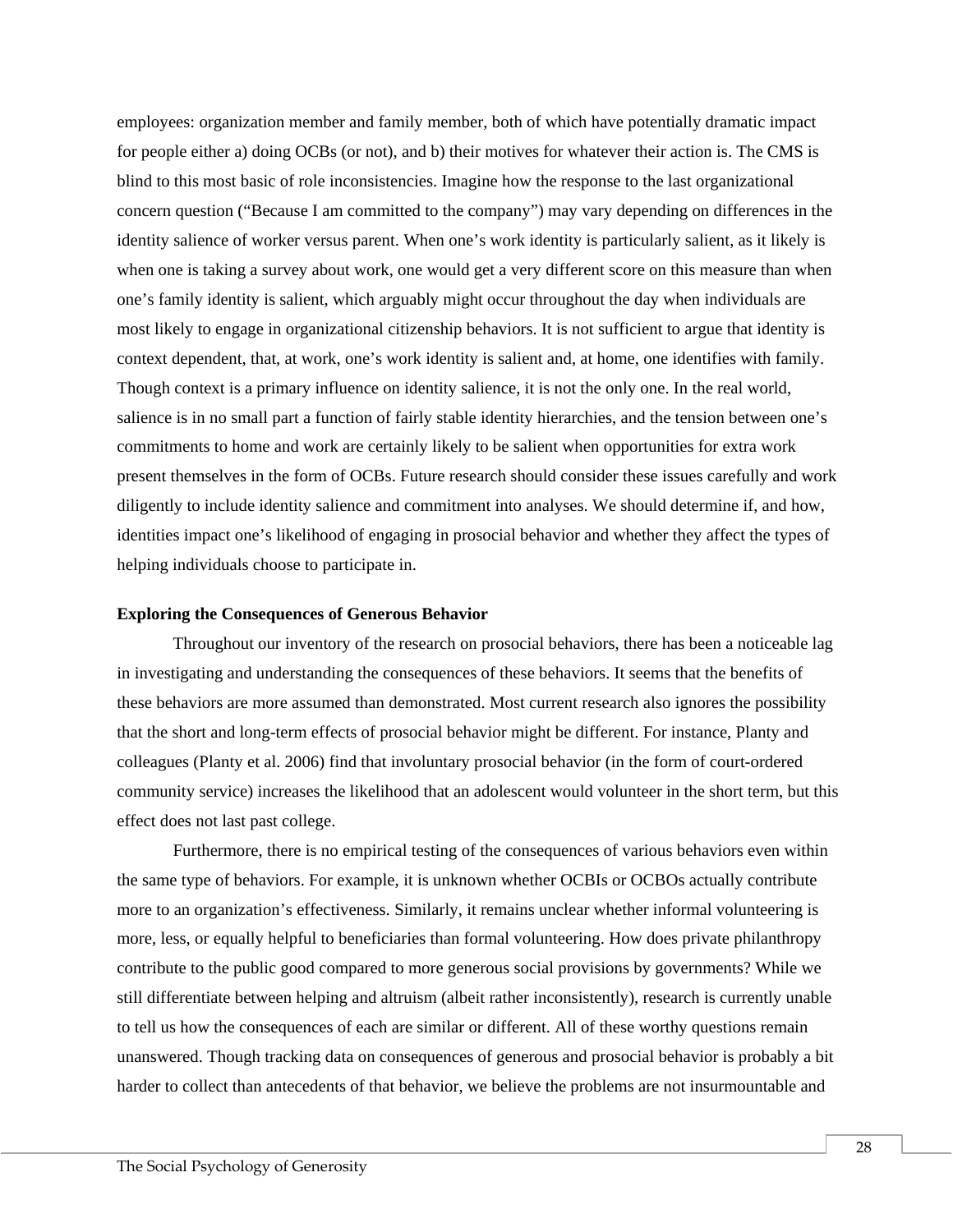worthy of investment in terms of expanding our knowledge base of the full cycle of generosity that we can both find and encourage in the world.

## **Conclusion**

Our goal was to explore the social psychology of generosity. With so little published research about generosity specifically, and so much out there about prosocial behavior, we started by simply outlining what prosocial behavior is and the explanations we currently have for why it exists. We then briefly covered the causes, forms, and consequences of prosocial behavior's major permutations altruism, helping, philanthropy, volunteering, organization citizenship behavior, and cooperation—and articulated our own conceptualization of generosity. The sociological social psychological definition of generosity incorporates the importance of social structure in two ways—first by capitalizing on the idea that role and social identities are key to our understanding of generous action, and, second, that groups and institutions are important transmitters of the values, beliefs, and norms that guide and facilitate acts of kindness. We then discussed three additional areas for future research to consider—the characteristics of the prosocial actions or goods and how these might impact the causes and consequences of giving, the experimental methods and survey measurements currently used in prosocial research, and expanding our purview to better explore the consequences of various types of prosocial behavior and generosity. We find that while there is a wealth of information out there about individuals helping others, the research and literature lacks the integration and conceptualization necessary for theoretical growth in the field. Although we argue in this paper for more differentiation in consideration of the types of prosocial behaviors, we believe that such clarification is a fruitful starting point for what will ultimately lead to a more holistic and rich understanding of prosocial behavior and generosity of all kinds.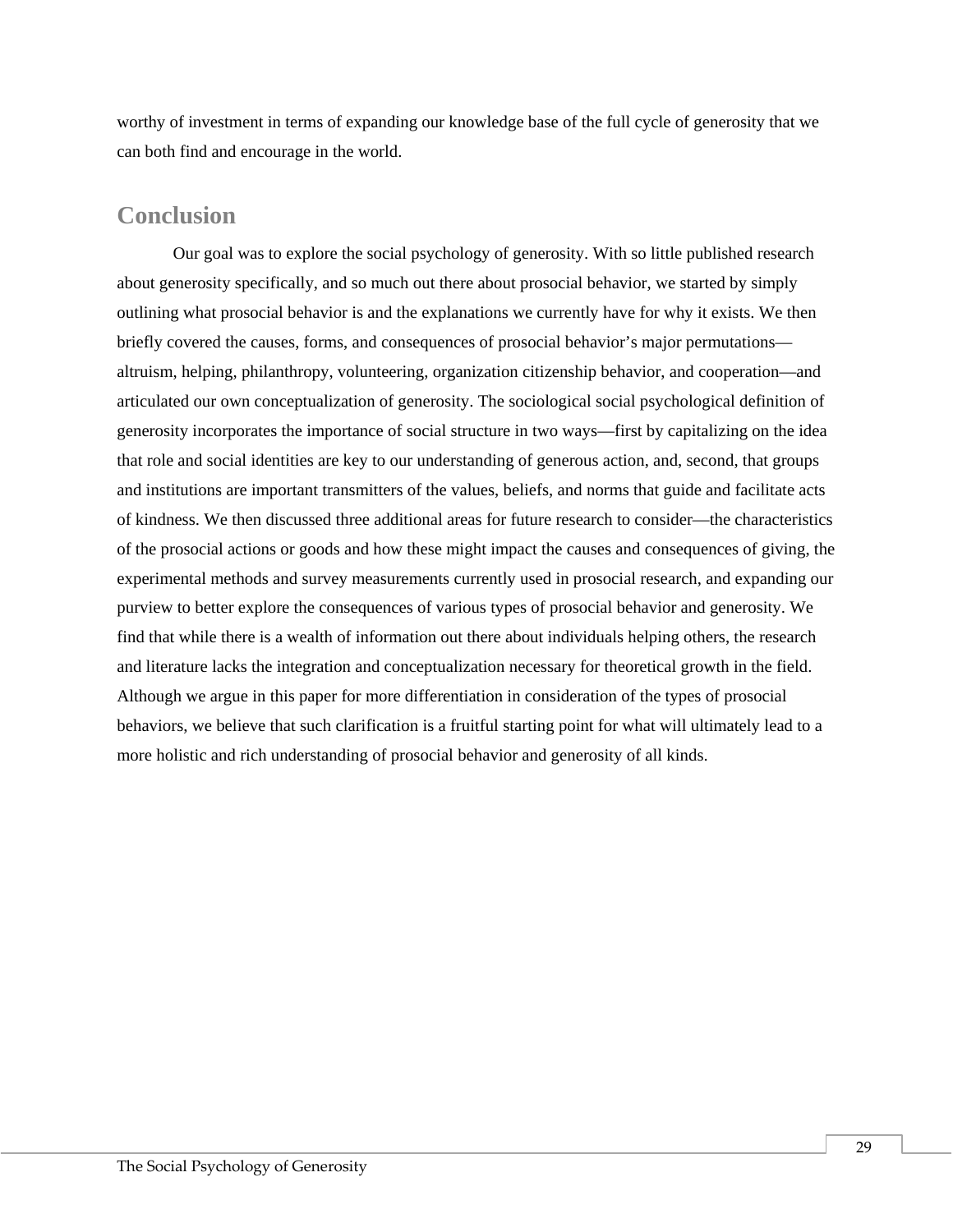### **PART 1:**

──────

──────

Below are a number of statements which may or may not describe you, your feelings or your behavior. Please read each statement carefully and blacken in the space on your answer sheet which corresponds to choices presented below. There are no right or wrong responses Use the following scale to indicate your answer:

───────────────────────────────────────────────────────────

───────────────────────────────────────────────────────────

Strongly Agree (1) Agree (2) Uncertain(3) Disagree (4) Strongly Disagree (5)

*Social Responsibility Items (Schwartz and Howard, 1982)* 

7. No matter how much people are provoked, they are always responsible for whatever they do.

8. Being upset or preoccupied does not excuse people for doing anything they would ordinarily avoid.

10. Occasionally in life people find themselves in a situation in which they have absolutely no control over what they do to others. (R)

11. I would feel obligated to do a favor for someone who needed it, even though they had not shown gratitude for past favors.

12. With the pressure for grades and the widespread cheating in school nowadays, the individual who cheats occasionally is not really as much at fault. (R)

13. It doesn't make much sense to be very concerned about how we act when we are sick and feeling miserable. (R)

14. If I broke a machine through mishandling, I would feel less guilty if it was already damaged before I used it. (R)

15. When you have a job to do, it is impossible to look out for everybody's best interest. (R)

### *Empathy Items (from Davis, 1980)*

16. I often have tender, concerned feelings for people less fortunate than me. EC

17. I sometimes find it difficult to see things from the "other person's" point of view. PT (R)

18. Sometimes I don't feel very sorry for other people when they are having problems. EC (R)

19. In emergency situations, I feel apprehensive and ill-at-ease. PD

<sup>1.</sup> If a good friend of mine wanted to injure an enemy of theirs, it would be my duty to try to stop them.

<sup>2.</sup> I wouldn't feel that I had to do my part in a group project if everyone else was lazy. (R)

<sup>3.</sup> When people are nasty to me, I feel very little responsibility to treat them well. (R)

<sup>4.</sup> I would feel less bothered about leaving litter in a dirty park than in a clean one. (R)

<sup>5.</sup> No matter what a person has done to us, there is no excuse for taking advantage of them.

<sup>6.</sup> You can't blame basically good people who are forced by their environment to be inconsiderate of others. (R)

<sup>9.</sup> As long as business people do not break laws, they should feel free to do their business as they see fit. (R)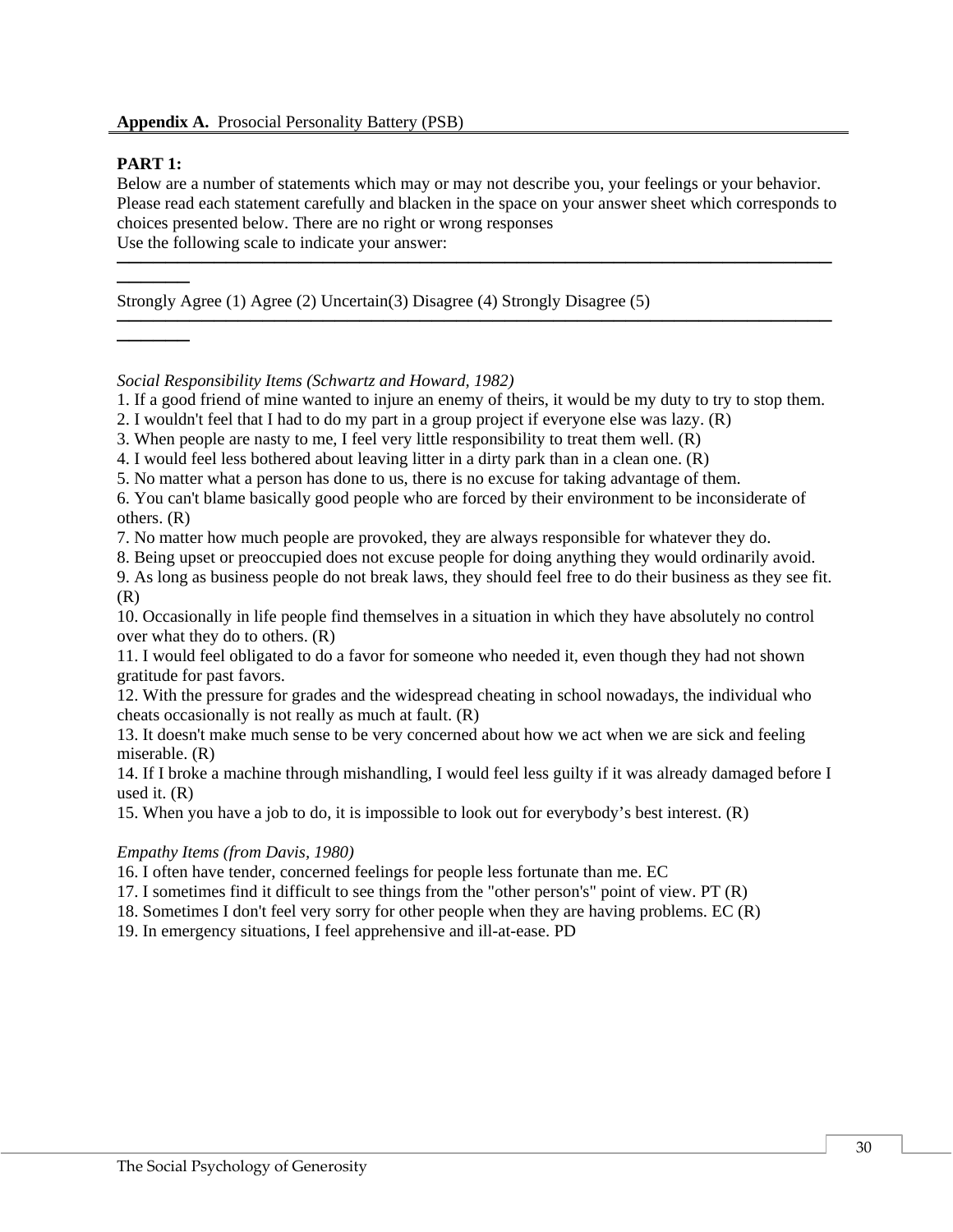- 20. I try to look at everybody's side of a disagreement before I make a decision. PT
- 21. When I see someone being taken advantage of, I feel kind of protective towards them. EC
- 22. I sometimes try to understand my friends better by imagining how things look from their perspective. PT
- 23. Other people's misfortunes do not usually disturb me a great deal. EC (R)
- 24. If I'm sure I'm right about something, I don't waste much time listening to other people's arguments.  $PT(R)$
- 25. Being in a tense emotional situation scares me. PD
- 26. When I see someone being treated unfairly, I sometimes don't feel very much pity for them. EC (R)
- 27. I am usually pretty effective in dealing with emergencies. PD (R)
- 28. I am often quite touched by things that I see happen. EC
- 29. I believe that there are two sides to every question and try to look at them both. PT
- 30. I would describe myself as a pretty soft-hearted person. EC
- 31. I tend to lose control during emergencies. PD
- 32. When I'm upset at someone, I usually try to "put myself in their shoes" for a while. PT
- 33. When I see someone who badly needs help in an emergency, I go to pieces. PD
- 34. Before criticizing somebody, I try to imagine how I would feel if I were in their place. PT

### **PART 2:**

Below are a set of statements which may or may not describe how you make decisions when you have to choose between two courses of action or alternatives when there is no clear right way or wrong way to act. Some examples of such situations are: being asked to lend something to a close friend who often forgets to return things; deciding whether you should keep something you have won for yourself or share it with a friend; and choosing between studying for an important exam and visiting a sick relative. Read each statement and blacken in the space on your answer sheet which corresponds to the choices presented below.

──────────────────────────────────────────────────────

──────────────────────────────────────────────────────

Strongly Agree (1) Agree (2) Uncertain(3) Disagree (4) Strongly Disagree (5)

#### *Moral Reasoning Items*

- 35. My decisions are usually based on my concern for other people. O
- 36. My decisions are usually based on what is the most fair and just way to act. M
- 37. I choose alternatives that are intended to meet everybody's needs. M
- 38. I choose a course of action that maximizes the help other people receive. O
- 39. I choose a course of action that considers the rights of all people involved. M
- 40. My decisions are usually based on concern for the welfare of others. O
- 41. My decisions are usually based on my personal principles about what is fair and unfair. M

─────────────────────────────────────────────────────

──────────────────────────────────────────────────────

42. I choose alternatives that minimize the negative consequences to other people. O

#### **PART 3:**

Below are several different actions in which people sometimes engage. Read each of them and decide how frequently you have carried it out in the past. Blacken in the space on your answer sheet which best describes your past behavior. Use the scale presented below.

Never (1) Once (2) More than Once (3) Often (4) Very Often (5)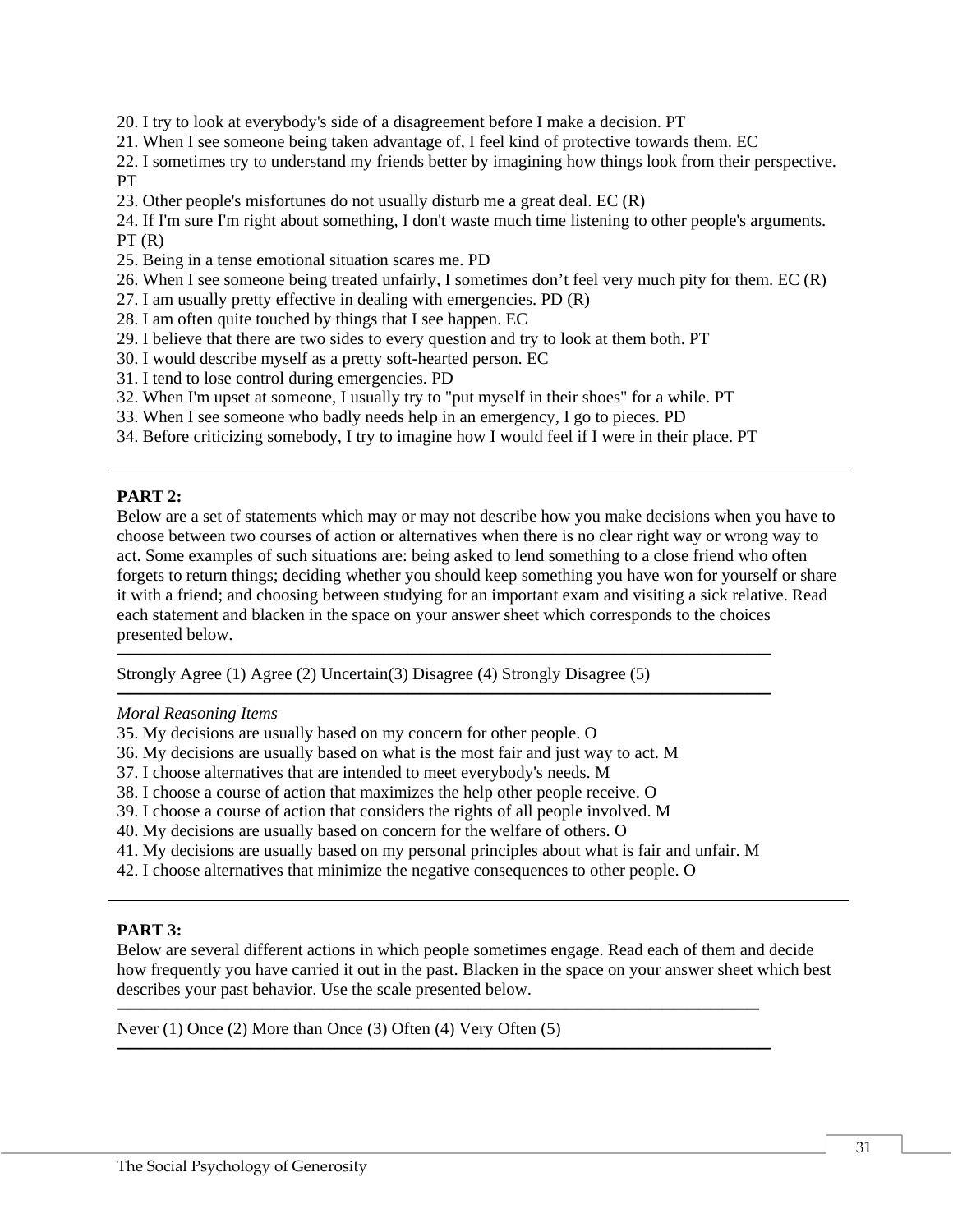*SRA Past Helpfulness (from Rushton et al., 1981)* 

43. I have given directions to a stranger.

44. I have made change for a stranger.

45. I have given money to a stranger who needed it (or asked me for it).

46. I have donated goods or clothes to a charity.

47. I have done volunteer work for a charity.

48. I have helped carry a stranger's belongings (e.g., books, parcels, etc.).

49. I have delayed an elevator and held the door open for a stranger.

50. I have allowed someone to go ahead of me in a line (e.g., supermarket, copying machine, etc.)

51. I have given a stranger a lift in my car.

52. I have let a neighbor whom I didn't know too well borrow an item of some value (e.g., tools, a dish, etc.).

53. I have bought 'charity' Christmas cards deliberately because I knew it was for a good cause.

54. I have helped a classmate who I did not know that well with a homework assignment when my knowledge was greater than his or hers.

55. I have, before being asked, voluntarily looked after a neighbor's pets or children without being paid for it.

56. I have offered to help a handicapped or elderly stranger across a street.

*Scoring Instructions:* Compute scores for 7 individual scales: Social Responsibility (SR), Empathic Concern (EC), Perspective Taking (PT), Personal Distress (PD), Other-Oriented Moral Reasoning (O), Mutual Concerns Moral Reasoning (M), Self-Reported Altruism (SRA). *Factor 1*, *Other-Oriented Empathy*, = sum of scores on SR, EC, PT, O, M. *Factor 2*, *Helpfulness*, = sum of PD (reversed) and SRA.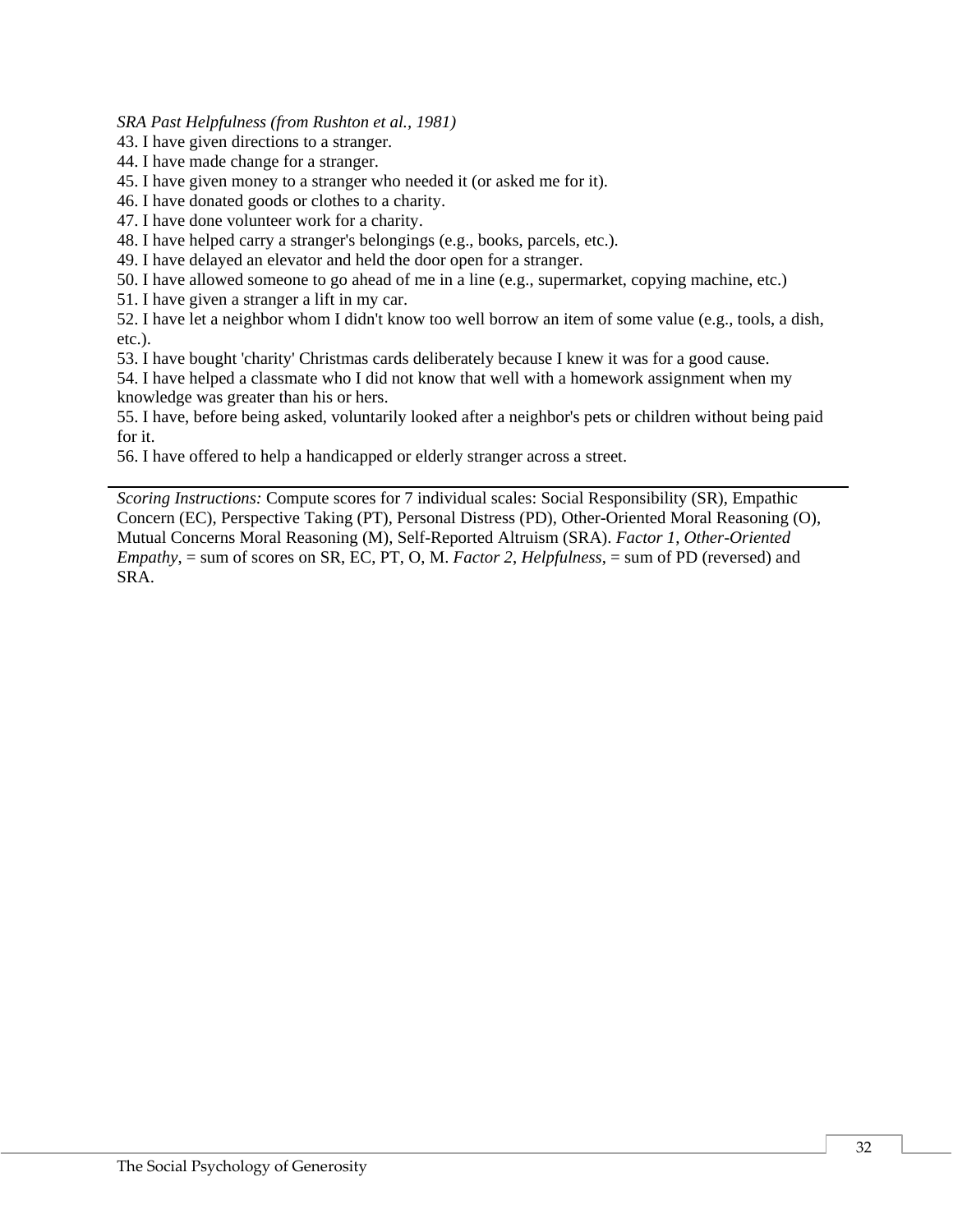#### **Appendix B.** Citizenship Motives Scales (Penner and Rioux 2001)

#### *Organizational Concern:*

 Because I want to understand how the organization works. Because I care what happens to the company. Because I want to be fully involved in the company. Because I feel pride in the organization Because the organization values my work. Because I have a genuine interest in my work. To keep up with the latest developments in the organization. Because the organization treats me fairly. Because I am committed to the company.

#### *Prosocial Values:*

 Because I feel it is important to help those in need. Because I believe in being courteous to others. Because I am concerned about other people's feelings. Because I want to help my co-workers in any way I can. Because it is easy for me to be helpful. Because I like interacting with my co-workers. To have fun with my co-workers. To get to know my co-workers better. To be friendly with others. Because I can put myself in other people's shoes.

#### *Impression Management:*

To avoid looking bad in front of others. To avoid looking lazy. To look better than my coworkers. To avoid a reprimand from my boss. Because I fear appearing irresponsible. To look like I am busy. To stay out of trouble. Because rewards are important to me. Because I want a raise. To impress my coworkers.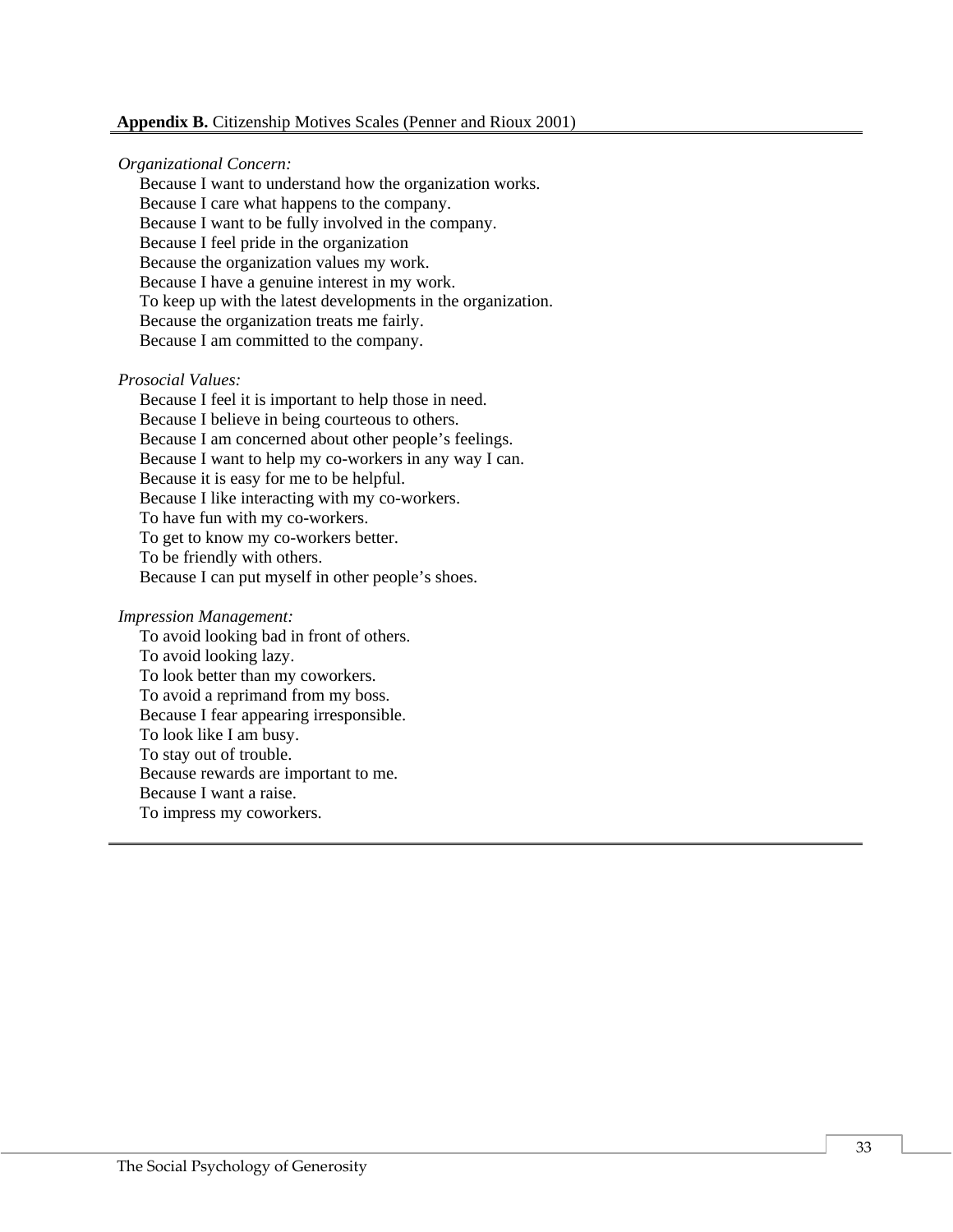### **References**

- AAFRC Trust for Philanthropy. 1999. *Giving USA 1999: The Annual Report on Philanthropy for the Year 1998*. Glenview, IL: AAFRC Trust for Philanthropy.
- Allen, Tammy D. 2006. "Rewarding Good Citizens: The Relationship Between Citizenship Behavior, Gender, and Organizational Rewards." *Journal of Applied Social Psychology* 36: 120-143.
- Allen, Tammy D. and Michael C. Rush. 1998. "The Effects of Organizational Citizenship Behavior on Performance Judgments: A Field Study and a Laboratory Experiment." *Journal of Applied Psychology* 83: 247-260.
- Amato, Paul. A. 1990."Personlity and Social Network Involvement in Predictors of Helping Behavior in Everyday Life." *Social Psychology Quarterly* 53:31-43.
- Aronson, Elliot, Robin M. Akert, Robin M. and Timothy D. Wilson. 2004. *Social Psychology*, 5th Edition. Lebanon, IN: Prentice Hall.
- Atkins, Robert, Daniel Hart, and Thomas M. Donnely. 2005. "The Association of Childhood Personality Type with Volunteering During Adolescence" *Merrill-Palmer Quarterly* 51: 145- 162.
- Auten, G. and G. Rudney. 1990. "The Variability of Individual Charitable Giving in the U.S." *Voluntas* 1:80-97.
- Bandura, Alfred. 1982. "Self Efficacy Mechanism in Human Agency." *American Psychologist*  37:747-755.
- \_\_\_\_\_\_. 1977. *Social Learning Theory*. Englewood Cliffs, NJ: Prentice-Hall.
- \_\_\_\_\_\_. 1965. "Influence of Models' Reinforcement Contingencies on the Acquisition of Imitative Responses." *Journal of Personality and Social Psychology* 1:589-95.
- Baron, Robert A. 1971. "Reducing the Influence of an Aggressive Model: The Restraining Effects of Peer Censure." *Journal of Experimental Social Psychology* 8:266-75.
- Batson, C. Daniel. 1991. *The Altruism Question: Toward a Social-Psychological Answer.* Hillsdale, NY: Erlbaum.
- \_\_\_\_\_\_. 1987. "Prosocial Motivation: Is it Ever Truly Altruistic?" Pp. 65-122 in L. Berkowitz (Ed.) *Advances in Experimental Social Psychology, Vol. 20.* New York: Academic Press.
- Batson, C. Daniel, Bruce D. Duncan, Paula Ackerman, Terese Buckley, and Kimberly Birch. 1981. "Is Empathic Emotion a Source of Altruistic Motivation?" *Journal of Personality and Social Psychology* 40: 290-302.
- Batson, C. Daniel, Kathryn C. Oleson, Joy L. Weeks, Sean P. Healy, Penny J. Reeves, Patrick Jennings, and Thomas Brown. 1989. "Religious Prosocial Motivation: Is it Altruistic or Egoistic?" *Journal of Personality and Social Psychology* 57: 873-884.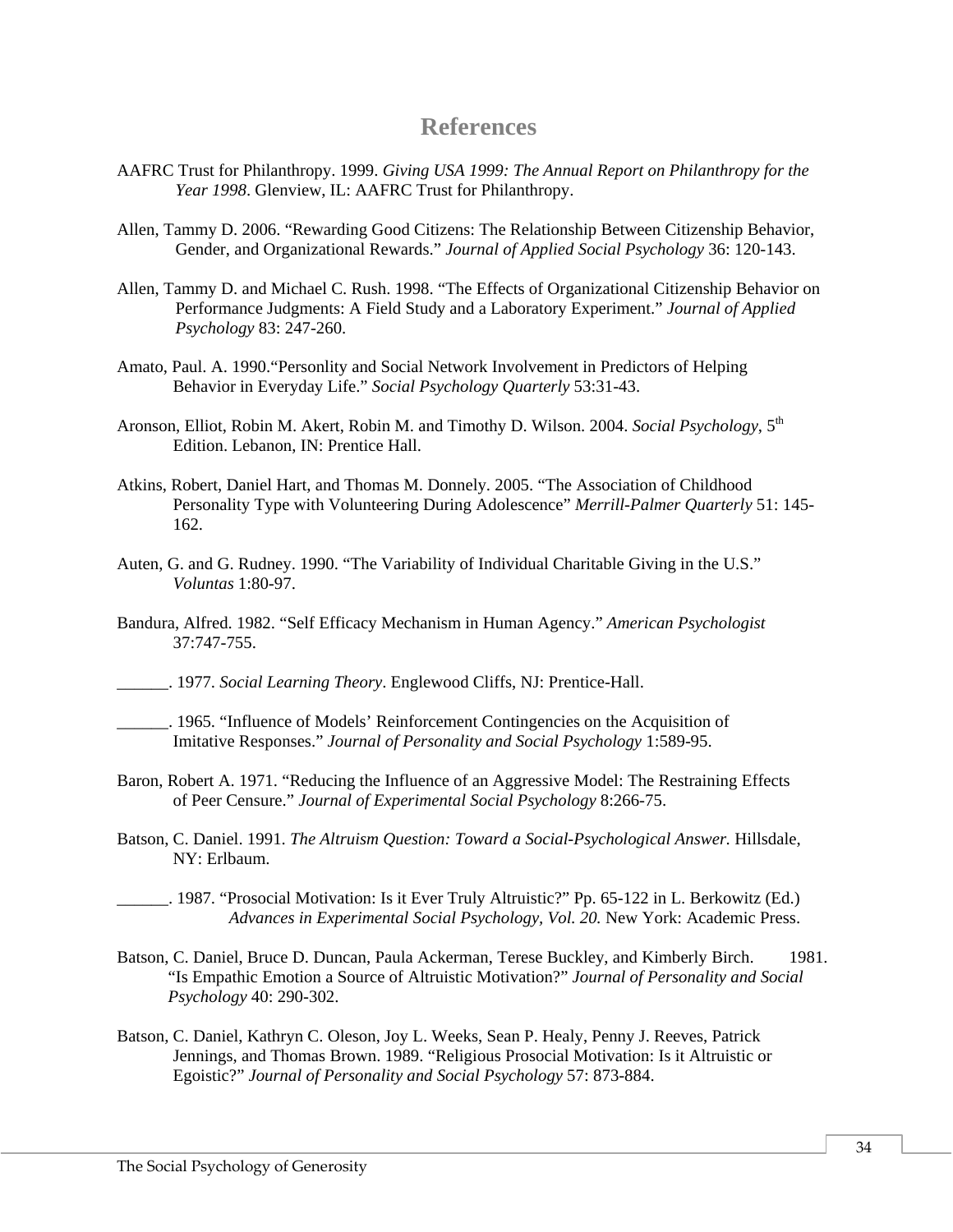- Batson, C. Daniel, Karen Sager, Eric Garst, Misook Kang, Kostia Rubchinsky, and Karen Dawson. 1997. "Is Empathy-Induced Helping Due to Self-Other Merging?" *Journal of Personality and Social Psychology* 73: 495-509.
- Bekkers, René. 2007. "Intergenerational Transmission of Volunteering." *Acta Sociologica.* 50: 99- 114.
- Bekkers, René and Pamala Wiepking. *In Progress.* "Understanding Philanthropy: A Review of 50 Years of Theory and Research." [http://www.fss.uu.nl/soc/homes/bekkers/understanding.](http://www.fss.uu.nl/soc/homes/bekkers/understanding)
- Bennett, Roger. 2003. "Factors Underlying the Inclination to Donate to Particular Types of Charity." *International Journal of Nonprofit and Voluntary Sector Marketing* 8:12-29.
- Berkowitz, Leonard. 1972. "Social Norms, Feelings, and Other Factors Affecting Helping and Altruism." Pp. 63-108 in L. Berkowitz (Ed.) *Advances in Experimental Social Psychology*, Vol. 6. New York, NY: Academic Press.
- Bill and Melinda Gates Foundation. 2007. *Foundation Fact Sheet*. Seattle, WA: Bill and Melinda Gates Foundation.
- Borman, Walter C. 2004. "The Concept of Organizational Citizenship" *Current Directions in Psychological Science* 13: 238-241.
- Bryant, W. Keith, Haekyung Jeon-Slaughter, Hyojin Kang, and Aaron Tax. 2003. "Participation in Philanthropic Activities: Donating Money and Time." *Journal of Consumer Policy 2*6:43- 73.

Callero, Peter L. 1985. "Role-Identity Salience." *Social Psychology Quarterly* 48:203-214.

Callero, Peter L., Judy A. Howard, and Jane Allyn Piliavin. 1987. "Helping Behavior as Role Behavior: Disclosing Social Structure and History in the Analysis of Prosocial Action." *Social Psychology Quarterly* 50:247-256.

Carson, Emmett D. 1989. "The Evolution of Black Philanthropy: Patterns of Giving and Voluntarism." Pp. 92-102 in R. Magat (Ed.) *Philanthropic Giving.* New York: Oxford University.

Cialdini, Robert B., Stephanie L. Brown, Brian P. Lewis, Carol Luce, and Steven L. Neuberg. 1997. "Reinterpreting the Empathy-Altruism Relationship: When One into One Equals Openess." *Journal of Personality and Social Psychology* 73:481-494.

- Chaves, Mark. 2002. "Financing American Religion." *New Directions in Philanthropic Fundraising*  $35:41-54$ .
- Chiu, Su-Fen, and Hsiao-Lan Chen. 2005. "Relationship Between Job Characteristics and Organizational Citizenship Behavior: The Mediational Role of Job Satisfaction." *Social Behavior and Personality* 33: 523-540.
- Clary, E. Gil, and Mark Snyder. 1999. "The Motivations to Volunteer: Theoretical and Practical Considerations." *Current Directions in Psychological Science* 8: 156-159.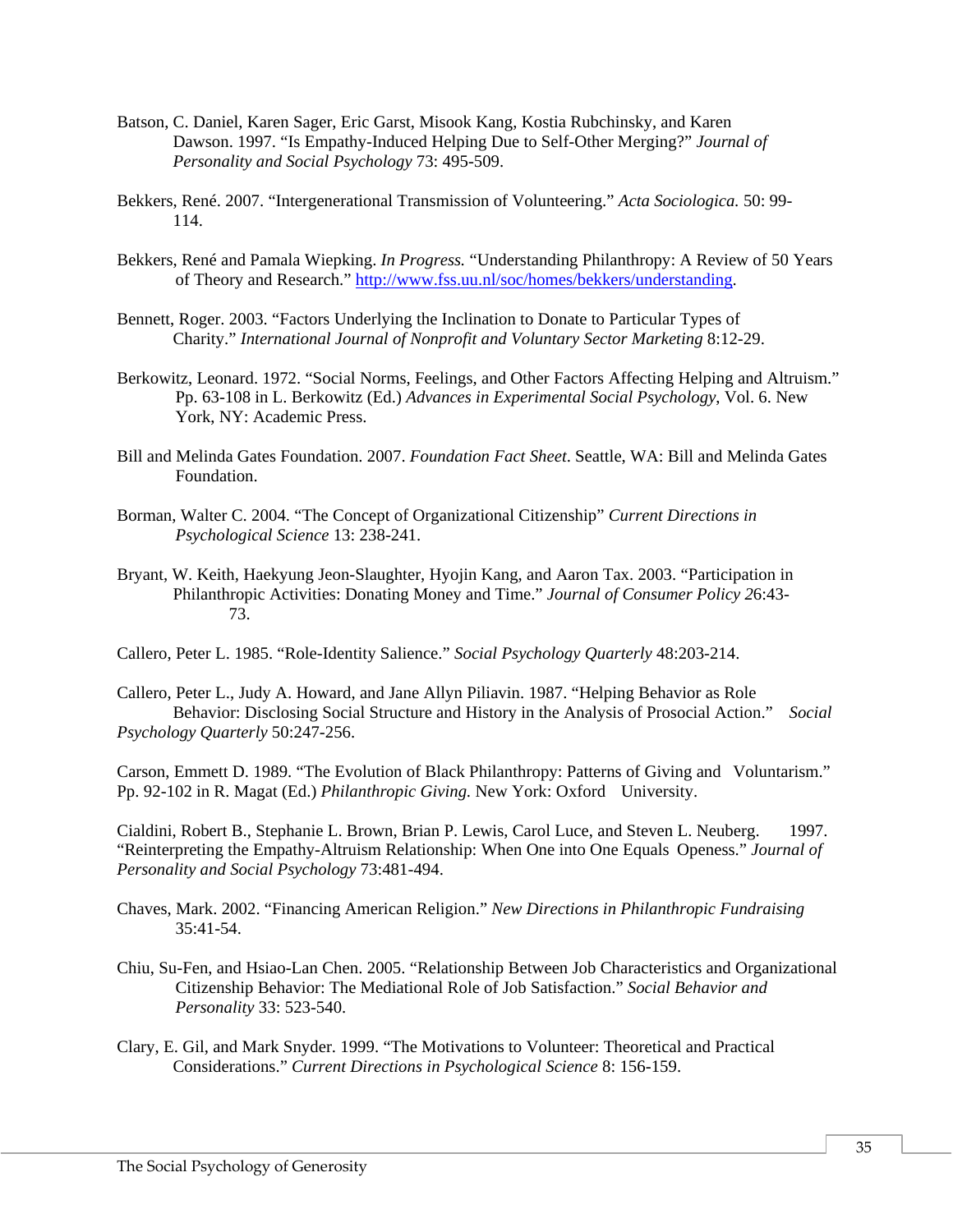- Collett, Jessica L. 2007. "The Limits of Procedural Justice: Considering the Benefits of 'Less Just' Procedures for Ongoing Relationships between Disputants." *Unpublished Manuscript*. University of Notre Dame.
- \_\_\_\_\_\_. 2006. "Third-Party Intervention and Relationship Outcomes: Extending Social Exchange Theory through the Incorporation of Intermediaries." *Unpublished Dissertation.* University of Arizona.
- Cooley, Charles H. 1902. *Human Nature and the Social Order*. New York, NY: C. Scribner's Sons.
- Caporeal, Linda, Robin M. Dawes, John Orbell, and Alphons van de Kragt. 1989. "Selfishness Examined: Cooperation in the Absence of Egoistic Incentives." *Behavioral and Brain Science* 12:683-99.
- Dawes, Robin M. 1980. "Social Dilemmas." *Annual Review of Psychology* 31:169-93.
- Dawes, Robin M. and David M. Messick. 2000. "Social Dilemmas." *International Journal of Psychology* 35:111-16.
- Dawes, Robin M., Alphons J. van de Kragt, and John M. Orbell. 1990. "Cooperation for the Benefit of Us — Not Me or My Conscience." Pp. 97-110 in J. Mansbridge (Ed.), *Beyond Self-Interest.* Chicago, IL: University of Chicago.
- Deluga, Ronald J. 1995. "The Relationship Between Attributional Charismatic Leadership and Organizational Citizenship Behavior." *Journal of Applied Social Psychology* 25:1652-1669.
- Deutsch, Francine and Donna Lamberti. 1986. "Does Social Approval Increase Helping?" *Personality and Social Psychology Bulletin* 12:149-157.
- Dovidio, John F. 1984. "Helping Behavior and Altruism: An Empirical and Conceptual Overview." Pp. 362-427 in L. Berkowitz (Ed.) *Advances in Experimental Social Psychology*, Vol, 17. New York, NY: Academic Press.
- Dovidio, John F. and Samuel L. Gaertner. 1981. "The Effects of Race, Status, and Ability on Helping Behavior." *Social Psychology Quarterly* 44:192-203.
- Dovidio, John F., Samuel L. Gaertner, Ana Validzic, Kimberly Matoka, Brenda Johnson, and Stacy Frazier. 1997. "Extending the Benefits of Recategorization: Evaluations, Self-Disclosure, and Helping." *Journal of Experimental Social Psychology* 33:401-420.

Dovidio, John F., Jane Allyn Piliavin, S. l. Gaertner, David A. Schroeder, and R.D. Clark III. 1991. "The Arousal: Cost-Reward Model and the Process of Intervention: A Review of the Evidence. Pps. 86- 118 *Review of Personality and Social Psychology, Vol. 12. Prosocial Behavior*, edited by M. S. Clark. Newbury Park, CA: Sage.

- Dovidio, John F., Jane Allyn Piliavin, David A. Schroeder, and Louis A. Penner. 2006. *The Social Psychology of Prosocial Behavior*. Mahwah, N.J.: Lawrence Erlbaum.
- Ehrhart Mark G., Paul D. Bliese, and Jeffrey L. Thomas. 2006. "Unit-Level OCB and Unit Effectiveness: Examining the Incremental Effect of Helping Behavior." *Human Performance* 19: 159-173.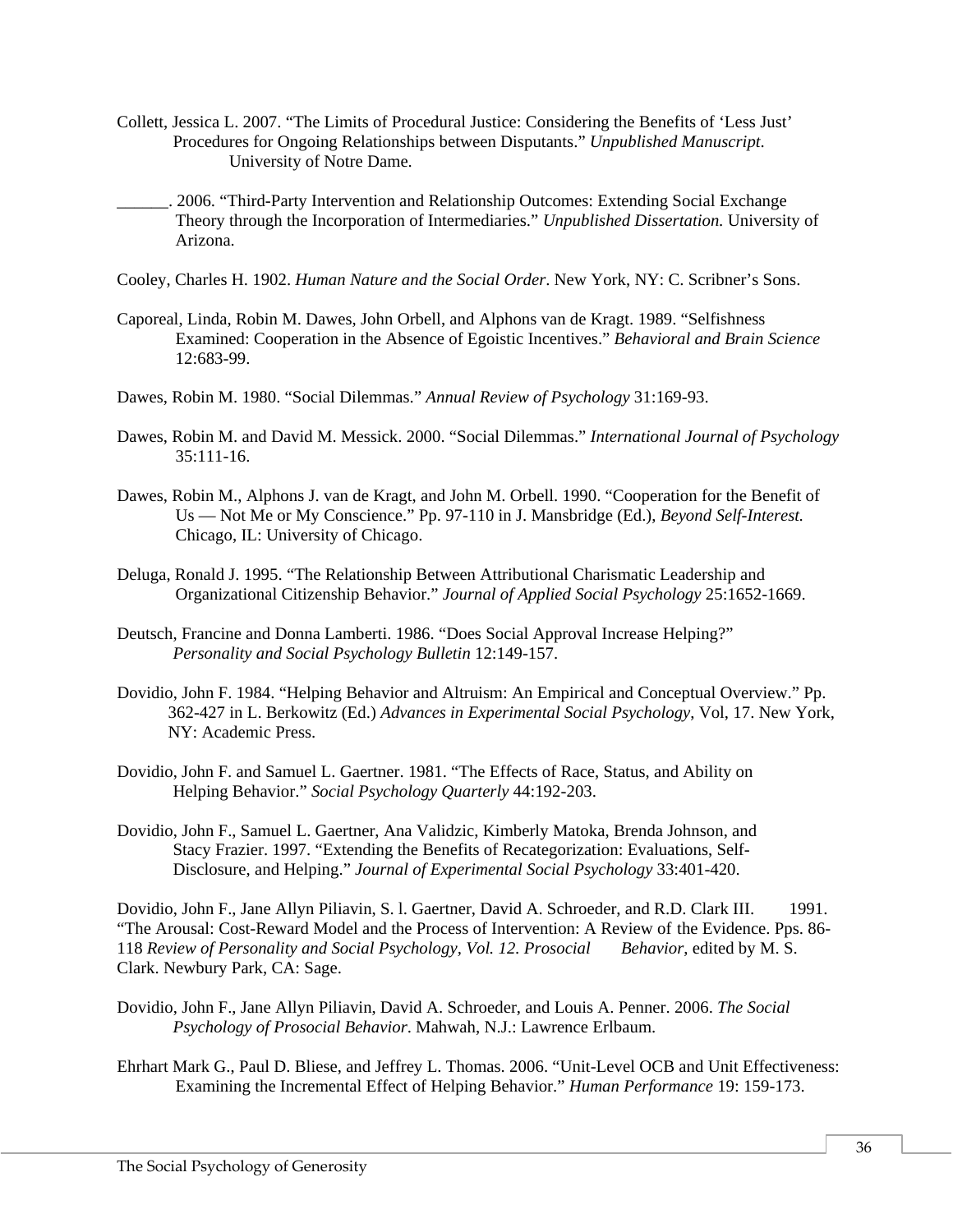- Eklund, Elaine Howard and Jerry Z. Park. 2007. "Religious Diversity and Community Volunteerism Among Asian Americans." *Journal for the Scientific Study of Religion* 46: 233-244.
- Elshaug, Carol and Jacques Metzer. 2001. "Personality Attributes of Volunteers and Paid Workers Engaged in Similar Occupational Tasks." *The Journal of Social Psychology* 141: 752- 763.
- Emswiller, Tim, Kay Deaux, and Jerry E. Willits. 1971. "Similarity, Sex, and Requests for Small Favors." *Journal of Applied Social Psychology* 1:284-291.

Erkut, Sumru, Daniel S. Jaquette, and Ervin Staub. 1981. "Moral Judgment-Situation Interaction as a Basis for Predicting Prosocial Behavior." *Journal of Personality* 49:1-15.

- Farh, Jiing-Lih, Philip M. Podsakoff, and Dennis W. Organ. 1990. "Accounting for Organizational Citizenship Behavior: Leader Fairness and Task Scope versus Satisfaction." *Journal of Management* 16:705-721.
- Fine, Gary Alan and Brooke Harrington. 2004. "Tiny Publics: Small Groups and Civil Society." *Sociological Theory* 22: 341-56.
- Finkelstein, Marcia A. 2006. "Dispositional Predictors of Organizational Citizenship Behavior: Motives, Motive Fulfillment, and Role Identity." *Social Behavior and Personality* 34: 603-616.

Finkelstein, Marcia A. and Michael T. Brannick. 2007. "Applying Theories of Institutional Helping to Informal Volunteering: Motives, Role Identity, and Prosocial Personality." *Social Behavior and Personality* 35:101-114.

- Finkelstein, Marcia A. and Louis A. Penner. 2004. "Predicting Organizational Citizenship Behavior: Integrating the Functional and Role Identity Approaches." *Social Behavior and Personality*  32:383-398.
- Fischer, Robert J. and David Ackerman. 1998. "The Effects of Recognition and Group Need on Volunteerism: A Social Norm Perspective." *Journal of Consumer Research* 25:262-275.
- Fisher, Jeffrey D., Arie Nadler, and Sheryle Whitcher-Alagna. 1982. "Recipient Reactions to Aid: A Conceptual Review." *Psychological Bulletin* 91:27-54.
- Flanagan, Constance A., Jennifer M. Bowes, Britta Jonsson, Beno Csapo, and Elena Sheblanova. 1998. "Ties that Bind: Correlates of Adolescents' Civic Commitments in Seven Countries." *Journal of Social Issues.* 54: 457-475.
- Fleishman, John A. 1980. "Collective Action as Helping Behavior: Effects of Responsibility Diffusion on Contributions to a Public Good." *Journal of Personality and Social Psychology* 38:629-637.
- Forsyth, Donelson, R. and Karl N. Kelley. 1996. "Heuristic-Based Biases in Estimations of Personal Contributions to Collective Endeavors" in *What's Social About Social Cognition?*  Pp. 106-123 in Judith L. Nye and Aaron M. Brower (Eds.) *Research on Socially Shared Cognition in Small Groups.* Thousand Oaks, CA: Sage Publications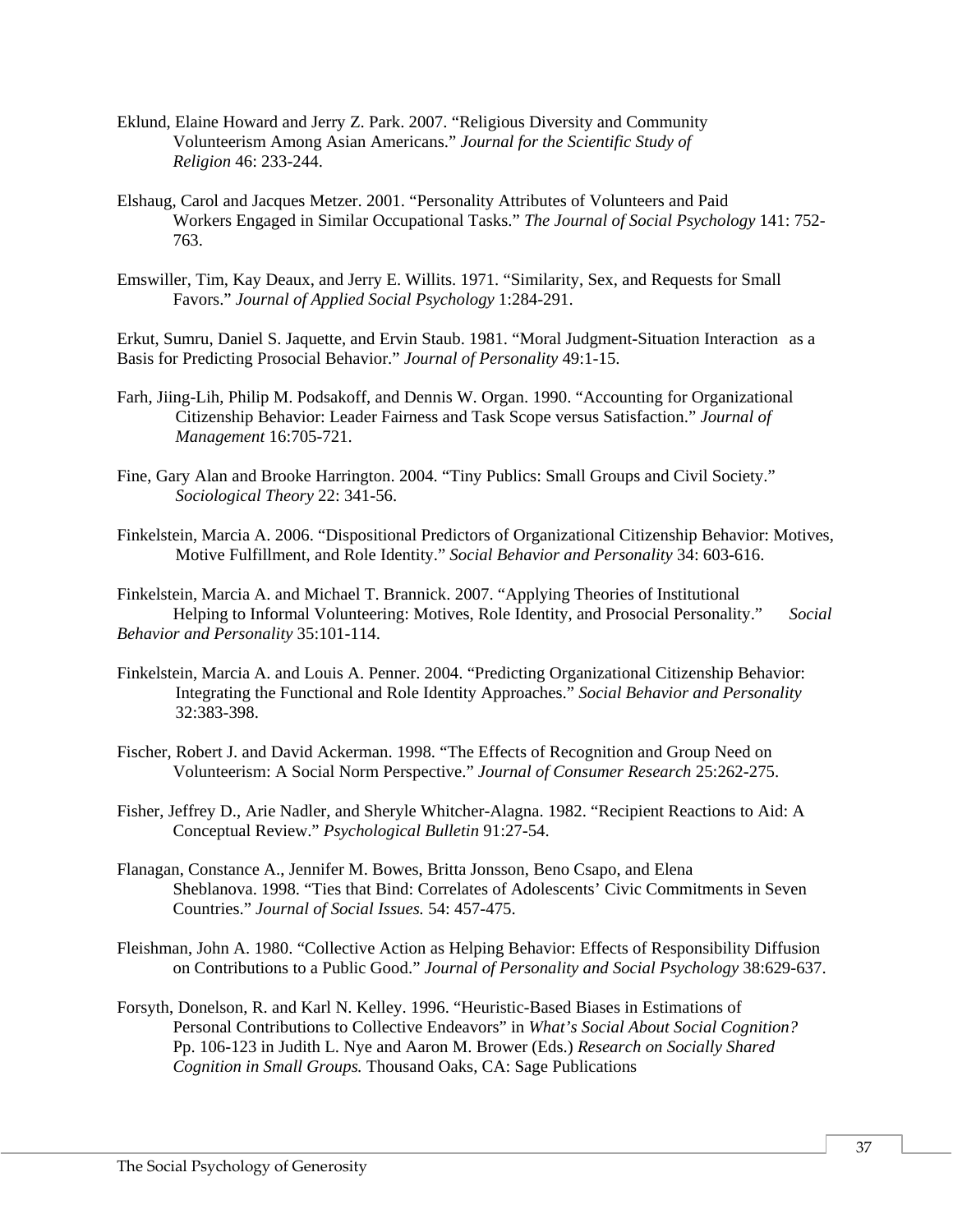- Frank, Arthur W. 2004. *The Renewal of Generosity: Illness, Medicine, and How to Live.* Chicago, IL: University of Chicago.
- Frey, David L. and Samuel L. Gaertner. 1986. "Helping and the Avoidance of Inappropriate Interracial Behavior: A Strategy That Perpetuates A Nonprejudiced Self-Image." *Journal of Personality and Social Psychology* 50:1083-1090.
- Gergen, Kenneth J., Phoebe Ellsworth, Christina Maslach, and Magnus Seipel. 1975. "Obligation, Donor Resources, and Reactions to Aid in Three Cultures." *Journal of Personality and Social Psychology* 31:390-400.
- Greenfield, Emily A. and Nadine F. Marks. 2004. "Formal Volunteering as a Protective Factor for Older Adults' Psychological Well-Being." *Journal of Gerontology.* 59B: 258-264.
- Grube, Jean and Jane Allyn Piliavin. 2000. "Role Identity, Organizational Experiences, and Volunteer Performance." *Personality and Social Psychology Bulletin* 26:1108-1121.
- Grusec, Joan E. 1991. "Socialization of Concerns for Others in the Home." *Developmental Psychology* 27:338-342.
- Gueguen, Nicolas and Marie-Agnes De Gail. 2003. "The Effect of Smiling on Helping Behavior: Smiling and Good Samaritan Behavior." *Communication Reports* 16:133-140.
- Gulati, Ranjay. 1995. "Does Familiarity Breed Trust? The Implications of Repeated Ties for Contractual Choice in Alliances." *Academy of Management Journal* 38:85-112.
- Harrington, Brooke and Gary Alan Fine. 2006. "Where the Action Is: Small Groups and Recent Developments in Sociological Theory," *Small Group Research* 37: 4-19
- \_\_\_\_\_\_. 2000. "Opening the Black Box: Small Groups and Twenty-First Century Sociology." *Social Psychology Quarterly* 63: 312-23.
- Healy, Kieran. 2006. *Last Best Gifts: Altruism and the Market for Human Blood and Organs.* Chicago, IL: University of Chicago.
	- \_\_\_\_\_\_. 2000. "Embedded Altruism: Blood Collection Regimes and the European Union's Donor Population." *American Journal of Sociology* 105:1633-57
- Heilman, Madeline E. and Julie J. Chen. 2005. "Same Behavior, Different Consequences: Reactions to Men's and Women's Altruistic Citizenship Behaviors." *Journal of Applied Psychology* 90: 431- 441.
- Hinde, Robert A. and Jo Groebel. 1991. *Cooperation and Prosocial Behavior.* New York, NY: Cambridge University Press.
- Hoge, Dean. R. and Fenggang Yang. 1994. "Determinants of Religion Giving in American Denominations: Data from Two Nationwide Surveys." *Review of Religious Research* 36:123-48.
- Hoge, Dean R., Charles Zech, Patrick McNamara, and Michael J. Donahue. 1998. "The Value of Volunteers as Resources for Congregations." *Journal for the Scientific*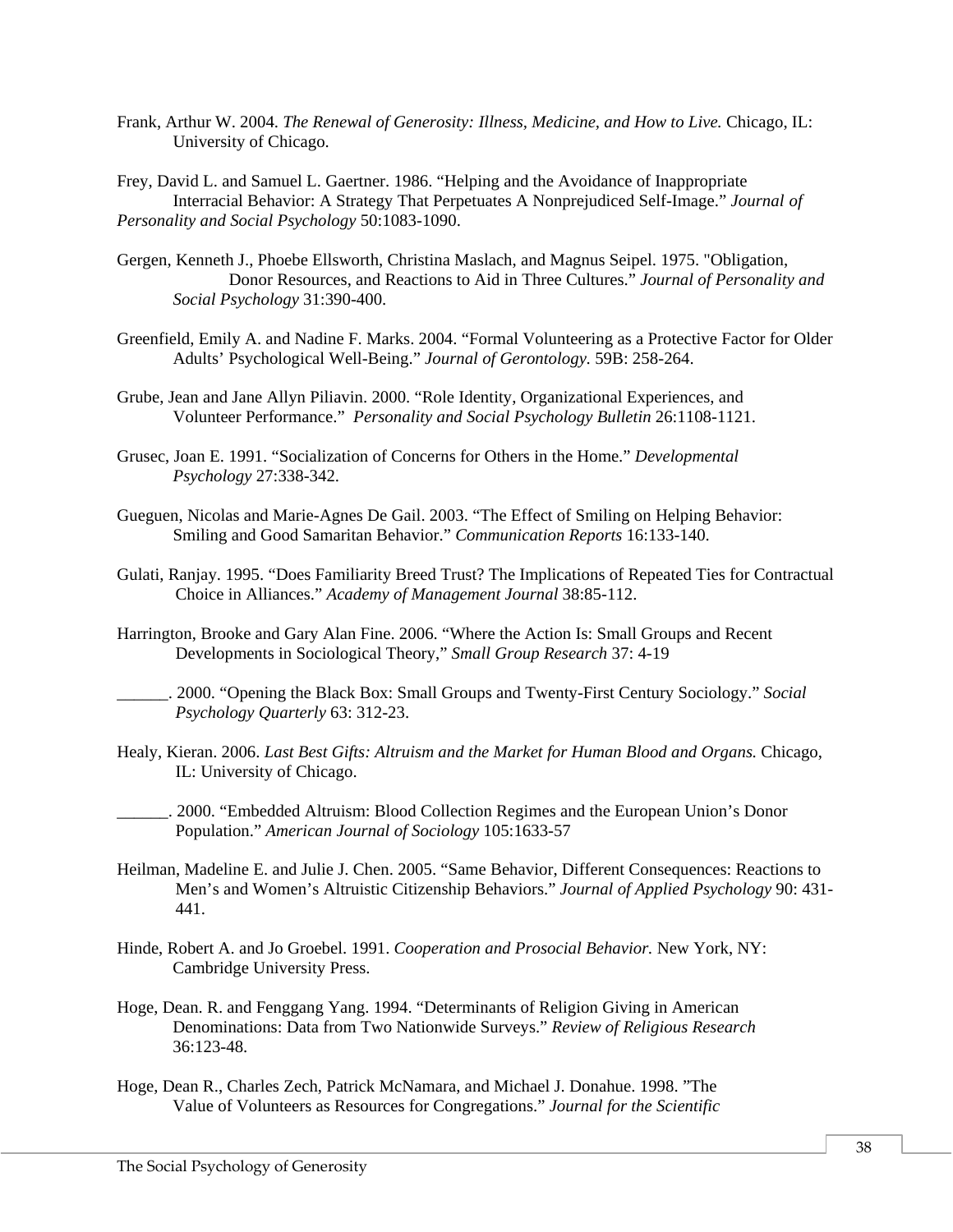*Study of Religion.* 37: 470-480.

Holmes, John G., Dale T. Miller, and Melvin J. Lerner. 2002. "Committing Altruism Under the Cloak of Self-Interest: The Exchange Fiction." *Journal of Experimental Social Psychology* 38:144-151.

- Hornstein, Harvey A. 1972 "Promotive Tension: The Basis of Prosocial Behavior from a Lewinian Perspective." *Journal of Social Issues* 28:191-218.
- Howell, Jon P., David E. Bowen, Peter F. Dorfman, Steven Kerr, and Philip M. Podsakoff. 1990. "Substitutes for Leadership: Effective Alternatives to Ineffective Leadership." *Organizational Dynamics* 19(1) 20-38.
- Independent Sector. 2002. *Giving and Volunteering in the United States.* Washington, DC: Independent Sector.

Jackson, Elton F., Mark D. Bachmeier, James R. Wood and Elizabeth A. Craft. 1995. "Volunteering and Charitable Giving: Do Religious and Associational Ties Promote Helping Behavior." *Nonprofit and Voluntary Sector Quarterly* 24: 59-78.

Jackson, Nick C. and R. Mark Matthews. 1995. "Using Public Feedback to Increase Contributions to a Multipurpose Senior Center." *Journal of Applied Behavioral Analysis* 28:449-455.

James, Russell N. III and Keely S. Jones. 2007. "Tithing and Religious Charitable Giving in America." *Unpublished Working Paper*. University of Georgia, Athens.

Johnson, Diane E., Amir Erez, D. Scott Kiker, and Stephan J. Motowidlo. 2002. "Liking and Attributions of Motives as Mediators of the Relationships Between Individuals' Reputations, Helpful Behaviors, and Raters' Reward Decisions." *Journal of Applied Psychology* 87:808-815.

- Johnson, Monica Kirkpatrick, Timothy Beebe, Jeylan T. Mortimer, and Mark Snyder. 1998. "Volunteerism in Adolescence: A Process Perspective." *Journal of Research on Adolescence* 8: 309-332.
- Jones, Keely. 2006. "Giving and Volunteering as Distinct Forms of Civic Engagement: The Role of Community Integration and Personal Resources in Formal Helping." *Nonprofit and Voluntary Sector Quarterly* 35:249-266.
- Kark, Ronit and Ronit Waismel-Manor. 2005. "Organizational Citizenship Behavior: What's Gender Got to Do with It?" *Organization* 12: 889-917.
- Kelley, Kathryn and Donn Byrne. 1976. "Attraction and Altruism: With a Little Help from My Friends." *Journal of Research in Personality* 10:59-68.

Kenrick, Douglas T., Heather E. McCreath, John Govern, Robert King, and Jeffrey Bordin. 1990. "Person—Environment Intersections: Everyday Settings and Common Trait Dimensions." *Journal of Personality and Social Psychology* 58:685-98.

Kerr, Norbert L. and Cynthia M. Kaufman-Gilliland. 1994. "Communication, Commitment, and Cooperation in Social Dilemmas." *Journal of Personality and Social Psychology* 66:513-29.

Kohn, Alfie. 1992. *The Brighter Side of Human Nature*. New York, NY: Basic Books.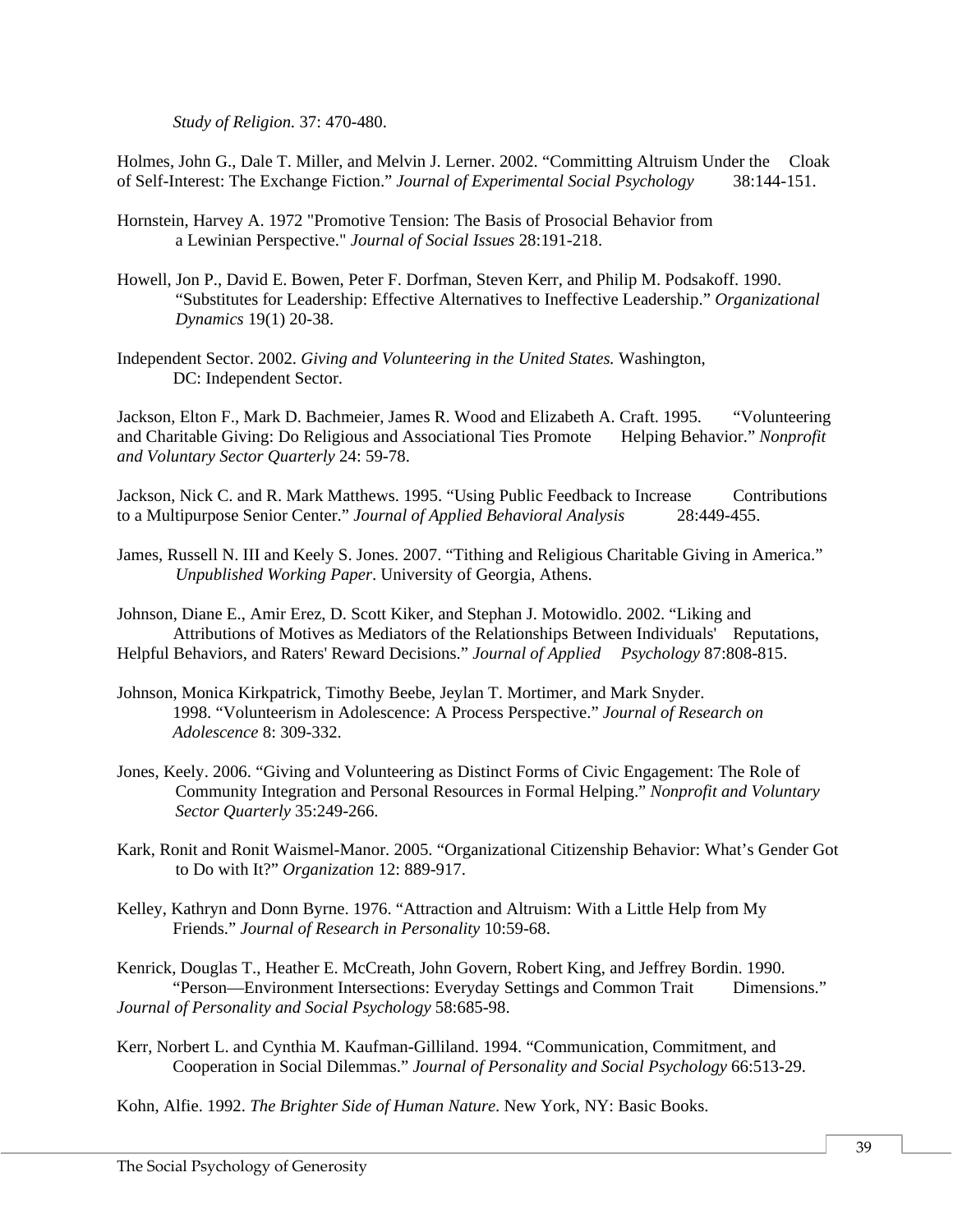Korsgaard, M. Audrey, David M. Schweiger, and Harry J. Sapienza. 1995. "Building Commitment, Attachment, and Trust in Strategic Decision-Making Teams: The Role of Procedural Justice." *The Academy of Management Journal* 38:60-84.

- Latting, Jean Kantambu. 1990. "Motivational Differences Between Black and White Volunteers." *Nonprofit and Voluntary Section Quarterly* 19:121-136.
- Lievens, Filip and Frederik Anseel. 2004. "Confirmatory Factor Analysis and Invariance of an Organizational Citizenship Behaviour Measure Across Samples in a Dutch-speaking Context." *Journal of Occupational and Organizational Psychology* 77: 299-306.
- Latané, Bibb, and John M. Darley. 1970. *The Unresponsive Bystander: Why Doesn't He Help?* New York: Appleton-Century-Crofts.
- Lawler, Edward J. 2001. "An Affect Theory of Social Exchange." *American Journal of Sociology* 107:321-352.
- Lee, Lichang, Jane Allyn Piliavin and Vaughn R. A. Call. 1999. "Giving Time, Money, and Blood: Similarities and Differences." *Social Psychology Quarterly* 62: 276-290.

Lipscomb, Thomas J., Julie A. Larrieu, and Hunter A. Mcallister. 1985. "A Developmental Inquiry into the Effects of Multiple Models on Children's Generosity." *Merrill-Palmer Quarterly* 31: 335-344.

- Lum, Terry Y. and Elizabeth Lightfoot. 2005. "The Effects of Volunteering on the Physical and Mental Health of Older People." *Research on Aging* 27: 31-55.
- Luoh, Ming-Ching and A. Regula Herzog. 2002. "Individual Consequences of Volunteer and Paid Work in Old Age: Health and Morality." *Journal of Health and Social Behavior* 43: 490-509.
- MacKenzie, Scott B., Philip M. Podsakoff, Richard Fetter. 1993. "The Impact of Organizational Citizenship Behavior on Evaluations of Salesperson Performance." *Journal of Marketing* 57: 70- 80.
- Mallozzi, John, Vincent McDermott, and Wesley A. Kayson. 1990. "Effects of Sex, Type of Dress, and Location on Altruistic Behavior." *Psychological Reports* 67:1103-1106.
- Matsuba, M. Kyle, Daniel Hart, and Robert Atkins. 2007. "Psychological and Social-Structural Influences on Commitment to Volunteering." *Journal of Research in Personality* 41: 889-907.
- McCall, George J. and JL Simmons. 1978. *Identities and Interactions: An Examination of Human Associations in Everyday Life.* New York: The Free Press
- McAllister, Daniel J. 1995. "Affect and Cognition-based Trust as Foundations for Interpersonal Cooperation in Organizations." *Academy of Management Journal* 38: 24-29.

McDougall, William. 1908. *An Introduction to Social Psychology*. London: Thoemmes Continuum.

McGovern, L.P, Jan L. Ditzian, and Stuart P. Taylor. 1975. "The Effect of One Positive Reinforcement on Helping Behavior." *Bulletin of Psychonomics Society* 5:421-423.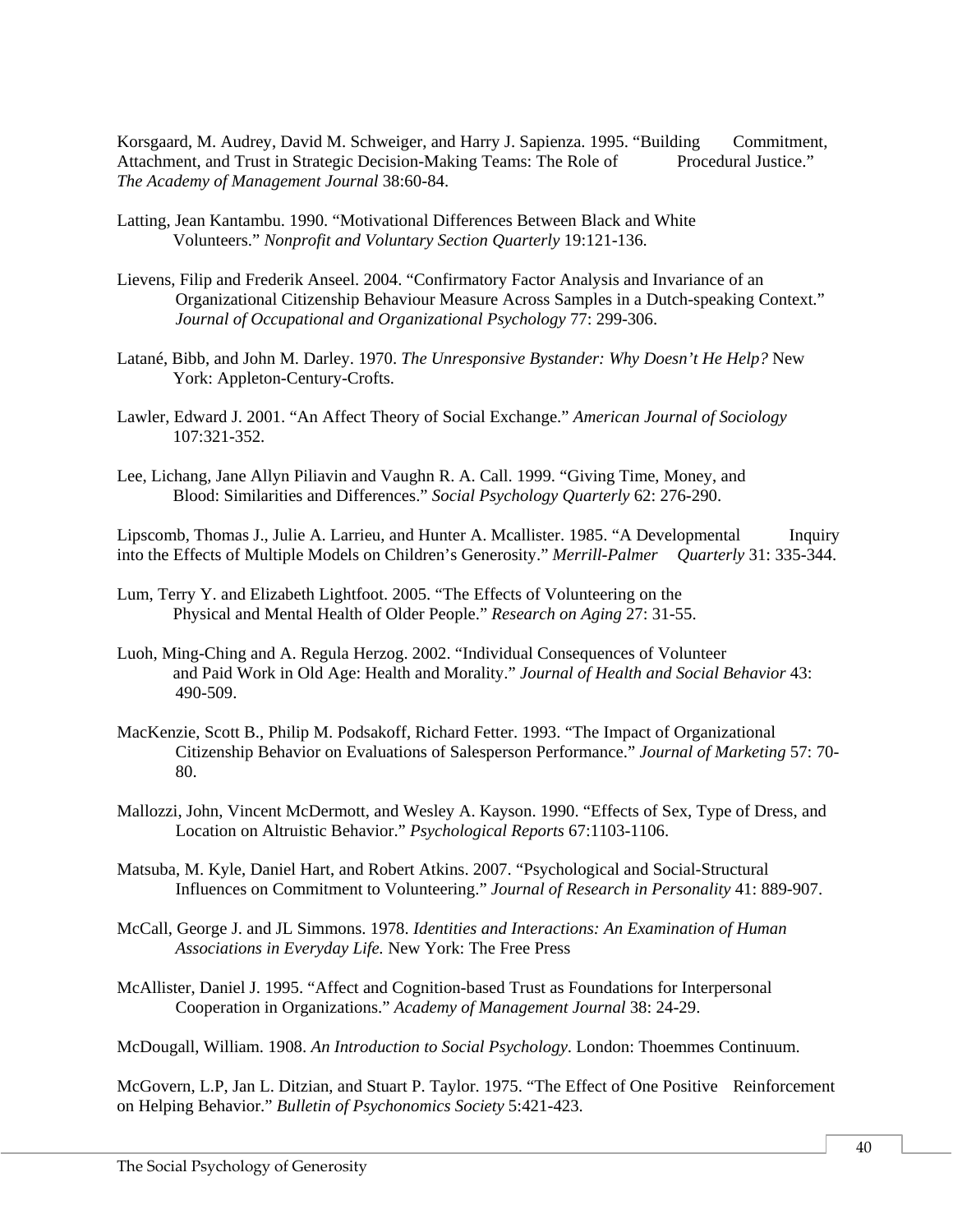Mead, George H. 1934. *Mind, Self, and Society.* Chicago, IL: University of Chicago.

- Meier, Stephan. 2006. *The Economics of Non-Selfish Behaviour.* Northampton, MA: Edward Elgar Publishing.
- Menchik, Paul L. and Burton A. Weisbrod. 1987. "Volunteer Labor Supply." *Journal of Public Economics* 32: 159-183.
- Michener, H. Andrew, John D. DeLamater, and Daniel J. Myers. 2004. *Social Psychology*, 5<sup>th</sup> Edition. Belmont, CA: Thomson-Wadsworth.

Miller, Dale T. 1999. "The Norm of Self-Interest." *American Psychologist* 54:1053-1060.

\_\_\_\_\_\_. 1977. "Personal Deserving versus Justice for Others: An Exploration of the Justice Motive." *Journal of Experimental Social Psychology* 13:1-13.

- Mitchell, Clifton W. and Michael I. Shuff. 1995. "Personality Characteristics of Hospice Volunteers as Measured by Myers-Briggs Type Indicator." *Journal of Personality Assessment*  65: 521-532.
- Molm, Linda D., Jessica L. Collett, and David R. Schaefer. 2007. "Building Solidarity through Generalized Exchange: A Theory of Reciprocity." *American Journal of Sociology* 113:205- 242.

\_\_\_\_\_\_. 2006. "Conflict and Fairness in Social Exchange." *Social Forces* 84:2325-46.

Molm, Linda D., David R. Schaefer, and Jessica L. Collett. 2007. "The Value of Reciprocity." *Social Psychology Quarterly* 70:199-217.

Molm, Linda D., Nobuyuki Takahashi, and Gretchen Peterson. 2003. "In the Eye of The Beholder: Procedural Justice in Social Exchange." *American Sociological Review* 68:128- 153.

\_\_\_\_\_\_. 2000. "Risk and Trust in Social Exchange: An Experimental Test of a Classical Proposition." *American Journal of Sociology* 105:1396-1427.

- Nadler, Arie and Jeffrey D. Fisher. 1986. "The Role of Threat to Self-Esteem and Perceived Control in Recipient Reaction to Help: Theory Development and Empirical Validation." Pp. 81-122 in L. Berkowitz (Ed.) *Advances in Experimental Social Psychology, Vol. 19.* San Diego, CA: Academic Press.
- Nilsson Sojka, Birgitta and Peter Sojka. 2003. "The Blood Donation Experience: Perceived Physical, Psychological, and Social Impact of Blood Donation on the Donor." *Vox Sanguinis* 84:120-128.
- Nye, Judith L. and Aaron M. Brower, Editors. 1996. *What's Social About Social Cognition? Research on Socially Shared Cognition in Small Groups.* Thousand Oaks, CA: Sage Publications.
- Omoto, Allen M. and Mark Snyder. 1995. "Sustained helping Without Obligation: Motivation, Longevity of Service, and Perceived Attitude Change Among AIDS Volunteers." *Journal*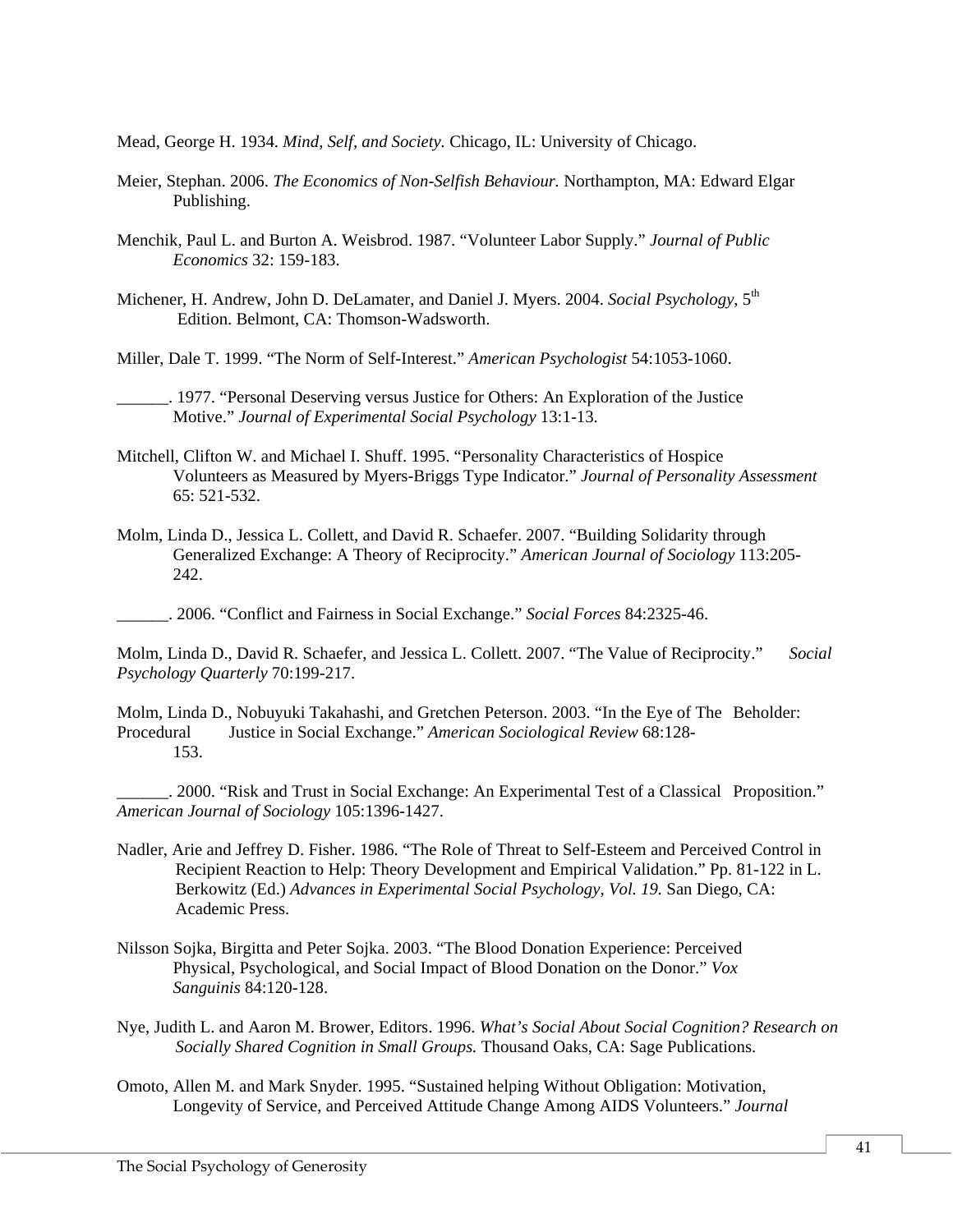*of Personality and Social Psychology* 4: 671-686.

- Omoto, Allen M. and Mark Snyder. 2002. "Considerations of Community: The Context and Process of Volunteerism." *American Behavioral Scientist.* 45: 846-867.
- Organ, Dennis W. 1988. *Organizational Citizenship Behavior: The Good Soldier Syndrome* Lexington, MA: Lexington Books.
- Organ Dennis W. and Katherine Ryan 1995. "A Meta-Analytic Review of Attitudinal and Dispositional Predictors of Organizational Citizenship Behaviors." *Personnel Psychology* 48:775-802.
- Ostrower, Francie. 1995. *Why the Wealthy Give: The Culture of Elite Philanthropy*. Princeton, NJ: Princeton University.
- Parsons, Linda M. 2003. "Is Accounting Information from Nonprofit Organizations Useful to Donors? A Review of Chartiable Giving and Value-Relevance." *Journal of Accounting Literature* 22:104-129.

Payne, A. Abigail. 1998. "Does the Government Crowd-Out Private Donations? New Evidence from a Sample of Nonprofit Firms." *Journal of Public Economics* 69:323-45.

Penner, Louis A. 2002. "Dispositional and Organizational Influences on Sustained Volunteerism: An Interactionist Perspective." *Journal of Social Issues* 58:447-467.

- Penner, Louis A., John F. Dovidio, Jane Allyn Piliavin, and David A. Schroeder. 2005. "Prosocial Behavior: Multilevel Perspectives." *Annual Review of Psychology* 56: 365-392.
- Penner, Louis A. and Marcia A. Finkelstein. 1998. "Dispositional and Structural Determinants of Volunteerism." *Journal of Personality and Social Psychology* 74: 525-537.

Penner, Louis A., Barbara A. Fritzsche, J. Philip Craiger, and Tamara R. Freifeld. 1995. "Measuring the Prosocial Personality." Pp. 147-163 in J. Butcher and C.D. Spielberger (Eds.) *Advances in Personality Assessment, Vol. 10*. Hillsdale, NJ: Lawrence Erlbaum Associates.

- Perlow, Leslie and John Weeks. 2002. "Who's Helping Whom? Layers of Culture and Workplace Behavior." *Journal of Organizational Behavior* 23:345-61
- Petrzelka, Peggy and Susan E. Mannon. 2006. "Keepin' This Little Town Going: Gender and Volunteerism in Rural America." *Gender & Society* 20:236-258.

Piliavin, Irving M., J. Rodin, and Jane Allyn Piliavin. 1969. "Good Samaritanism: An Underground Phenomenon?" *Journal of Personality and Social Psychology* 32:429-438.

- Piliavin, Jane Allyn and Peter L. Callero. 1991. *Giving Blood: The Development of an Altruistic Identity*. Baltimore, MD: Johns Hopkins University Press.
- Piliavin, Jane Allyn and Hong-Wen Charng. 1990. "Altruism: A Review of Recent Theory and Research." *Annual Review of Sociology* 16:27-65.
- Piliavin, Jane Allyn, Jean A. Grube, and Peter L. Callero. 2002. "Role as Resource for Action in Public Service." *Journal of Social Issues* 58:469-85.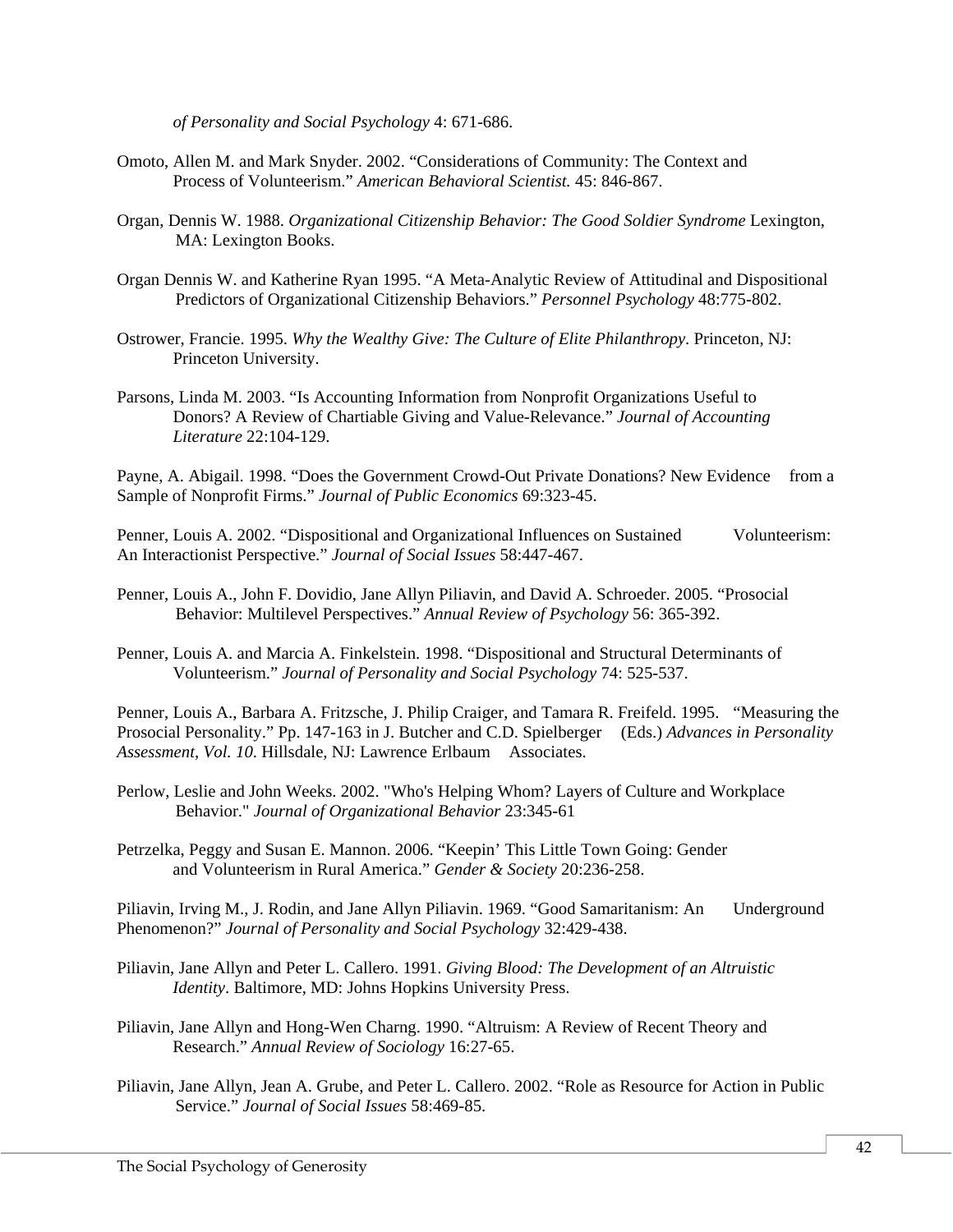- Planty, Mike, Robert Bozick, and Michael Regnier. 2006. "Helping Because You Have To or Helping Because You Want To? Sustaining Participation in Service Work from Adolescence to Young Adulthood." *Youth and Society* 38:177-202.
- Podsakoff, Philip M. Michael Ahearne, and Scott B. MacKenzie. 1997. "Organizational Citizenship Behavior and the Quantity and Quality of Work Group Performance." *Journal of Applied Psychology* 82: 262-70.
- Podsakoff, Philip M., Scott B. MacKenzie, and William H. Bommer. 1996. "Meta-Analysis of the Relationships between Kerr and Jermier's Substitutes for Leadership and Employee Job Attitudes, Role Perceptions, and Performance." *Journal of Applied Psychology* 81: 380-99.
- Podsakoff, Philip M, Scott B. MacKenzie, Julie Beth Paine, and Daniel G. Bachrach. 2000. "Organizational Citizenship Behaviors: A Critical Review of the Theoretical and Empirical Literature and Suggestions for Future Research." *Journal of Management* 26: 513-63.
- Pruitt, Dean G. and Melvin J. Kimmel. 1977. "Twenty Years of Experiment Gaming: Critique, Synthesis, and Suggestions for the Future." *Annual Review of Psychology* 28:363-92.
- Ray, Leonard . 1998. "Why We Give: Testing Economic and Social Psychological Accounts of Altruism." *Polity* 30:383-415.

Reddy, Richard D. 1980. "Individual Philanthropy and Giving Behavior." Pp. 370-399 in D.H. Smith and J. Macaulay (Eds.) *Participation in Social and Political Activities*. San Francisco, CA: Jossey-Boss.

- Rioux, Sheila M. and Louis A. Penner. 2001. "The Causes of Organizational Behavior: A Motivational Analysis." *Journal of Applied Psychology* 86*:*1306-1314.
- Ring, Peter Smith and Andrew H. Van de Ven. 1994. "Developmental Processes of Cooperative Interorganizational Relationships." *Academy of Management Review* 19:90-118.
- Rokeach, Milton. 1975. *The Nature of Human Values*. New York, NY: Free Press.
- Schverish, Paul G. and John J. Havens. "Money and Magnanimity: New Findings on the Distribution of Income, Wealth, and Philanthropy." *Nonprofit Management and Leadership* 8:421-34.
- Simmons, Roberta G. 1991. "Presidential Address on Altruism and Sociology." *The Sociological Quarterly* 32:1-22.
- Smith, C. Ann, Dennis W. Organ, and Janet P. Near. 1983. "Organizational Citizenship Behavior: Its Nature and Antecedents." *Journal of Applied Psychology* 68:653-663.
- Smith, Ken G., Stephen J. Carroll, and Susan J. Ashford. 1995. "Intra- and Interorganizational Cooperation: Toward a Research Agenda." *Academy of Management Journal* 38:7-23.
- Snow, David A. and Leon Anderson. 1987. "Identity Work among the Homeless: The Verbal Construction and Avowal of Personal Identities." *American Journal of Sociology* 92:1336- 1371.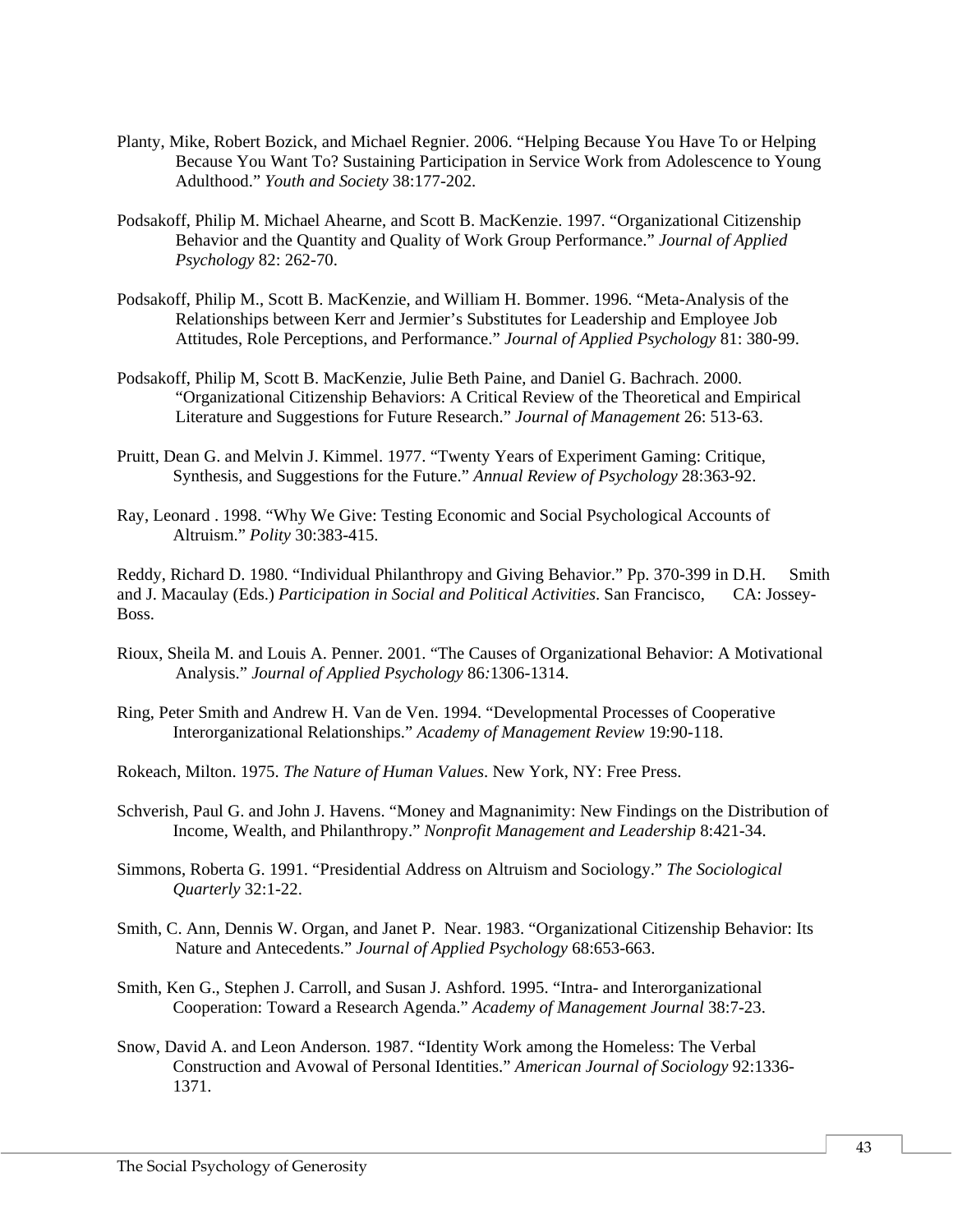- Spitz, Reuben T. and John R. MacKinnon. 1993. "Predicting Success in Volunteer Community Service." *Psychological Reports* 73: 815-818.
- Staub, Ervin. 1981. *Positive Social Behavior and Morality, Vol 1: Social and Personal Influences.* New York: Academic Press.
- Strom, Stephanie. 2007. *"*Big Gifts, Tax Breaks and a Debate on Charity." *New York Times*, September 6. Retrieved September 6, 2007.
- Stryker, Sheldon. 1980. *Symbolic Interactionism: A Social Structural Version.* Palo Alto, CA: Benjamin-Cummings.
- Stürmer, Stefan, Mark Snyder, Alexandra Kropp, and Birte Siem. 2006. "Empathy-Motivated Helping: The Moderating Role of Group Membership." *Personality and Social Psychology Bulletin* 32:943-956.
- Suda, William and Gregory Fouts. 1980. "Effect of Peer Presence on Introverted and Extroverted Children." *Child Development* 51: 1272-1275.
- Sundeen, Richard A. 1990. "Family Life Course Status and Volunteer Behavior: Implications for the Single Parent." *Sociological Perspectives* 33: 483-500.
- Turner, Ralph. 1978. "The Role and the Person." *American Journal of Sociology* 84: 1-23.

Utne, Mary Kristine and Robert F. Kidd. 1980. "Equity and Attribution." Pp. 63-93 in G. Mikula (Ed.) *Justice and Social Interaction*. New York, NY: Springer-Verlag.

- Vigoda-Gadot, Eran. 2006. "Compulsory Citizenship Behavior: Theorizing Some Dark Sides of the Good Soldier Syndrome in Organizations." *Journal for the Theory of Social Behavior* 36: 77-93.
- Van Slyke, David M. and Arthur C. Brooks. 2005. "Why Do People Give? New Evidence and Strategies for Nonprofit Managers." *American Review of Public Administration*. 35:199-222.
- Van Til, Jon. "Defining Philanthropy." Pp. 19-38 in J. Van Til (Ed.) *Critical Issues in American Philanthropy*. San Francsico, CA: Jossey-Boss.
- Wagner, John A. III. 1995. "Studies of Individualism-Collectivism: Effects on Cooperation in Groups." *Academy of Management Journal* 38:152-172.

Warren, Peter E. and Iain Walker. 1991. "Empathy, Effectiveness and Donations to Charity: Social Psychology's Contribution." *British Journal of Social Psychology* 30:325-337.

- Wayne, Julie Holliday and Bryanne L. Cordeiro. 2003. "Who is a Good Organizational Citizen? Social Perception of Male and Female Employees Who Use Family Leave?" *Sex Roles* 49: 233-246.
- Weiner, Bernard, Raymond Perry, and Jamie Magnusson. 1988. "An Attributional Analysis of Reactions to Stigmas." *Journal of Personality and Social Psychology* 55:738-48.

White, Arthur H. 1989. "Patterns of Giving." Pp. 65-71 in R. Magat (Ed.) *Philanthropic Giving.* New York: Oxford University.

Wilson, John. 2000. "Volunteering." *Annual Review of Sociology* 26: 215-240.